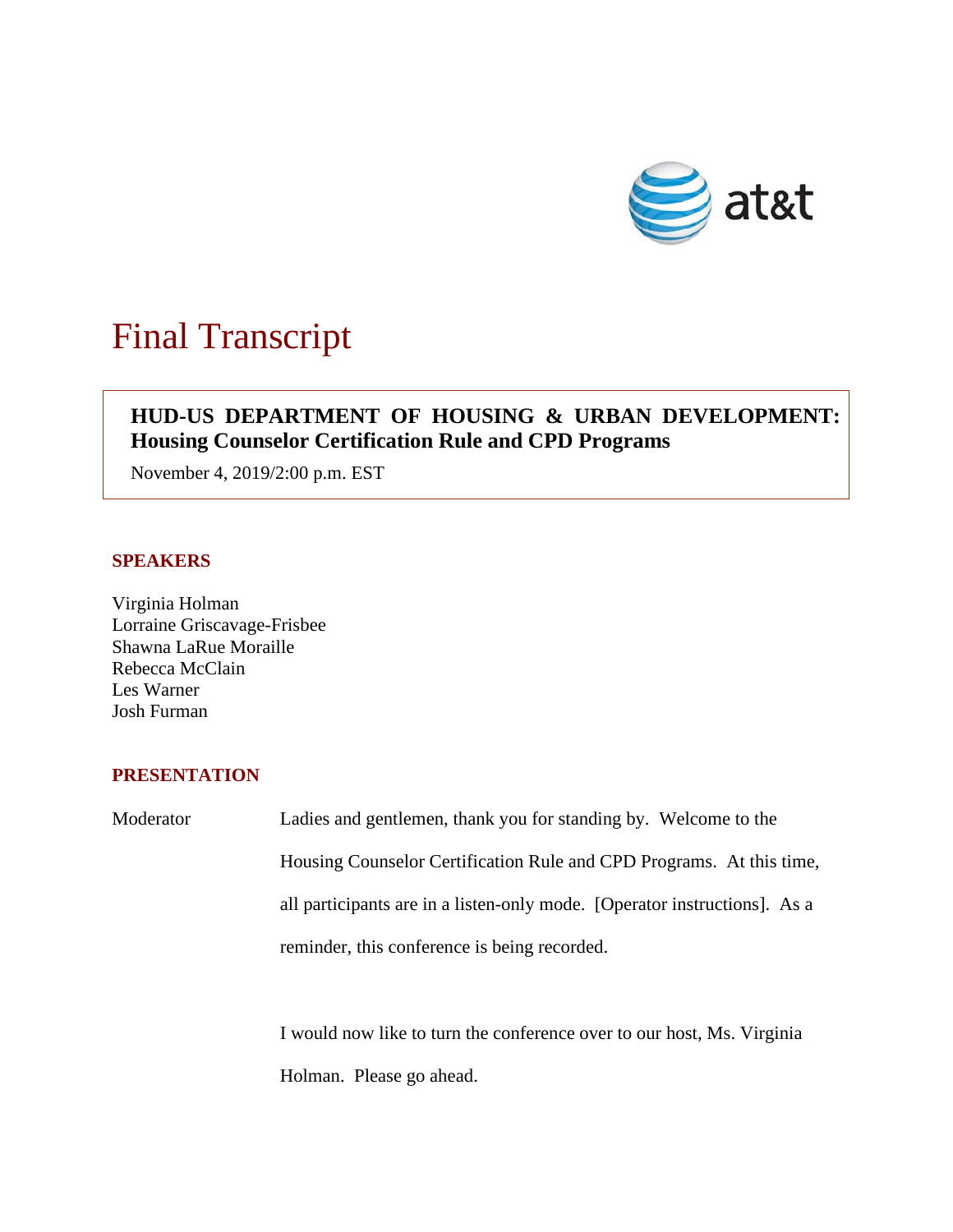Virginia Good afternoon, and welcome, everybody, to this really important webinar on the Housing Counselor Certification Rule and CPD Programs. But, before I turn it over to our presenters, I would like to go over some logistics with you.

> First, as the operator said, the audio is being recorded. We will be posting a playback number along with the PowerPoint and a transcript on HUD Exchange. That'll be in about a week. The Training Digest on HUD Exchange will be updated when that webinar is posted.

> Unfortunately we did not send the handouts out prior to the webinar. We were still making some changes. And they're also not in the control panel. But, they will be sent out, as I said, in the archives so you will have access to it.

We're not calling them polling questions. They're Mentimeter questions and Shawna will explain how to do that. We will be taking questions not over the phone but over the question box, which I will explain to you shortly.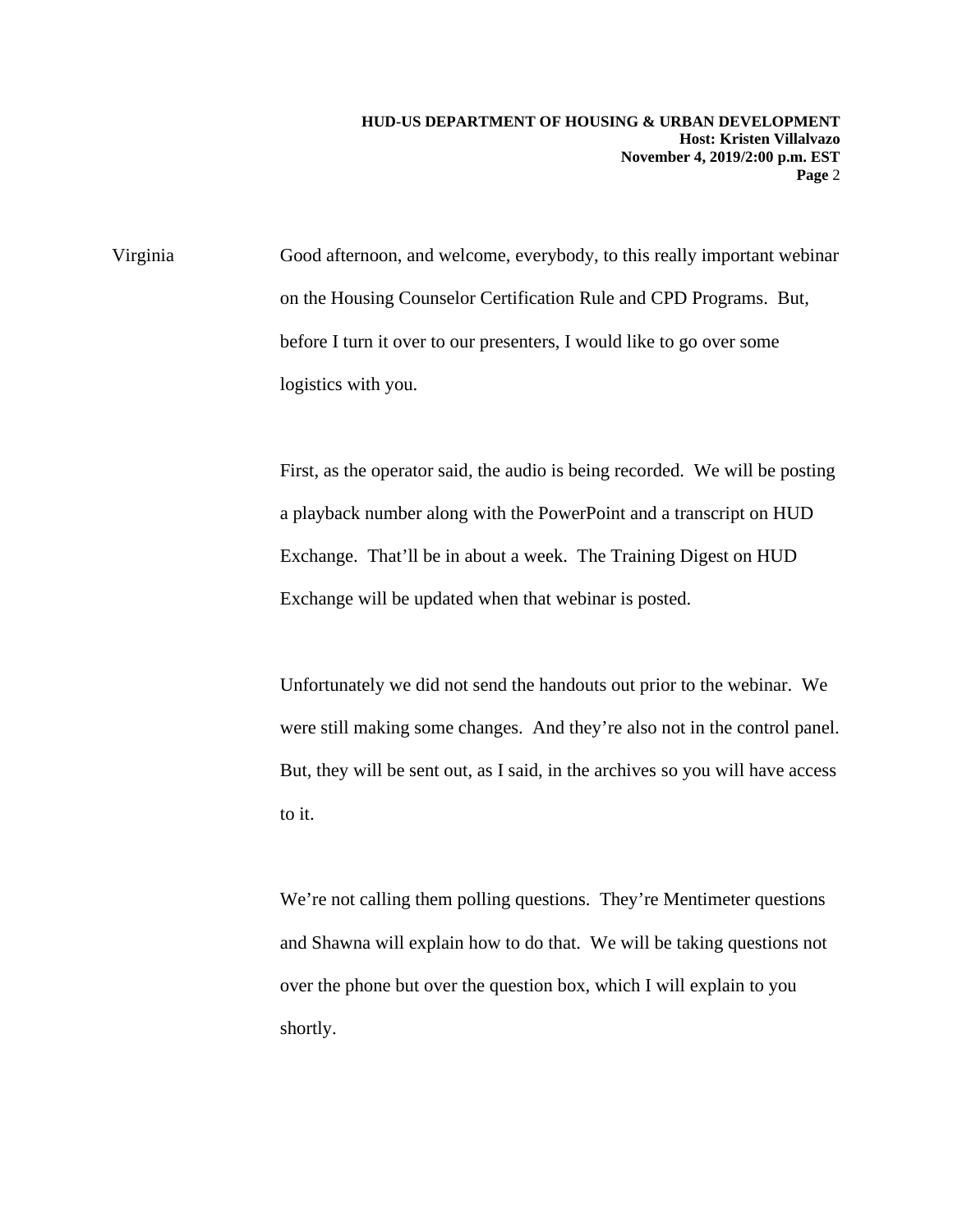The control panel on the right-hand side of your screen has a box that says Questions. If you enter your question there, we have people that are monitoring those. Please tell us what program you're asking us about so we get it to the right person, and also indicate whether or not you're actually participating in the program at this point. If after the webinar is over you still have questions, you can send them to housing.counseling@HUD.gov and put the topic in the subject line, again, so we get it to the right person.

Now, let me turn the webinar over to Lorraine Griscavage-Frisbee, who is the Deputy Director of Outreach and Capacity Building in OHC. Lorraine?

Lorraine Thank you very much, Virginia. Welcome, everyone. We appreciate you taking time out of your busy day to join us today. We're very excited to be able to talk to community planning and development stakeholders about housing counselor certification and how it might impact your program.

> So, let's talk a little bit about the objectives of today's webinar. What we hope to accomplish today is to let you understand first of all about this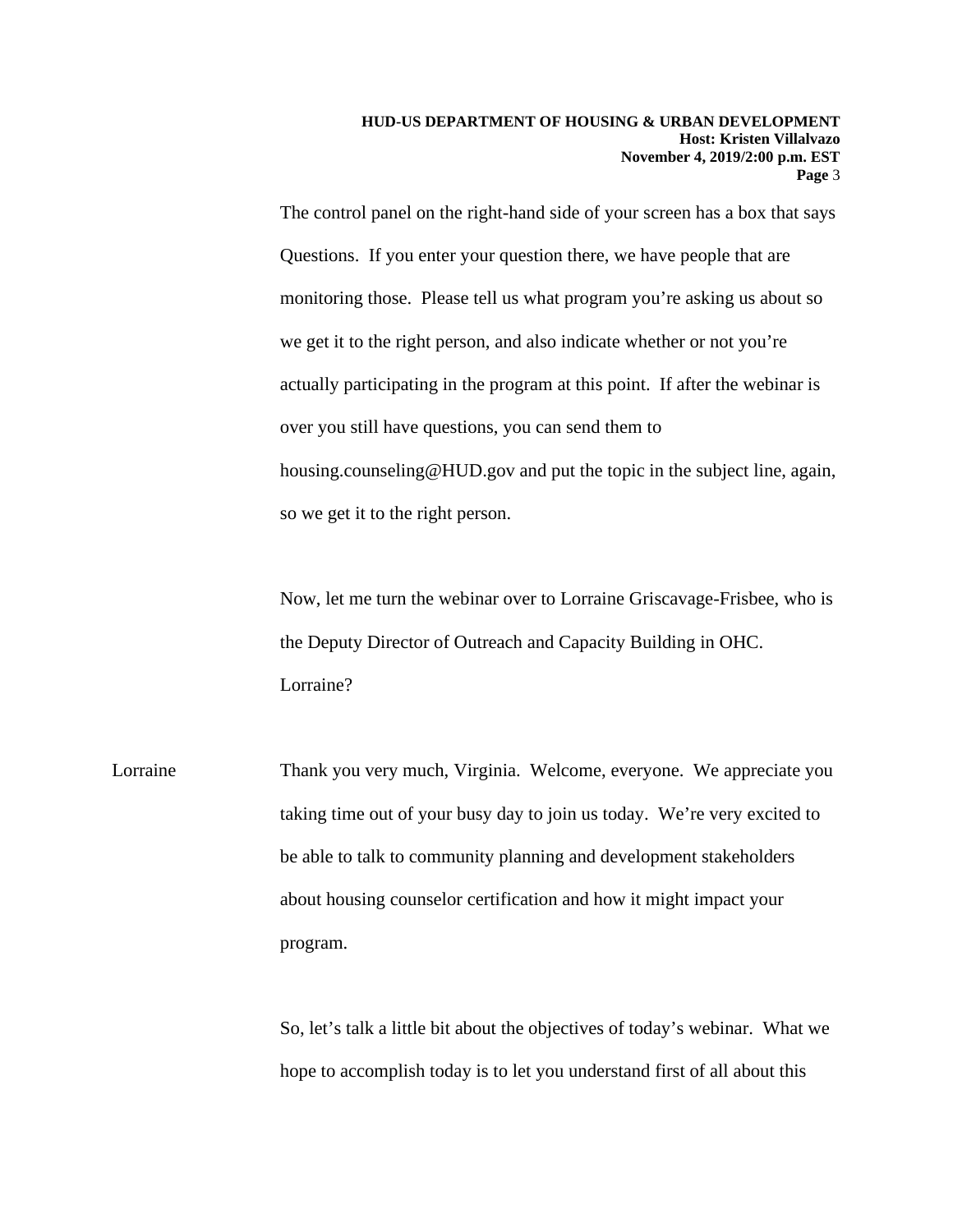rule, housing counselor certification, and we're going to talk about how the rule is covered under each of the CPD programs. We're also going to explain to you if you are covered and you're going to have to comply, options that you have available so you can meet the program requirements by August 1, 2020. We also want to give you some guidance on determining how you can implement these requirements and some next steps based on the options that are available.

I'd like to tell you who all will be speaking today. You've already heard from Virginia Holman, and we are both with the Office of Outreach and Capacity Building in the Office of Housing Counseling. We also have Shawna LaRue Moraille. She is with ICF, who is our TA provider for both the Office of Housing Counseling and some of the community planning and development programs, if not all of them. Shawna, you can correct me on that.

And, we are also going to have, due to the high volume of people attending, some subject matter experts in different program areas that can help answer your questions today. We have Rebecca McClain, Jane Charida, and you've already heard from Virginia, from the Office of Housing Counseling. And then we have with the Office of Affordable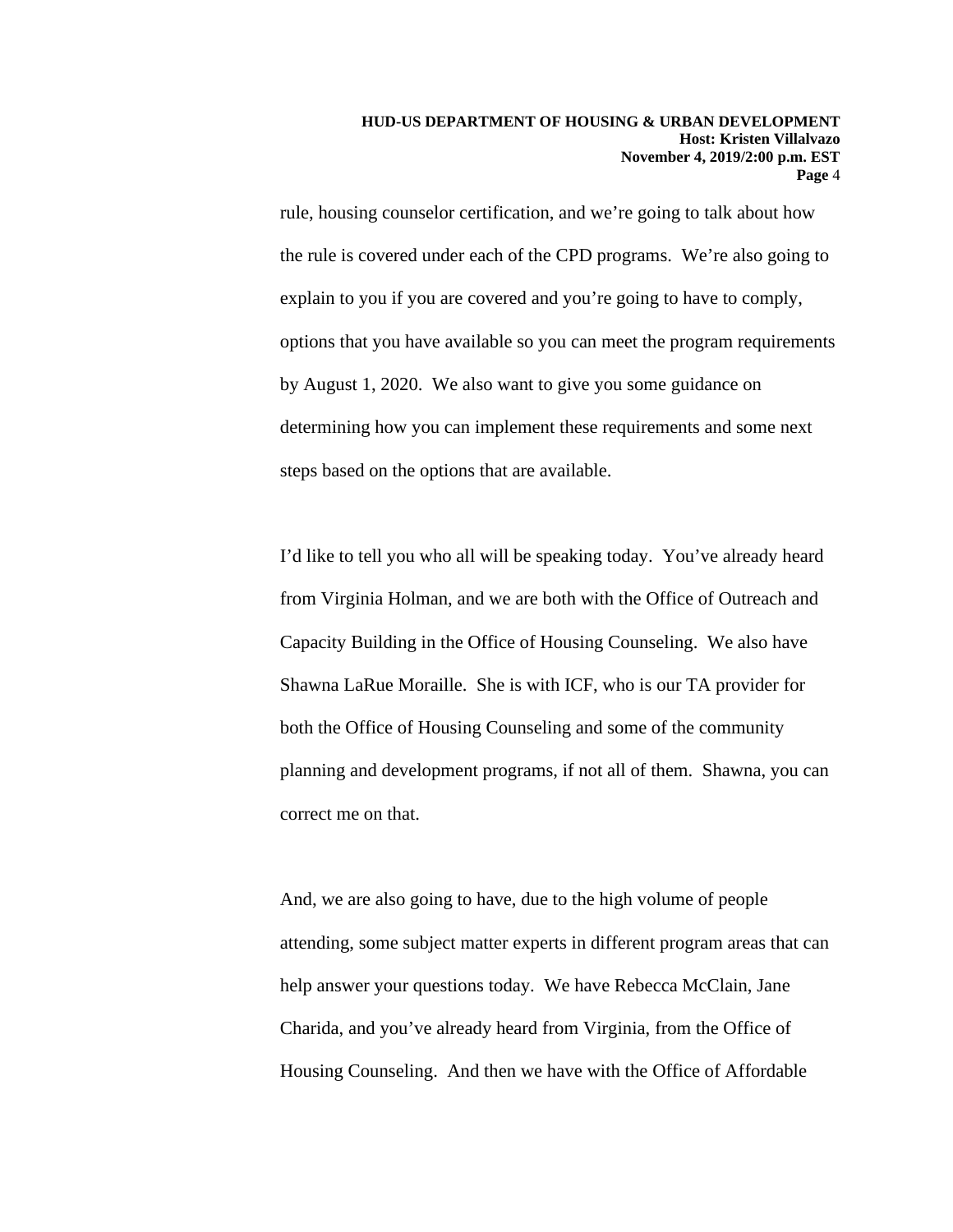Housing Programs and Office of Block Grant Assistance, these are both CPD offices, we have Celia Jones, Josh Furman, and [audio drops] Wong, and we also have Les Warner on hand with ICF that can help answer questions. So, we're very excited to have everyone's participation today and we hope you find the information to be very valuable.

Briefly looking at our agenda—excuse me, before we do that, we're going to start out with our first Mentimeter question. I'm going to turn that over to Shawna.

Shawna Thank you, Lorraine. This is Shawna LaRue Moraille. Thank you, everyone, for joining today for this really important webinar. So, if you can, on your desktop or separately on your phone, we are going to be getting some feedback through Menti.com. So, if you can go ahead and log into Menti.com, and then put in the six-digit PIN, and we're going to again be able to gather a lot of feedback this way.

> Lorraine mentioned that there's so many of you. I think over 1,000 had registered. We're still having people join the webinar as we speak. And we want to make sure—and thanks for clicking on the thumbs up, many of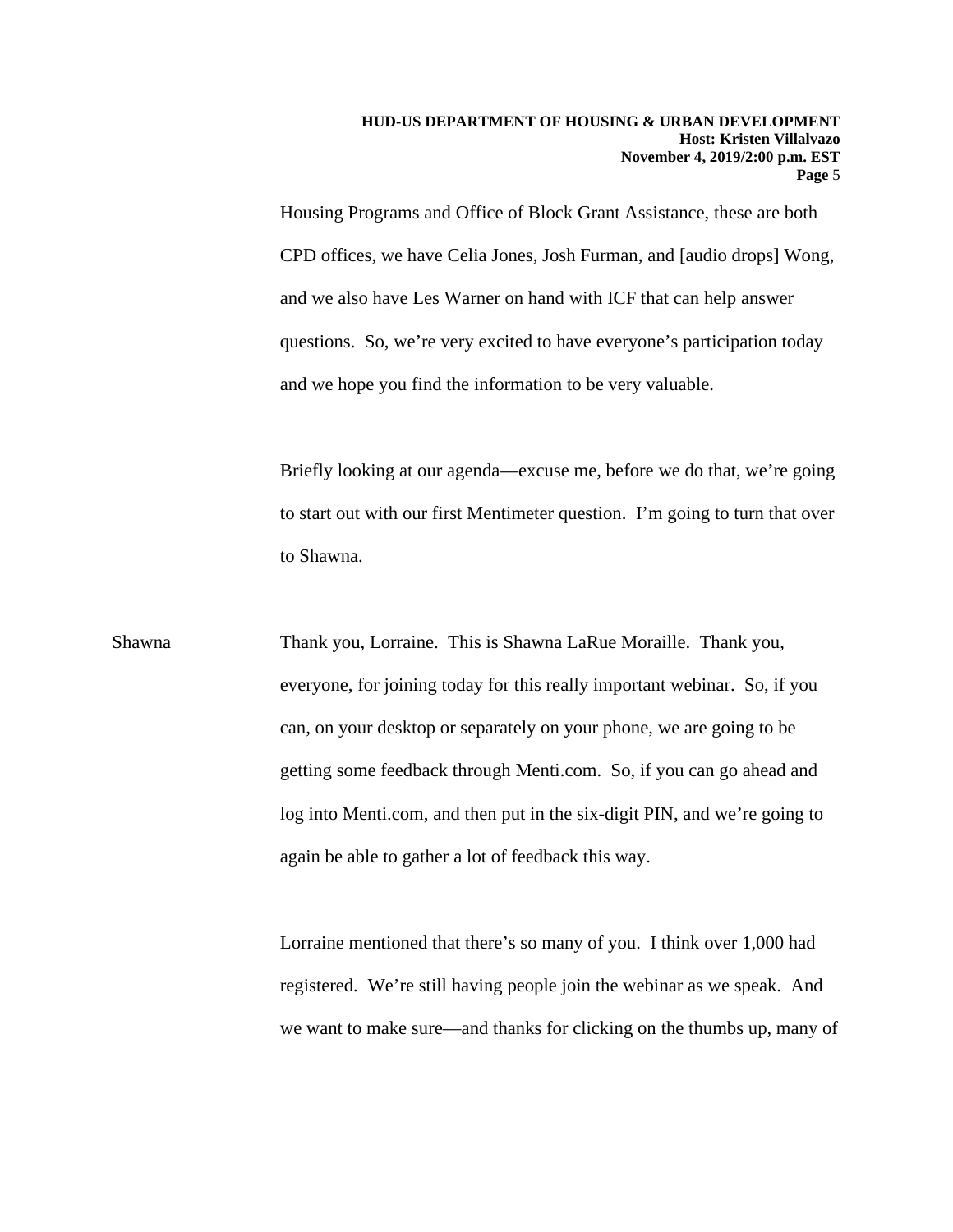you are already on the polling software. So, we want to make sure that you can log in.

We'll be doing this a couple times throughout the webinar and also at the end so you can give us feedback on the webinar so we know if we met your expectations or not. We'll go ahead, and I think most of you are logging in, and go to the first question.

This is incredibly important, particularly since we might have a mixed audience here. We want to know whether or not you in your agency are currently participating in HUD's Housing Counseling Program. What we mean there is that you are already HUD-approved. There are some cities, some counties, you might be a non-profit partner who's joined this webinar. We want to make sure that we capture that you're participating or not just so we can gauge our responses, in terms of participating in HUD's program, what that means for certification, and how that will impact your other CPD programs.

It seems like you are fairly proficient at Menti, I love it. So, we have about half of you reporting in at this point; very quickly, half yes, half no, a few people unsure. That's okay if you're unsure. We have a couple of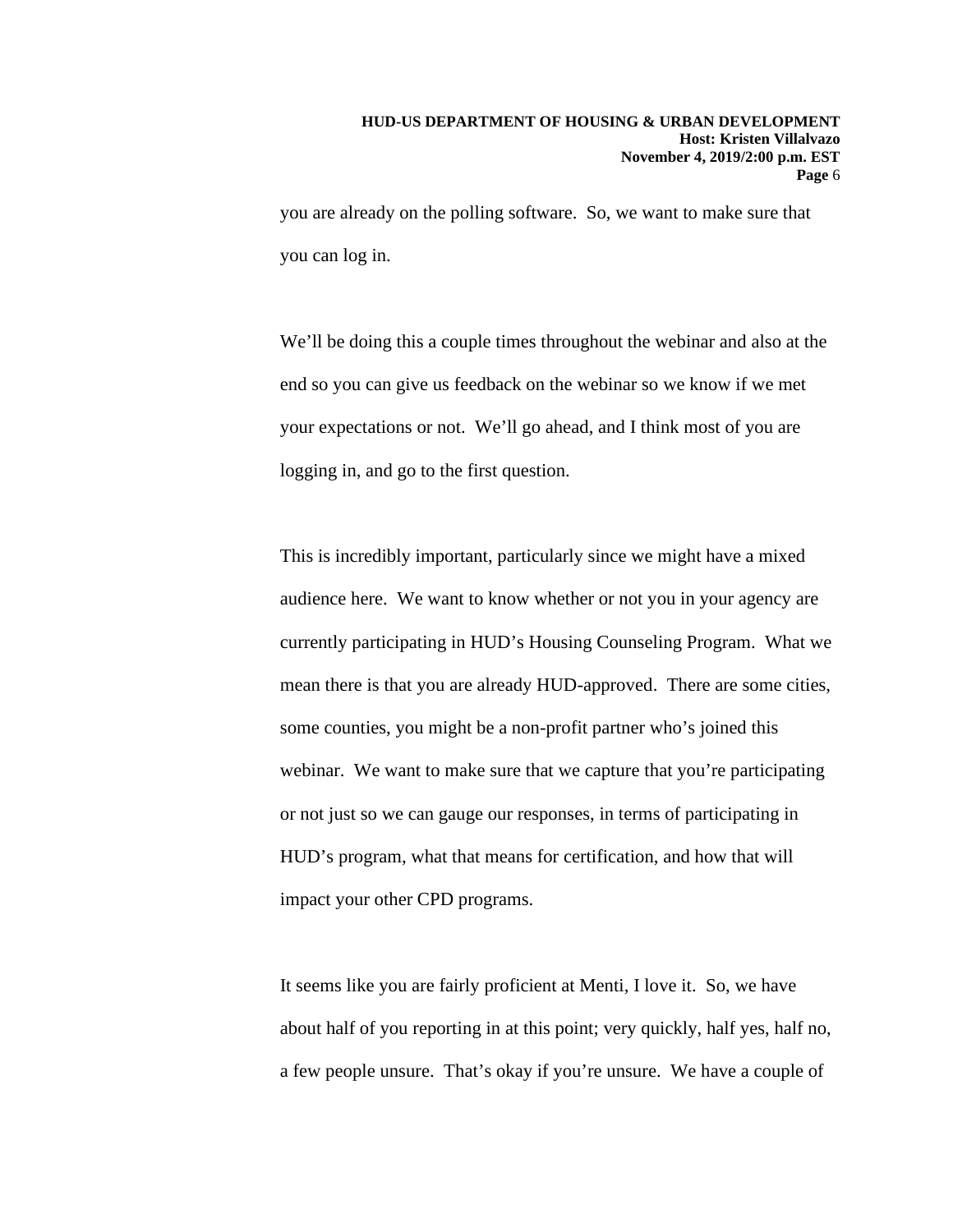questions that we're going to ask today that you may be unsure about but hopefully will give you some ideas as to what to look for in your office or who to talk to in terms of next steps related to HUD's Housing Counselor Certification Rule.

We'll just let some of the results come in. I'm just going to go back to the PowerPoint so we can continue with that. Menti will still be open so please feel to keep providing responses.

Lorraine Thank you, Shawna.

Shawna Lorraine, back to the agenda.

Lorraine Yes, and I just want to comment on the numbers that we saw. I think it's very exciting to have such an evenly-matched audience. Those of you that are participating in our housing counseling program should already be aware about our certification requirements but it's very good that you're listening in because you're going to have a better understanding of potential partners that may be contacting you in the future that are not currently involved in our housing counseling program but are covered by this Final Rule. So, thank you, everyone, for joining us today.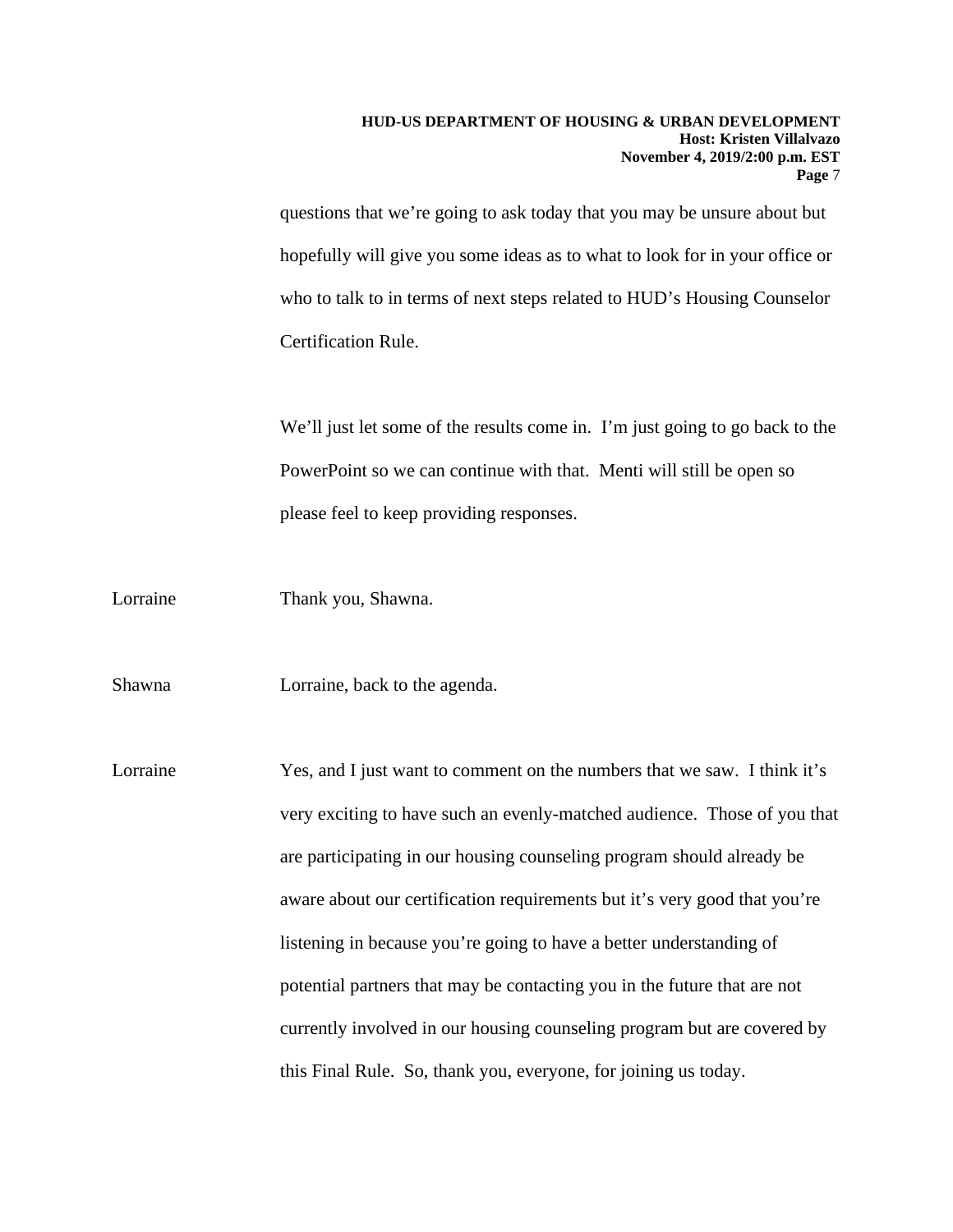In our agenda, we're going to talk a little bit about the housing counseling program and a little bit about the Office of Housing Counseling, but we're really going to focus in on housing counselor certification. What are the requirements? How do we define housing counseling? And then, the next steps. If you've determined that yes, this looks like it's is going to apply to my program, we're going to give you some options on how you can meet the compliance requirements.

The first thing I'm going to start out with is talking a little about housing counseling. It's a subject that all of us are very passionate about. I want to start out by first giving you an understanding very briefly of the different organizational structures and what's so very exciting about this. The Office of Housing Counseling is actually a part of the Housing program, which includes other things, including FHA mortgages, single family, multifamily and hospitals. And, community planning and development, CPD, is a separate program office. And of course we're only two of many programs within that are covered and administered by HUD.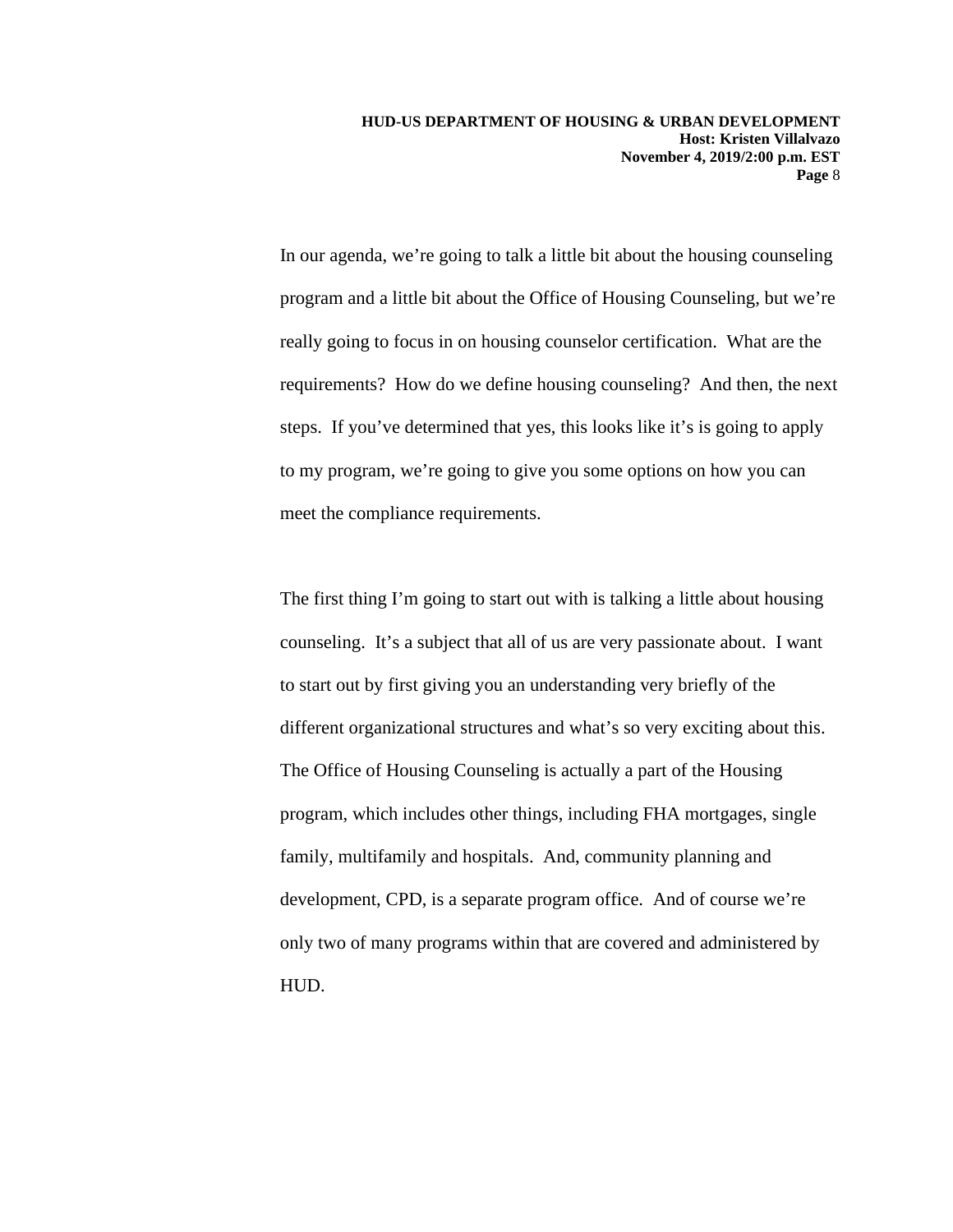But, what is very exciting about both CPD and Housing is we're basically the blue boxes are working together. We have had the opportunity to collaborate over the last few years with CPD and we're very excited for that relationship. We're working together to make sure stakeholders that are covered by this new rule in both program areas are well-informed. So, I really want to take this opportunity to thank the CPD participants for joining us today.

Next I want to talk about who participates in our program. We actually have a variety of agencies that participate in a little bit different structures. All of them are going to be public or non-profit organizations. They can be units of local or state government or 501(c). Those are our two main requirements.

We have over 1,750 agencies that participate in our housing counseling program. And, they have the option as being approved to participate they can apply for our NOFA, or notice of funding availability. We recently awarded \$43 million for fiscal year 2019 to approximately 350 agencies. But receiving funding from our program is not a requirement to participate in the program. So, it's optional whether you decide to apply for funding or not.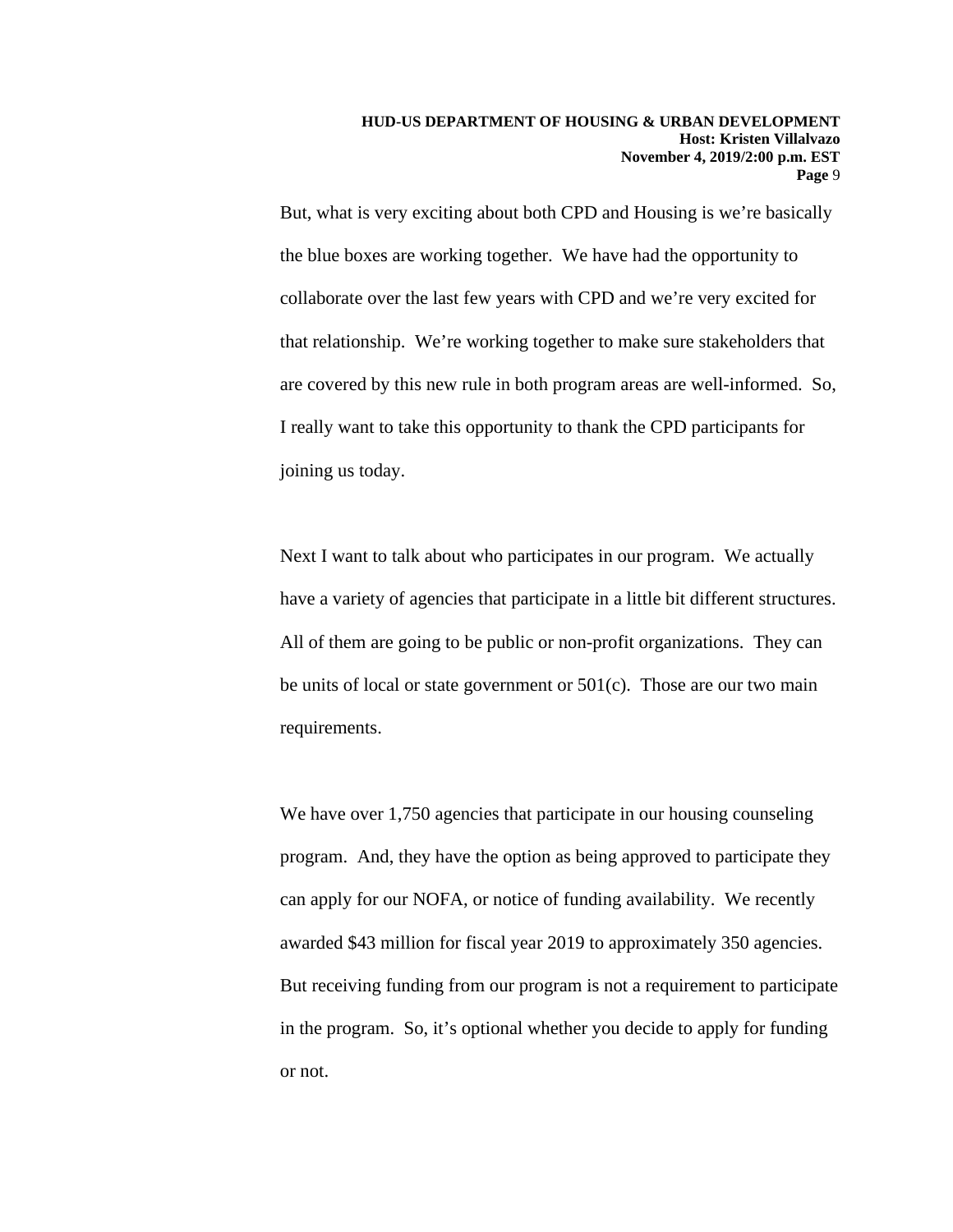And, we have a couple different types of organizations, and those of you that aren't familiar with the program, but that will be covered by certification, this is a segue into what we'll cover later, how if you're interested you can participate in our program. We have network agencies which basically you have a parent agency that monitors their network with affiliates and sub-grantees.

For the purposes of grant funding, we will give the network lead—and a good example for that is NeighborWorks. They have the largest organization of affiliates in our program. And then they would redistribute the funds to all of their sub-grantees and they would also help monitor compliance with our program requirements.

We also have state-housing finance agencies that participate. Similar structure but the agencies that are part of that network will just be within their state, and one example might be the Michigan State Housing Development Authority. We have about 20 state housing finance agencies. You can join their networks if they are accepting new members. We also have multistate organizations that cover regions of the country, like they may cover the northwest for example.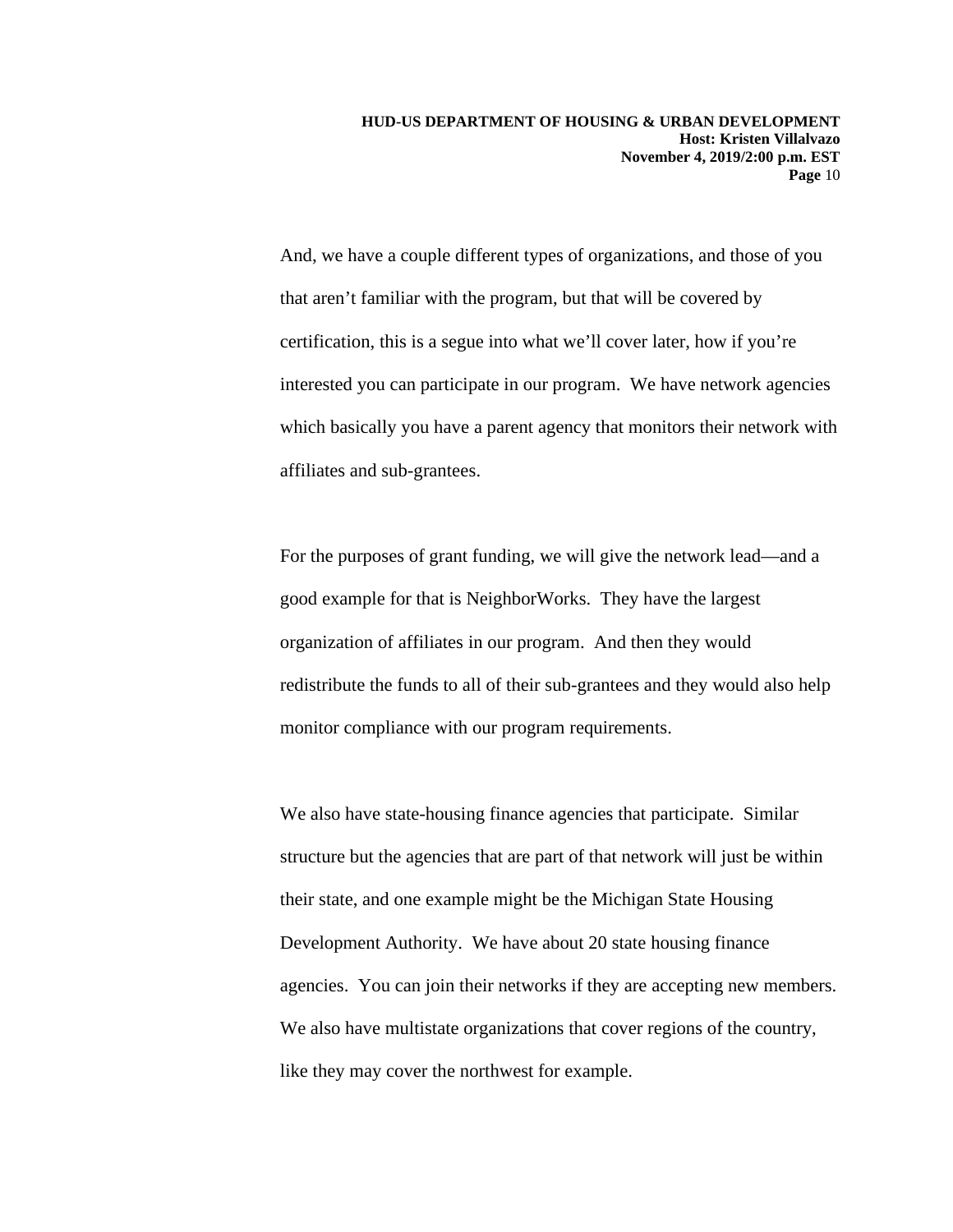And then last, we have independent local housing counseling agencies. They're not affiliated with any network. They run their own housing counseling programs in up to two states. And, they, too, can have branches. So that's just a little background about the agencies that participate in our program.

Now, annually, we serve about one million clients. This is our activity through the third quarter of fiscal year 2019, and this gives you an idea of the kind of services that our agencies provide. Group education is by far the most popular service that our agencies provide, and they can include group education on how to buy a home. That's typically the most popular but other types of group education can include financial literacy, fair housing, rental topics like how to deal with your landlord for example, or how to—for example if you're homeless, some activities they can try to educate the homeless population on options that are available.

The rest of the topics are one-on-one housing counseling, and we have six main categories. I am very happy to see over the last two years a trend where mortgage delinquency counseling has now become less of a required service and pre-purchase has again taken the lead in the topics.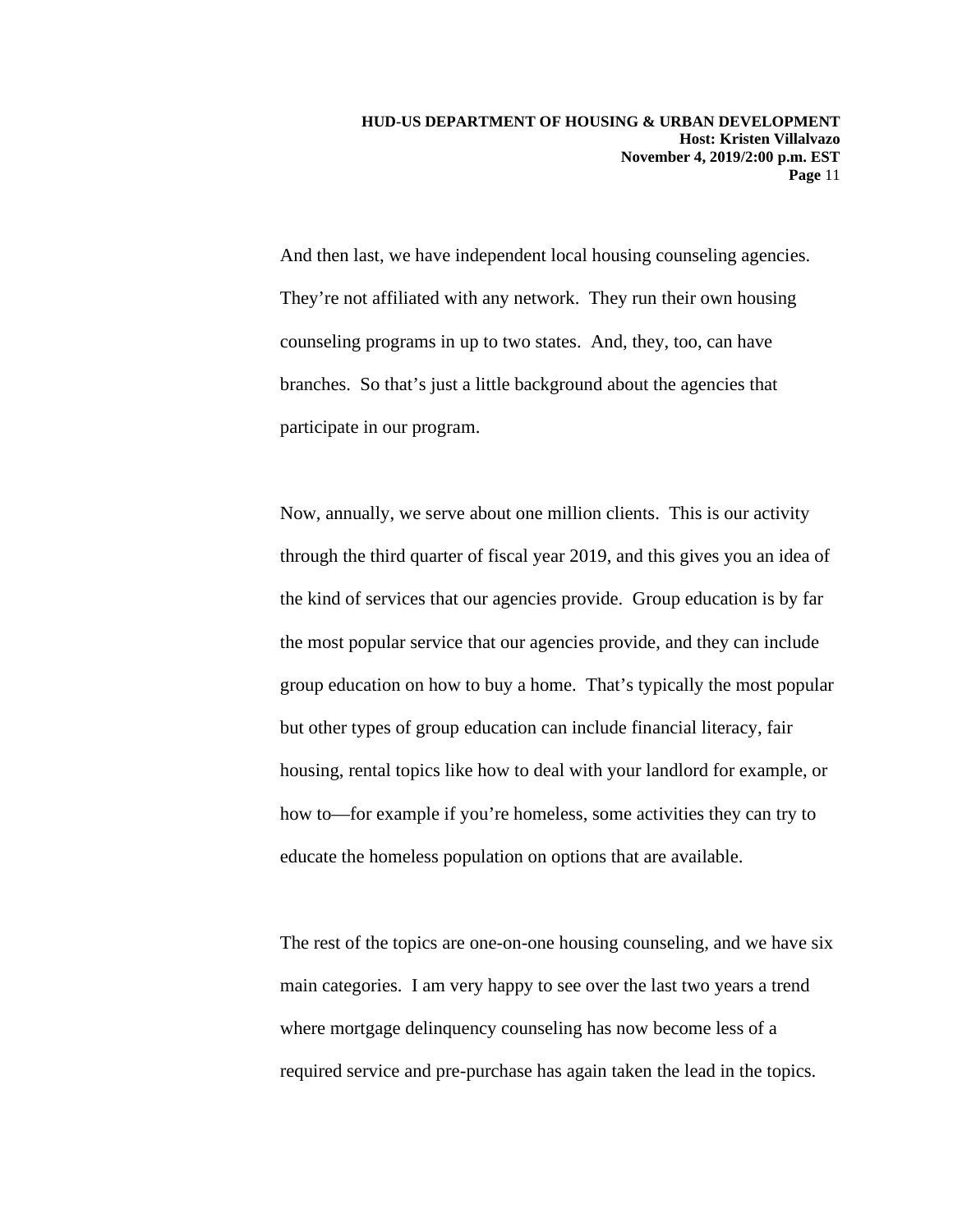During the foreclosure crisis, it was very lopsided. Mortgage delinquency and default counseling was our most popular service. So, this is another indication to us that the shift in need is now towards pre-purchase. Like I said, we serve about a million clients each year.

Very important to this training is an understanding of how the program defines housing counseling. This definition applies to all programs across HUD that require or fund housing counseling and it is in the code of federal regulations 5.100. Housing counseling is defined as independent, expert advice that is customized to the need of the client to address the client's housing barriers and to help them achieve their housing goals.

And, what we mean by independent is the counselor can give recommendations of different services that are available but ultimately it is the client's decision to decide what services they want to use. Housing counselors should not steer to certain programs. They should just outline the options. We actually require that if our agencies discuss any particular program they must also provide alternatives if it's available. The whole goal of housing counseling is to make sure consumers understand these are their options and they can decide what's the best option for them.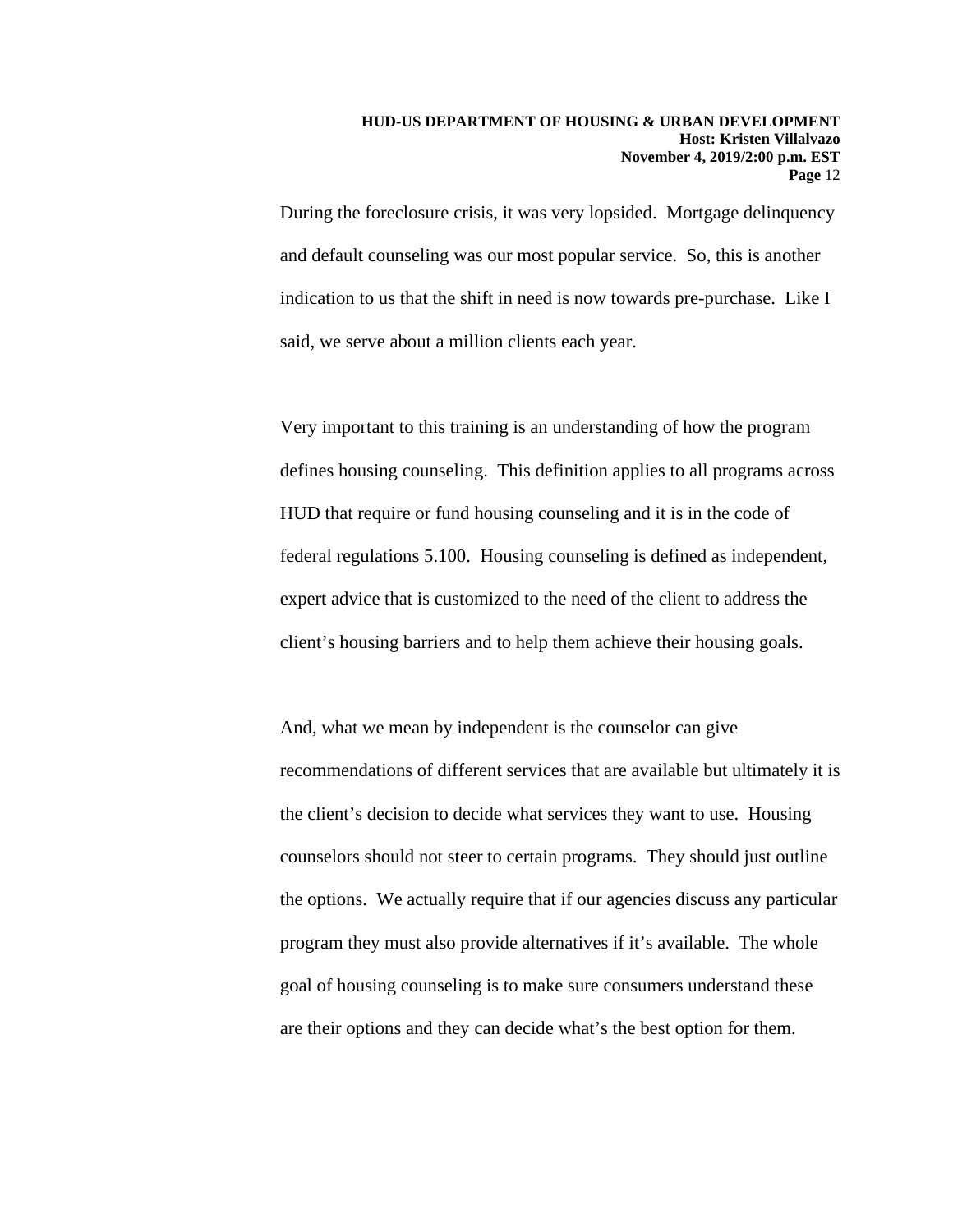Now, included in the definition of housing counseling are the following elements, and this is also critical. They include an intake component, which is basically the collection of demographic data that agencies report to us on. A client budget, if a client needs to solve their housing goals, one of the first things we have to do is look at how much income they have available to address their housing situation. So, housing counselors are responsible for creating a client budget with input from the client.

The housing counselor also reviews the housing and financial affordability analysis. In other words, if a client says I want to purchase a \$500,000 house, but they only have \$1,000 left over after all their other expenses are paid, it's up to the housing counselor to work with them and say well, there's two choices here. You either look for a less expensive property or let's evaluate your budget and determine where we can cut expenses.

The housing counselor also helps them understand the monetary impact of owning a home. They have to set aside budget for emergencies, like a new water heater, something they didn't have to deal with when they were a renter.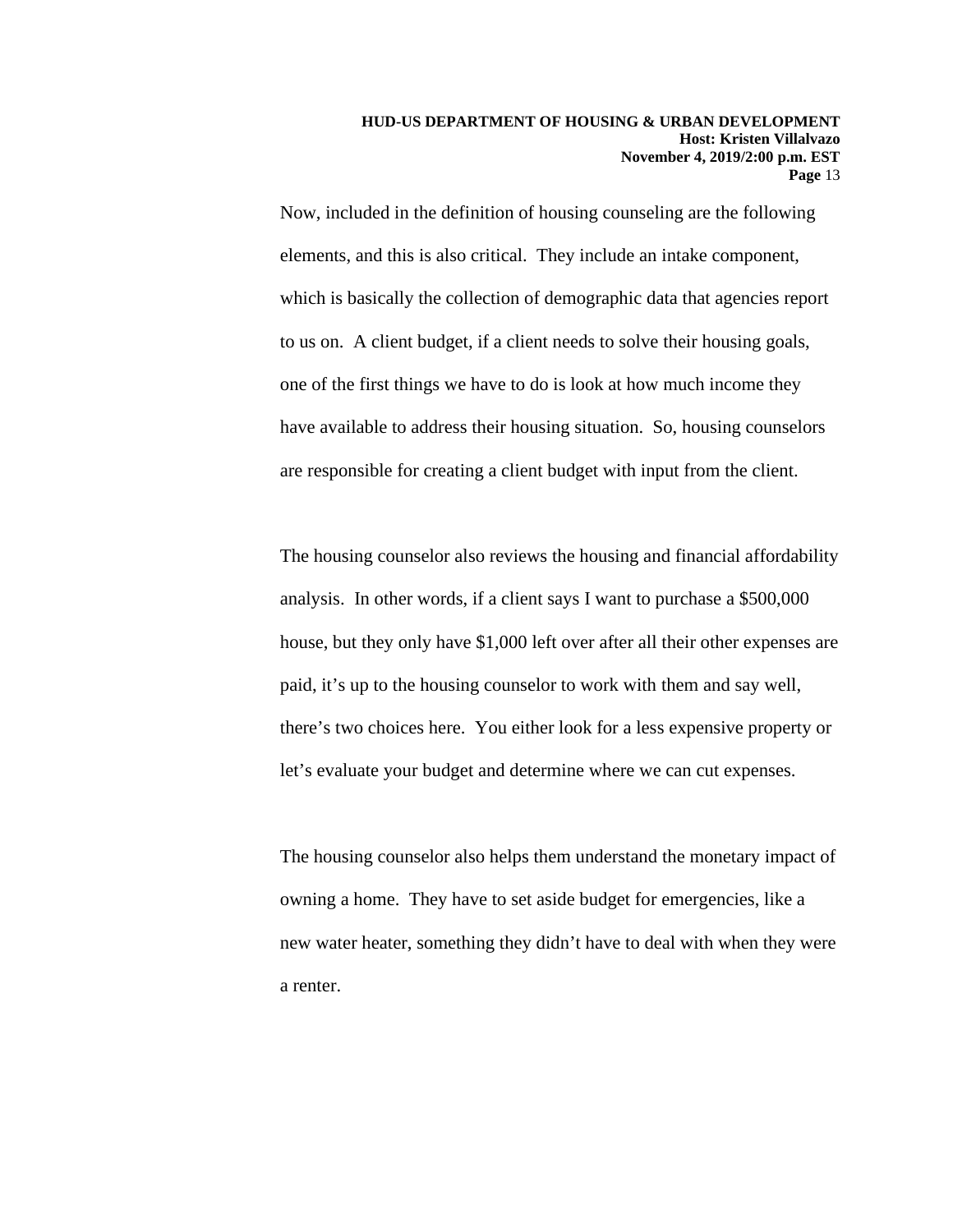The counselor also develops a client action plan. And what this action plan is, specific to housing counseling, talks about their steps for ensuring and reaching their goals. This is what they need to do. Examples of a client action plan can include disputing credit reports, maybe there's items on the credit report that doesn't belong to them, maybe they need to take a homebuyer education class or a financial literacy class, or maybe they're mortgage ready so their next step would be to contact a lender or a real estate professional of their choice.

And then lastly, the agency has to make a reasonable effort to follow up with the client. Essential as part of our reporting requirements is to find out the outcomes of housing counseling. Did they buy a house? Did they tap into available resources? What was the ultimate outcome as a result of the counseling? And we do report these to Congress every year.

There's one important distinction that I need to make and that is housing counseling is not group education. We have noticed in some of our outreach and some of the questions we've received that there is confusion on this. As I said, housing counseling is individualized to the client based on their information. Group education, including homebuyer education, is not housing counseling. It's just like the name suggests; it's a group of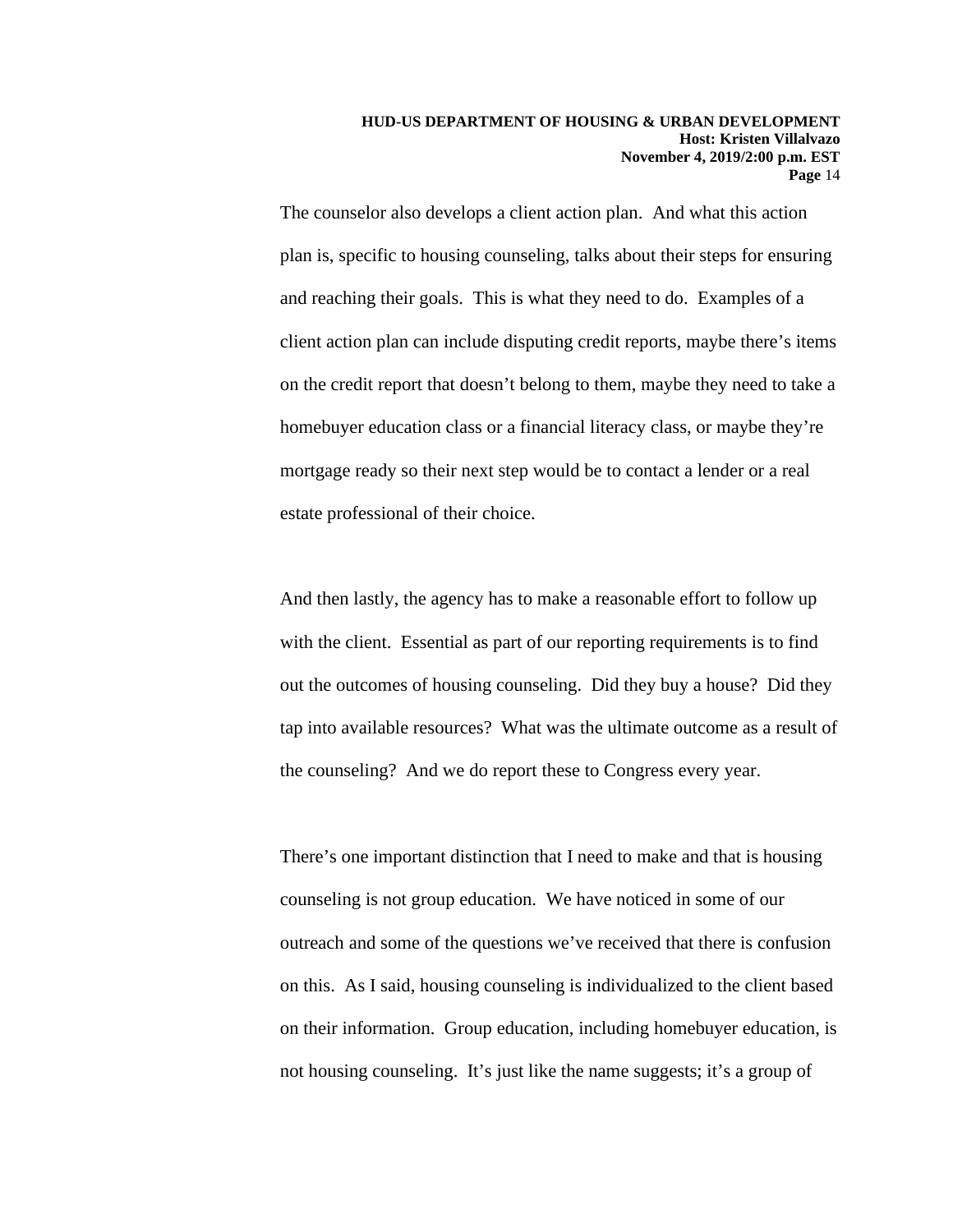people that are getting together and learning about certain topics. That's why it is not housing counseling.

When you see the housing counseling requirements—and I apologize, I just got kicked out of my system so now I can't see the PowerPoint anymore. I'm trying to log back in.

Some typical group education classes include eHome America and Framework. Those are the two most popular. Again, they are not housing counseling. If you refer your clients to those, you are not satisfying the housing counseling requirements.

Next slide, another thing we often confuse housing counseling with is case management. Especially in several of the CPD regulations that deal with some of our programs, they use the term housing services. Housing services are not housing counseling. Housing services are provided to eligible persons such as those that are undergoing relocation, maybe homelessness or the risk of homelessness. And the housing services are incidental to a larger set of holistic case management. Again, these are not housing counseling. Shawna is going to talk a little bit more about that as we go further.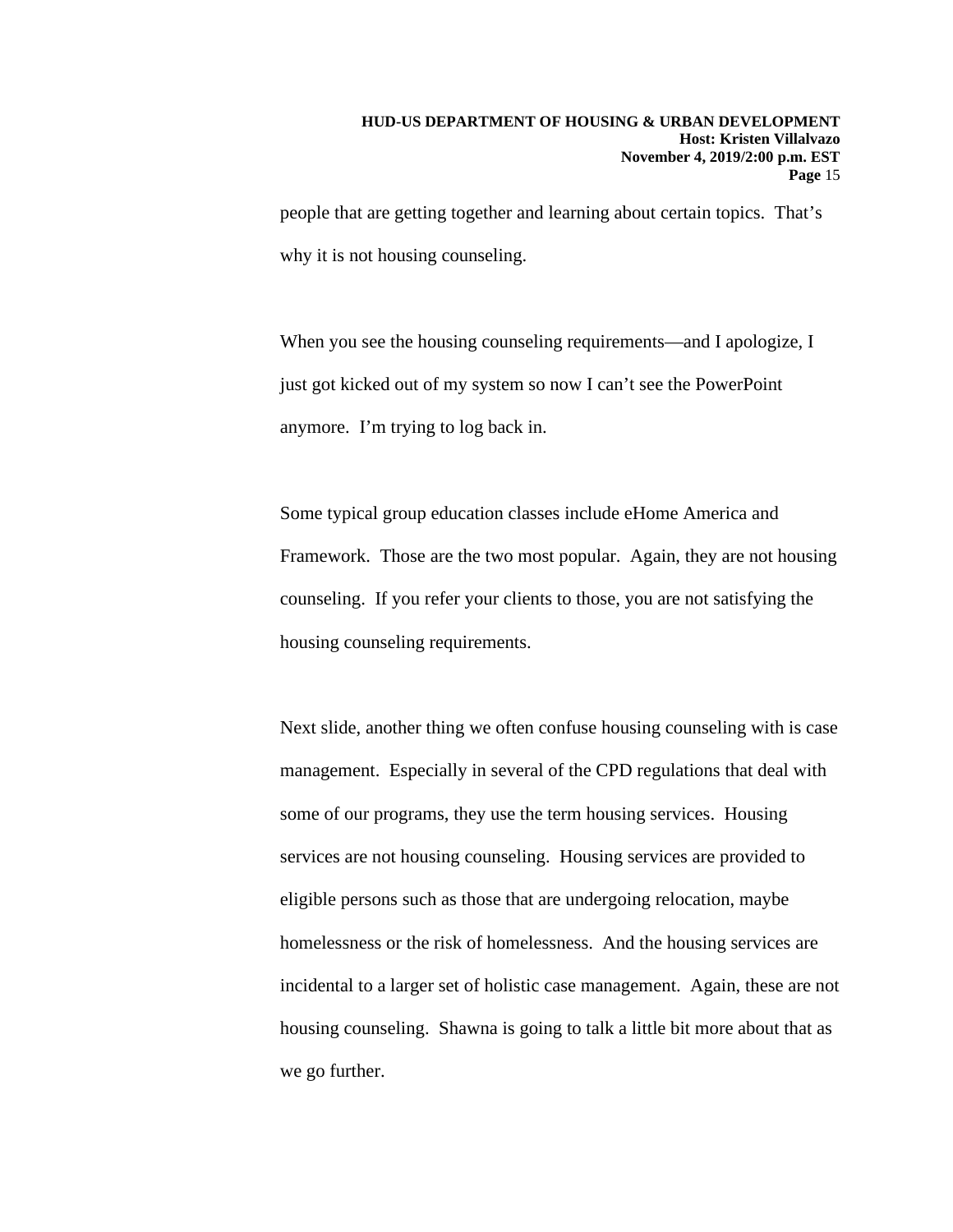Shawna, would you like to do Mentimeter next or open for some questions specific to what we mean by housing counseling?

Shawna Let's do Mentimeter first and then we can see what comes in, and I also wanted to pause here for a second so folks actually could see the results. So, it looks like we're still split about half of you are participating, half of you are not participating, and a few folks are unsure.

> I think what would be very helpful is to find out which programs you're primarily representing today. So, we have the options of Home, we have the option of Home and CDBG. I put them together because some of you really operate your programs hand in hand. Some of you may be working in just CDBG or CDBG Disaster Recovery. Some you might be participating in the Housing Trust Fund Program. And then finally, HOPWA, Continuum of Care, and Emergency Solutions Grants, that might be what you do on a daily basis. I group you together because we're going to talk about those programs together.

And then finally, a few of you may be representing housing counseling, like you are the housing counseling agency and as Lorraine said, you're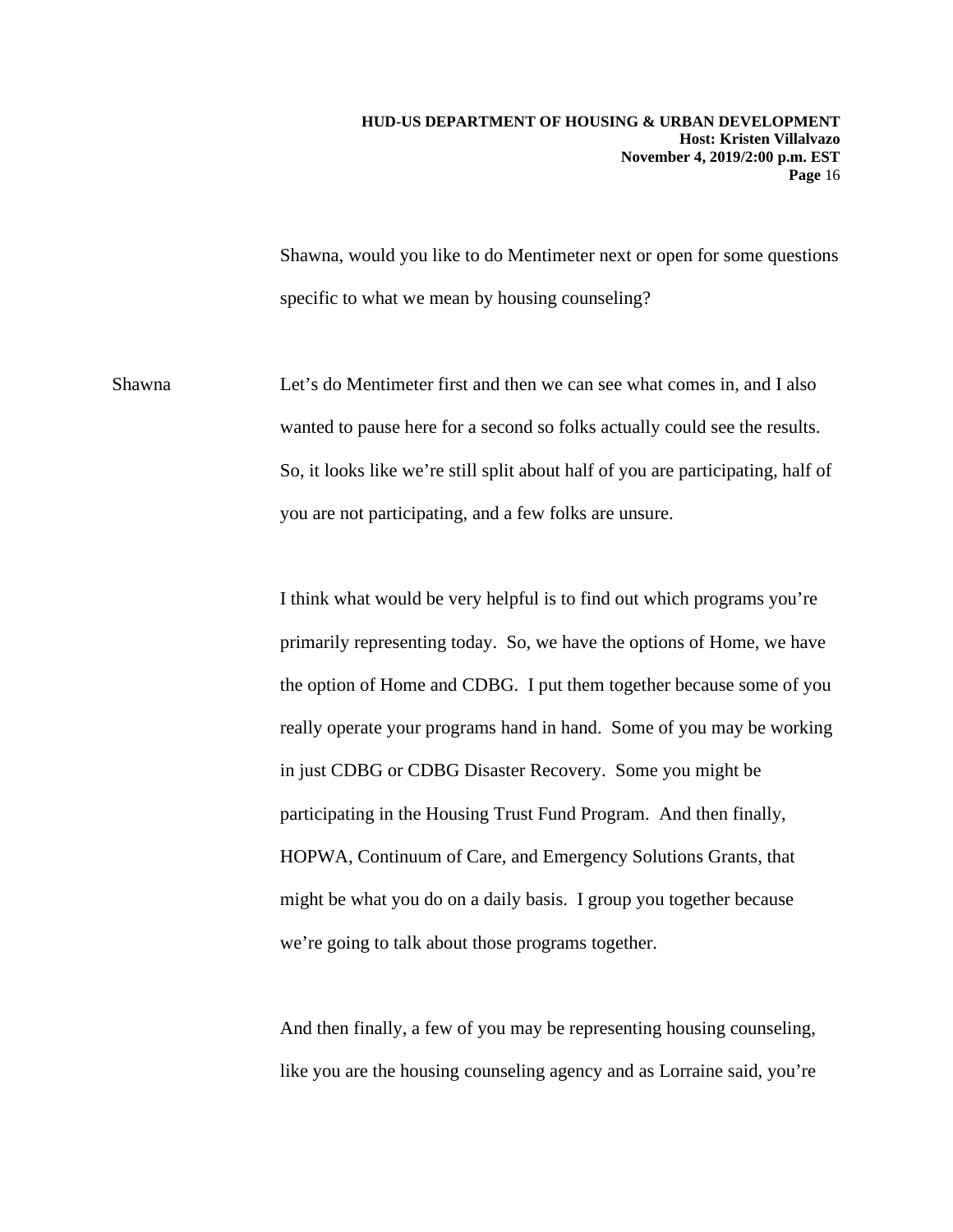really interested in getting cross-trained on the requirements for the other CPD programs.

I picked two similar questions for CDBGDR, but thank goodness we have numbers right here. It looks like we have a lot of you that are participating in Home and CDBG together, and we also have a fair number representing the Continuum of Care programs and HOPWA and ESG, and then we also have Home, participating jurisdictions or maybe your community housing development organization, etc. We'll let some of the more results come in here as we move back to the slide deck.

Lorraine, if you could do me a favor and cover a couple of slides here. I think you have a couple on the benefits of certification, and then I will jump into Home.

Lorraine That sounds really good. We'll hold off on answering any of the questions just now. We'll wait until Shawna finishes.

> I just want to talk a little bit about housing counselor certification. It is actually a form of a licensing where counselors that are participating in HUD's Housing Counseling Program have to take an examination and it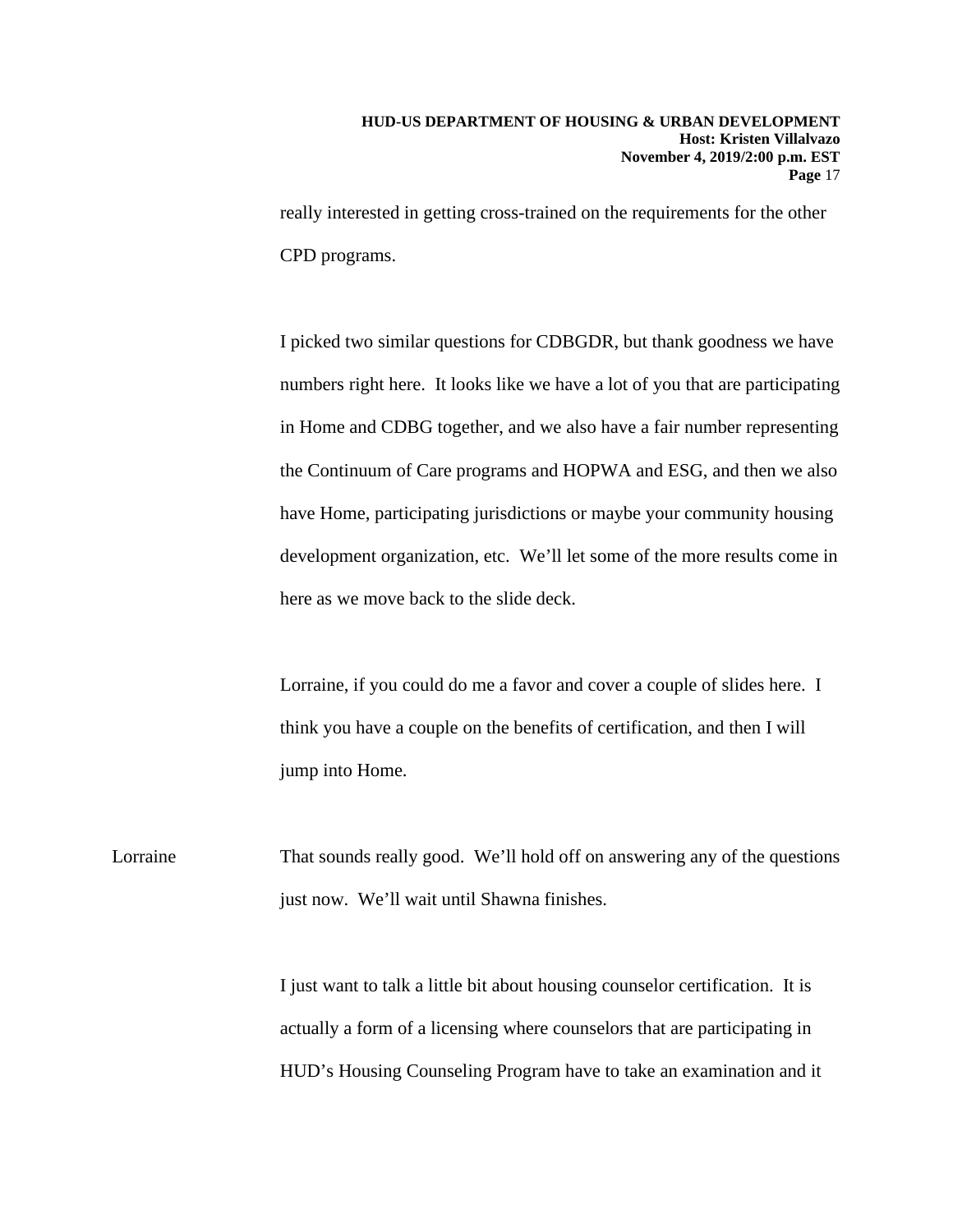tests their knowledge on topic areas that are required under our legislation in the Final Rule. But, besides it being a requirement, there's actually some very important benefits that are derived from having an industry standard and certification. I think one of the important ones, and we have it right central in the box, is we have created a credential for housing counselors, which they never had before. So, we're very excited with that.

It's also the consumers that go to housing counseling agencies are going to benefit from working with certified housing counselors because these counselors that have passed the exam have demonstrated that they have a broad knowledge about different aspects of housing counseling. They may concentrate in one specific program or type of service but they have knowledge across all of them. That will be very helpful.

And, it also is going to guarantee that housing counseling that is offered in connection with other HUD programs, like the CPD programs that Shawna just polled you on, are going to have one standard across all programs. All clients that receive housing counseling are going to receive all those services that I discussed when I described what is housing counseling. So, these are some of the benefits of certification.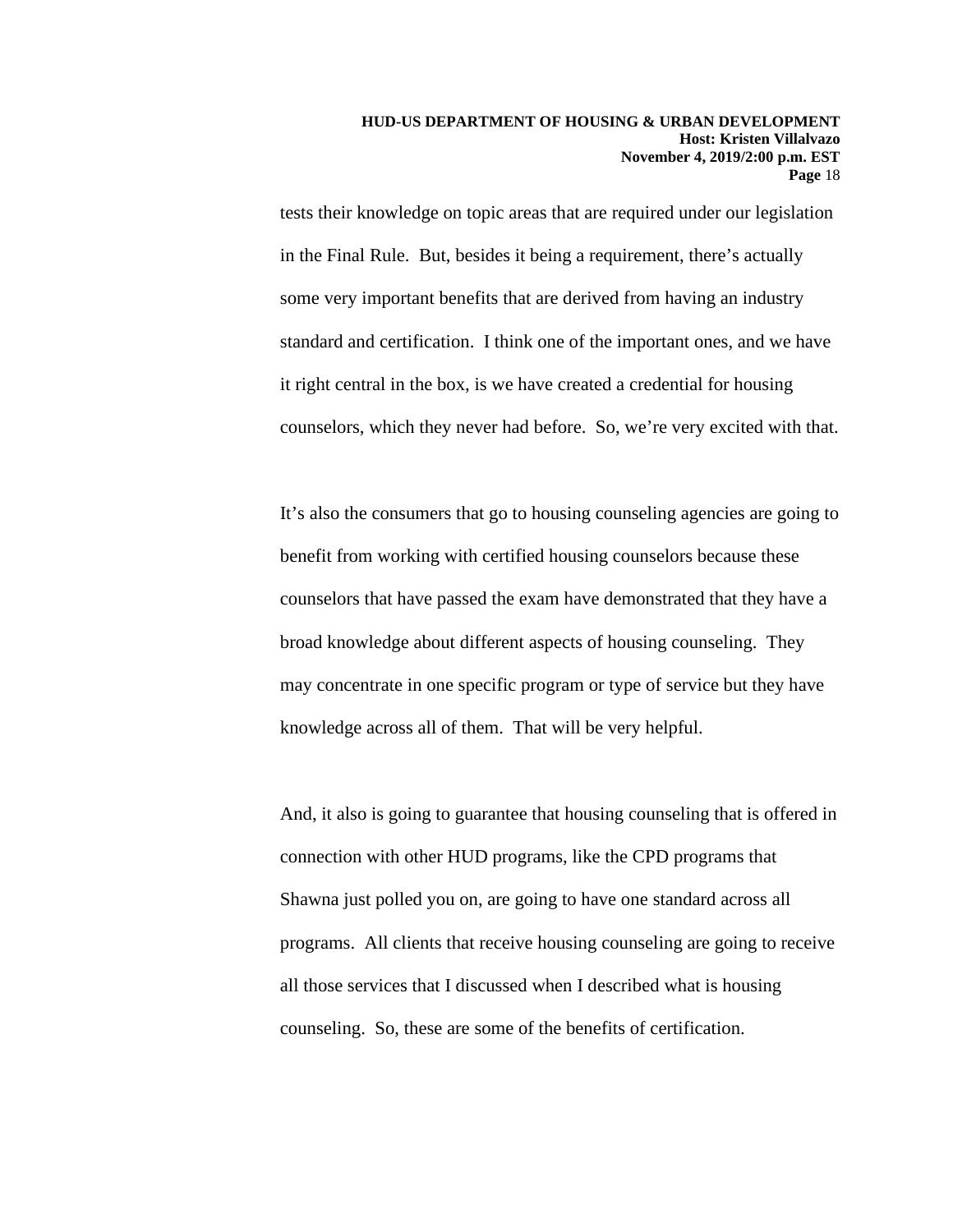Let's now get into the nitty-gritty. What are the regulations and what do they say? Well, we actually published a Final Rule. It's called the Final Rule on Housing Counselor Certification and it was published in December of 2016, if you have the desire to read it. But basically it says that housing counseling required under or provided in connection with any program administered by HUD—and this is all across the department. There are about 26 programs that actually impacted.

Housing counseling can only be provided by organizations and counselors that are certified by the Secretary, basically means they're approved. And, what a HUD-certified counselor is that is an individual who has both passed the certification examination and has to work for a HUD-approved housing counseling agency. Their approval and their certification is tied to an agency. They can't become certified just because they passed the test; they also have to work in the industry.

The effective date is August 1, 2020. I know many of you are thinking, well, that's ten months away. We have plenty of time. In all honesty, now is the time to think about am I covered by this program and what are the steps I'm going to take to comply with it because the clock is ticking on that.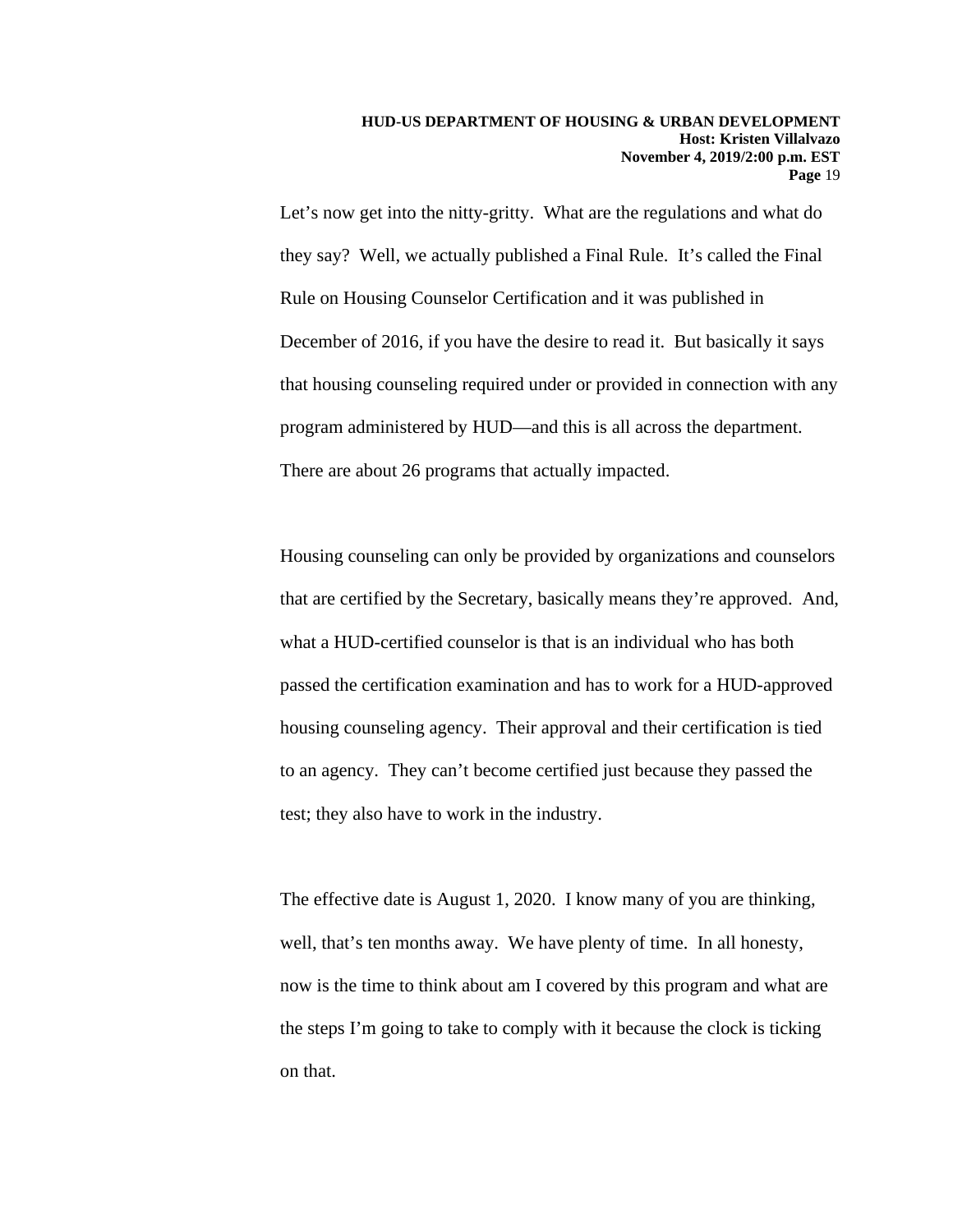Now, what we mean by required under or provided in connection with any program, those are two key phrases. What we mean by that is for example housing counseling is required by a HUD program, examples would be either your Home and your Housing Trust Fund, home ownership programs. The second category is housing counseling that's funded under a HUD program, examples can be Housing Trust Fund Rental, Home, Home Ownership Rehabilitation, the CDBG, the Continuum of Care and the Emergency Shelter Grants. Those are some options that fit that second category.

And the third category is housing counseling that's required by a grantee or sub-grantee of a HUD program as a condition of receiving assistance. For example, you have to have the housing counseling first to be eligible for these programs. And some examples of those can be CDBG, Continuum of Care, and the Emergency Shelter Grant.

And then lastly, the client is served by a HUD program and referred to housing counseling. An example like that would be a Continuum of Care client. You have stabilized them, for example, in transitional housing but their ultimate goal is to rent in a certain location and so you can refer them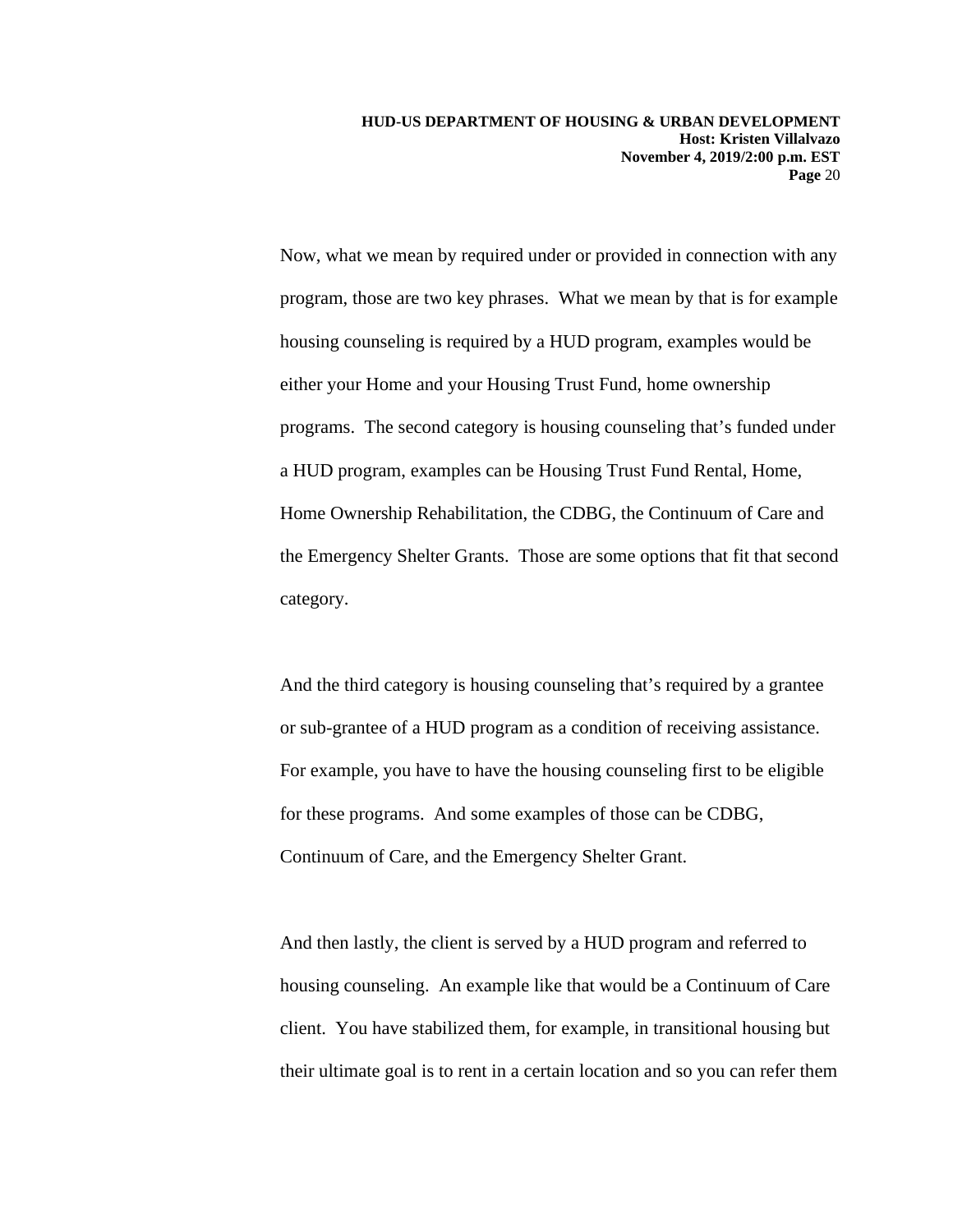for further services for further housing counseling. When you make that referral, it's very important that effective August 1, 2020 you only refer them to a HUD-approved housing counseling agency that has HUDcertified housing counselors.

I'm going to stop at this point. I'm going to turn it over to Shawna and she's going to go into more details on this. Shawna?

- Shawna Lorraine, thank you so much. I would like to just triple check with our folks monitoring the questions box if there are any clarifying questions from anything that Lorraine has touched on so far.
- Rebecca Yes, Shawna, we have a few questions. One of them was, "Does every counselor have to be certified or is there a percentage per the agency that must be certified?"

Lorraine That's a very good question. Thank you, Rebecca. I will answer that question. An agency has to have sufficient housing counselors in order for them to implement their approved housing counseling work plan. For those of you that aren't familiar with our program, each agency that participates has an outline of the services they're going to provide and the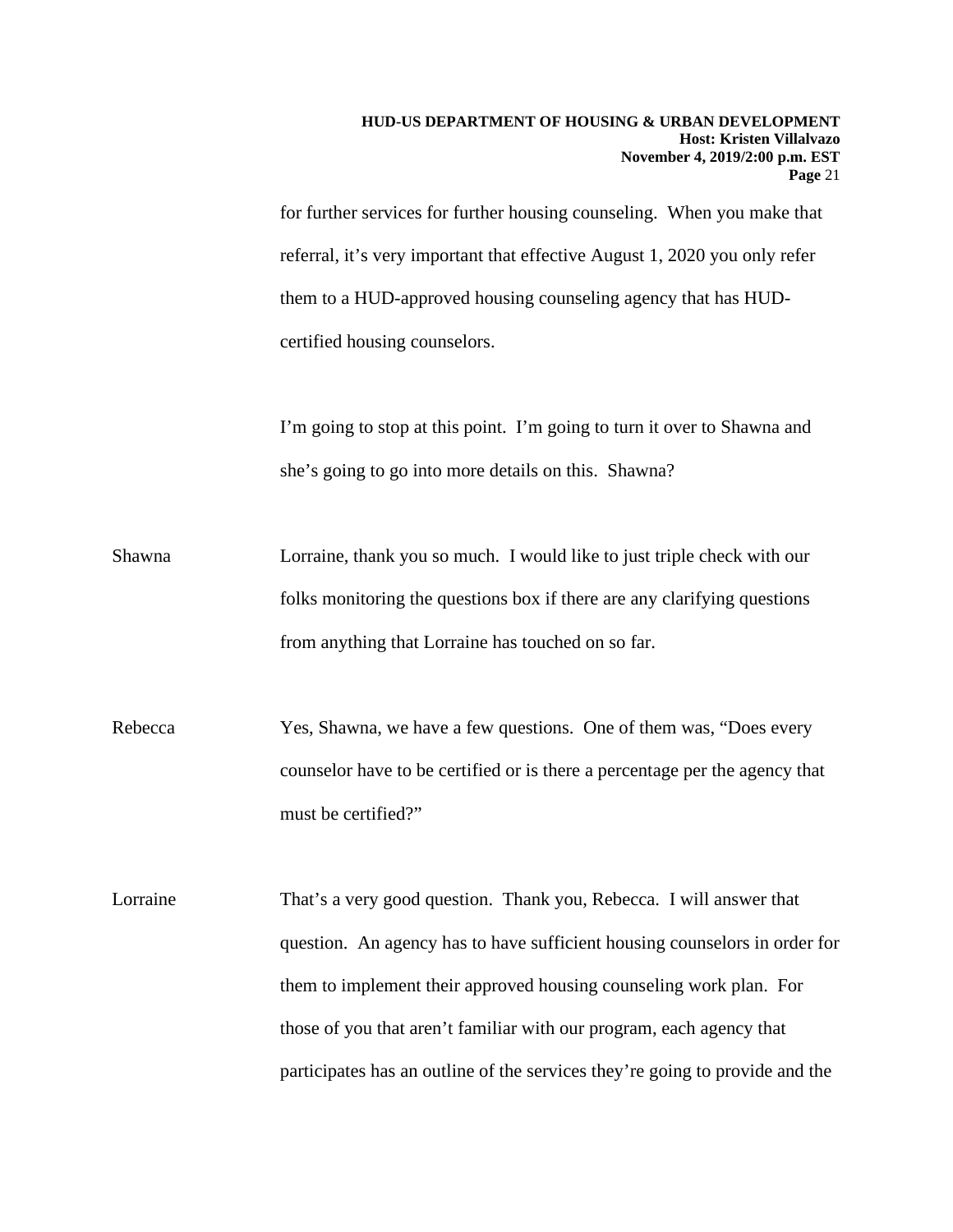number of clients they expect to serve each year. So, they have to have sufficient resources, including certified counselors that are going to be sufficient for them to implement that work plan.

Shawna Any other clarifying questions?

Rebecca Yes, I have one more. We have an agency with Home, using a down payment program that requires homebuyer education. Can you please clarify whether or not they would be able to continue using group education or would they also need to do one-on-one counseling?

Shawna Yes, so I'm going to go ahead and fast forward because that is my very next slide, so great segue, Rebecca, I appreciate that.

> We can use your exact example. Home is one of the programs that are affected by the housing counselor certification rule that says that housing counseling is required, and it's required for all homebuyers regardless of who provides it, the participating jurisdiction, it could be a community housing and development organization, also known as a CHDO, could be a sub-recipient. All homebuyer activities must have housing counseling and must meet the definition of housing counseling, etc.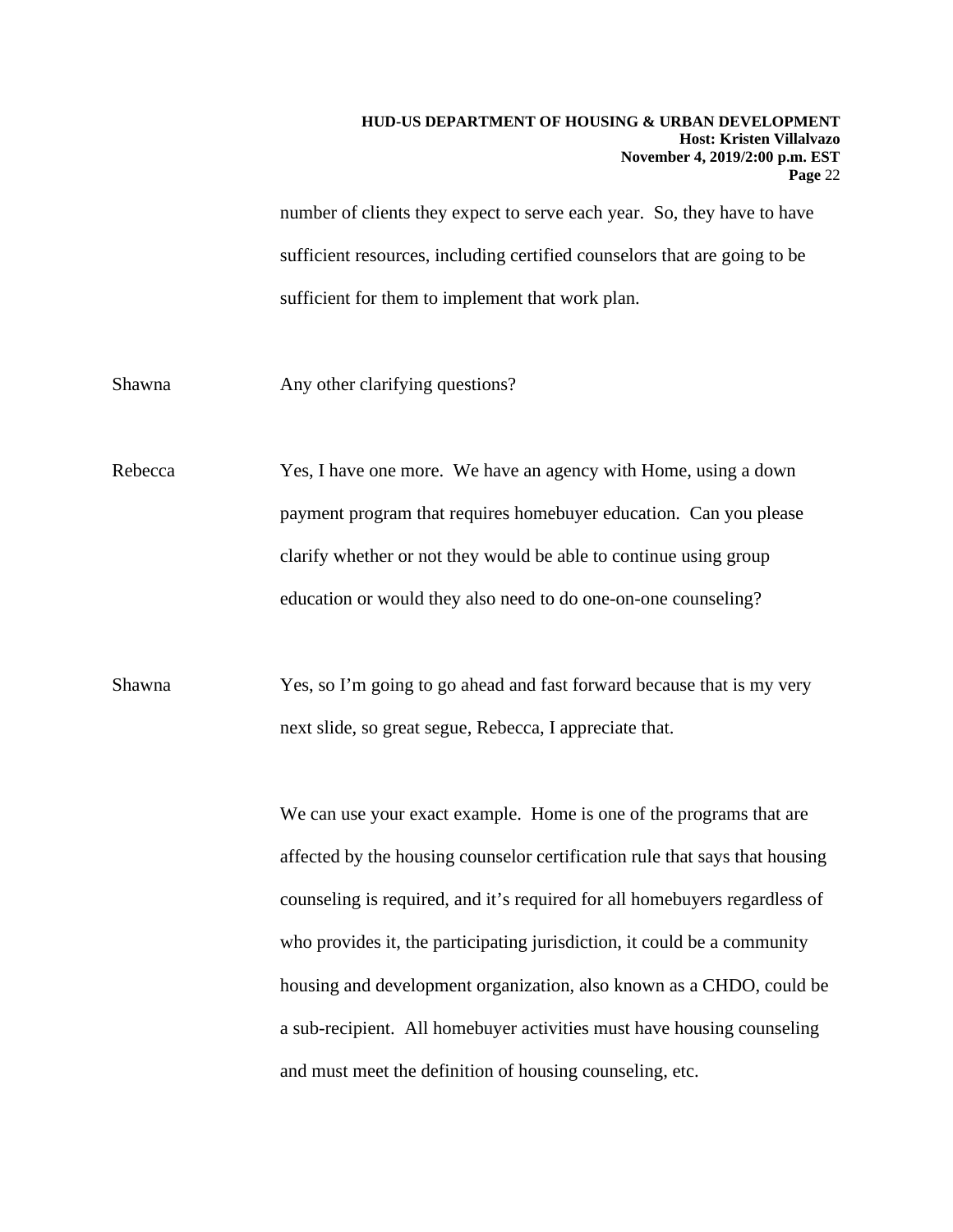So, a couple of different things related to homebuyer assistance that might be provided. Many of you operate different kinds of programs. Some of you do down payment assistance, some of you do soft [ph] second mortgages, some of you use home funds to develop individual units, individual homes and sell those off. So, all those things would count. When we're talking about housing counseling, it's more than group education, to answer Rebecca's question. We have to have that individualized assistance as we talked about earlier that meets the definition of housing counseling.

What's great that the home office has done is they put together a community planning and development notice, 18-09, that really drills down deep into what are the procedural elements, what's included in terms of housing counseling. It includes the entire process of home ownership, included in there. As Lorraine said earlier, it's written very hand in hand with how the certification rule had been written. So, in there it also talks about individualized assistance.

When Lorraine underscored earlier about group education, this is something for you all to know, is that there could be group education as a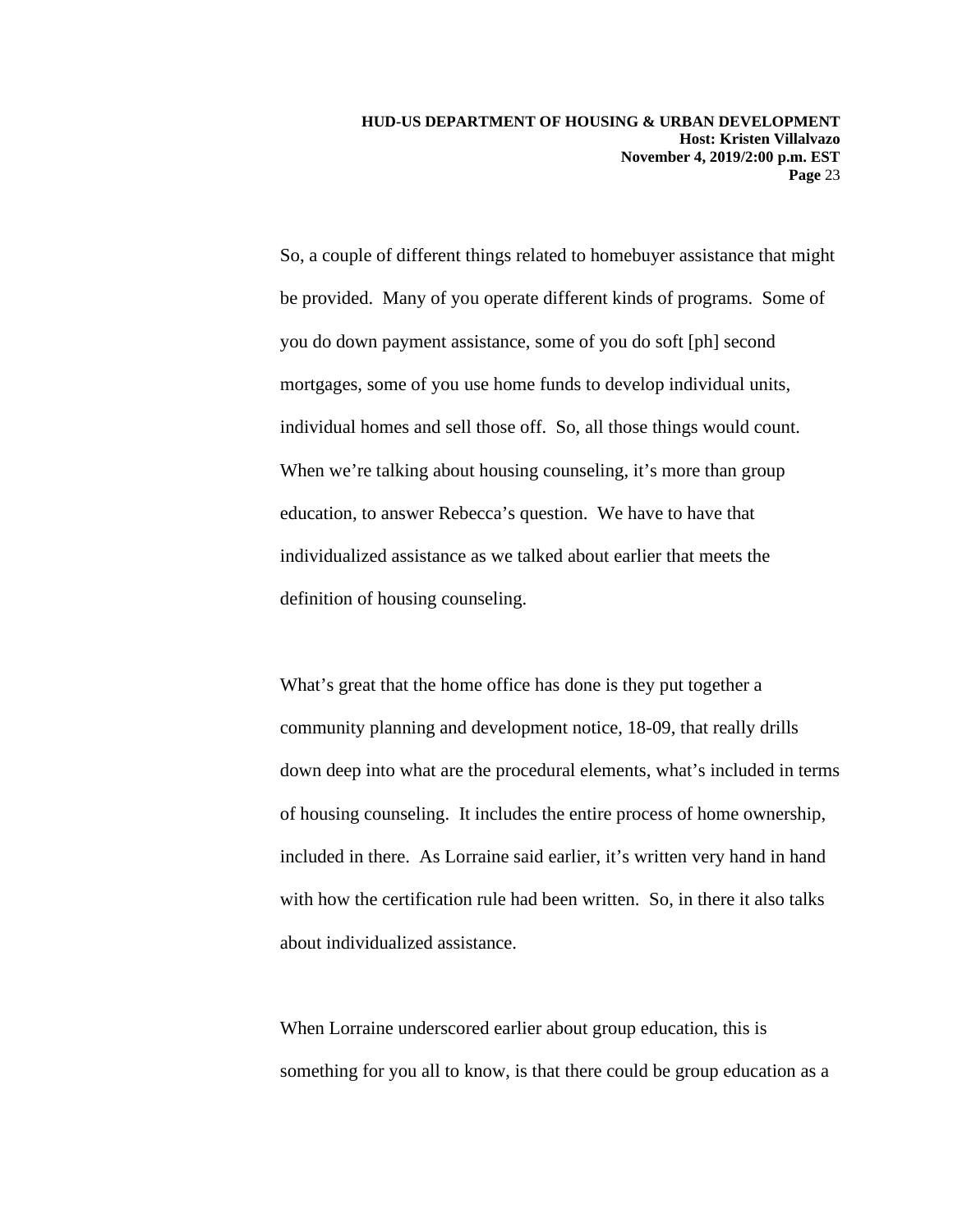piece of a housing counseling program, however, the one-on-one assistance, the one-on-one counseling really is what meets the definition. So, you could be doing both for a client; it's totally fine to have them do something for an hour online but they're meeting individually with the counselor and again going through all the five different areas that Lorraine that covered in terms of intake, client action plan, financial affordability analysis, etc.

So, thanks for that. That is when Home requires housing counseling. Let's talk about the instance where Home may simple fund housing counseling. Just to touch on, any type of activity that's happening for Home, if it's Home, Homebuyer, there could many different sources in terms of who pays for that housing counseling. So it's not the [indiscernible] of housing counseling, it's a requirement of the program.

So, Home could pay for it. It could be a project delivery soft cost that is reimbursed at the time the Home homebuyer purchases the property. It could be paid out of Home admin, or the homebuyer can also pay for their own housing counseling. It's an eligible cost underneath the program.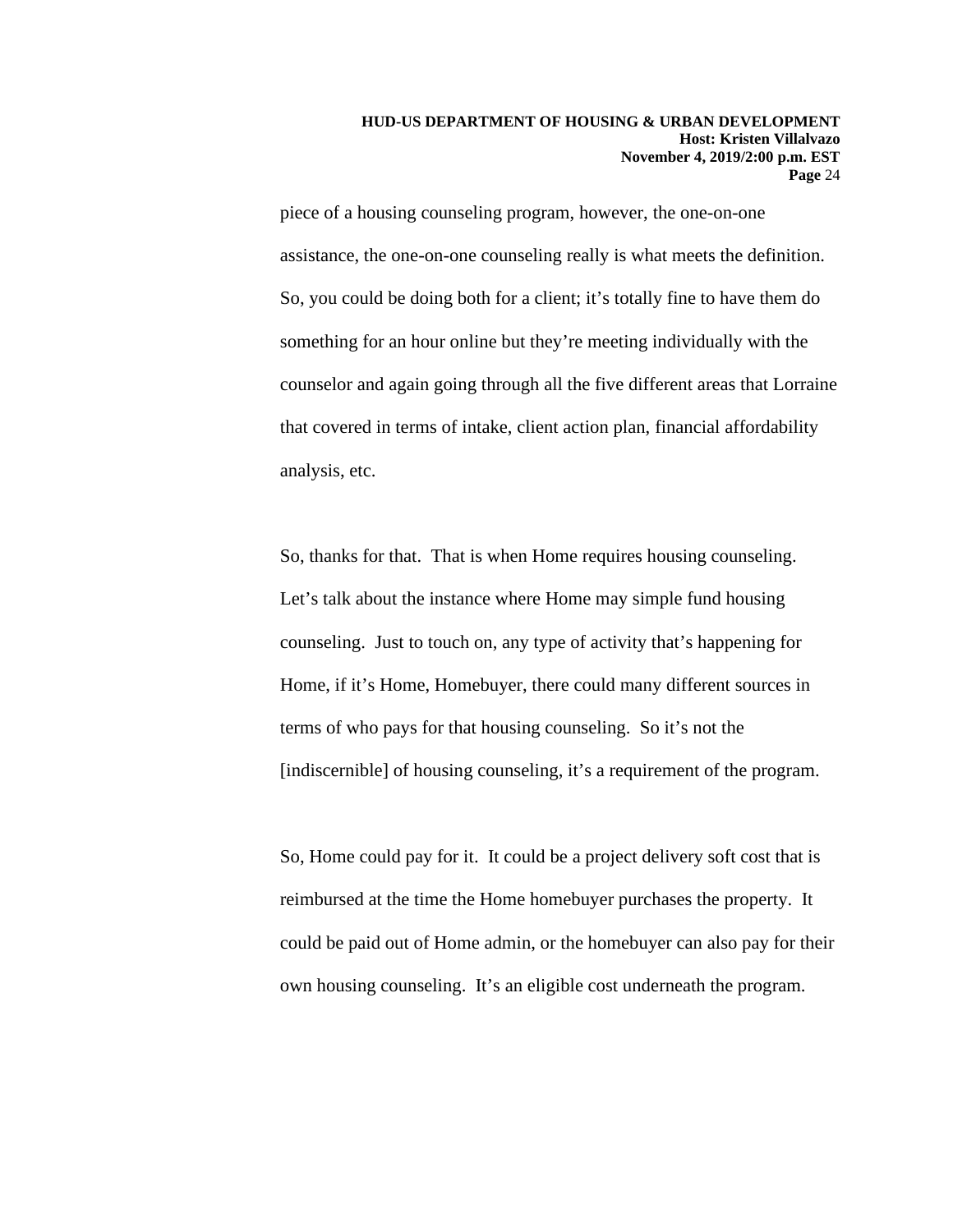It may be rare but we could see rental housing counseling or home owner rehabilitation counseling, all of those would be fine to pay out of Home admin. It just can't be a standalone program, which I think most of you know.

That's Home. And I'm going to move on to Housing Trust Funds. And definitely HUD folks, if you want to stop and clarify anything, you know I'm always open to that. So Housing Trust Fund, the Housing Trust Fund is the national Housing Trust Fund, some of you have state programs, but it's the national Housing Trust Fund that states are grantees.

And so if there is any homebuyer assistance that's being provided, then that home ownership would need to have housing counseling as a part of the program. Today, the funds for the Housing Trust Fund is less than \$1 billion. So, when it's less than \$1 billion then the targeted audience or those at 30% or less of very mean [ph] income, so we're talking extremely low income. However, if the fund ever goes above \$1 billion then there's a certain percentage where they can be served at 50% or less of very mean income.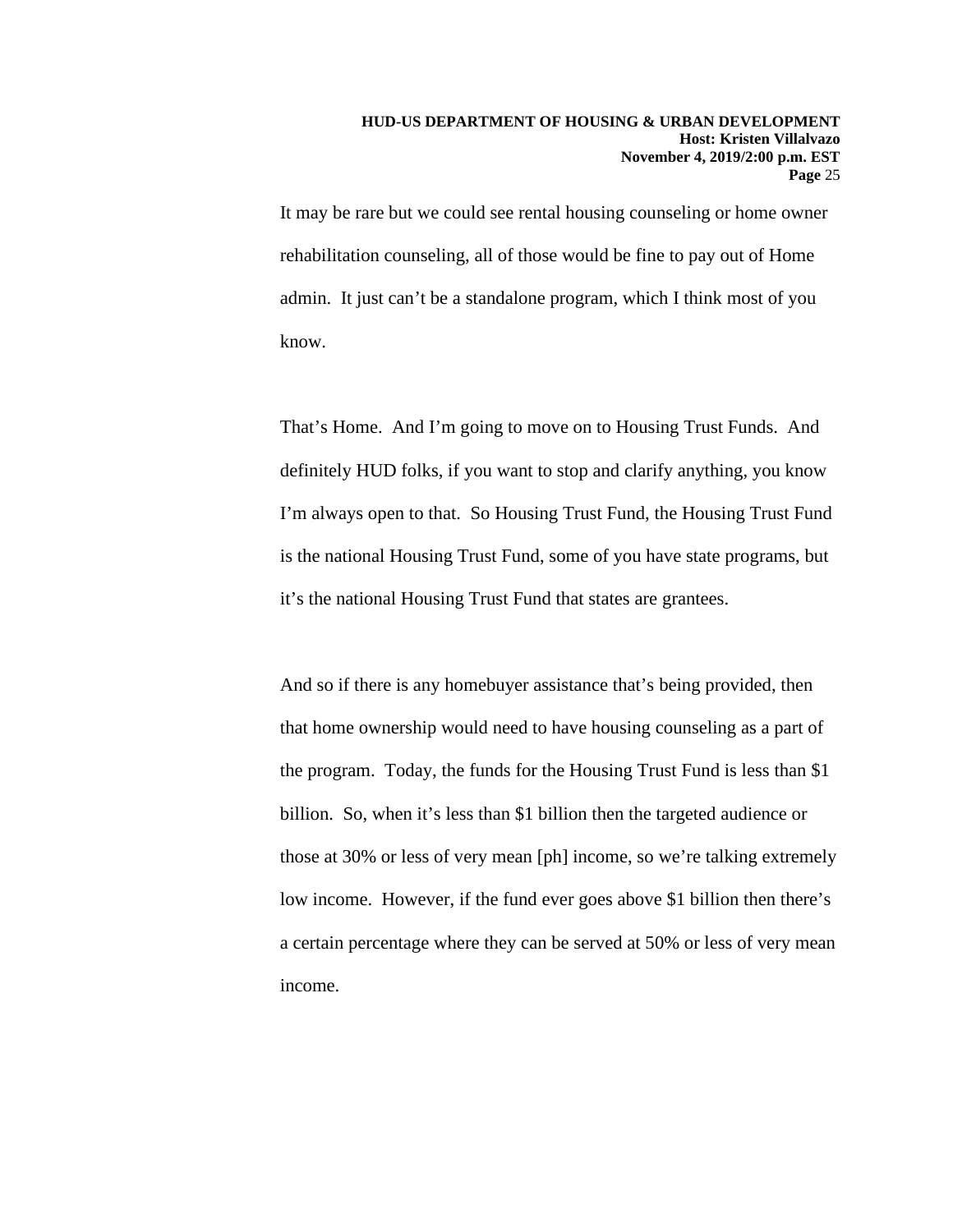We're probably going to see home ownership more in the future, potentially, with those at 50% of AMI, but it's the same rule as Home. If it's homebuyer, housing counseling is required any type of homebuyer education. Same with Home, Housing Trust Fund cannot be a standalone program. It is an eligible administrative cost, however, if you wanted to pay for rental housing counseling in a Housing Trust Fund program.

I think that that probably covers this sufficiently. Again, not a standalone, might be good for an admin activity, if you have excess admin. We have exactly one slide on Community Development Block Grant programs, so don't throw tomatoes over here. But, we also want to cover Community Development Block Grant Disaster Recovery.

So, this is an area where Lorraine covered earlier, so it's not required by these programs. However, they could be funded, and many of you probably joined this call because you fund a CDBG-funded homebuyer program. So there's a couple of different options for you in terms of how you might fund this activity. It might be a public service underneath your 15% cap. You might have a standalone home ownership assistance activity, potentially, providing down payment assistance or something like that. And then finally, housing counseling that supports the Home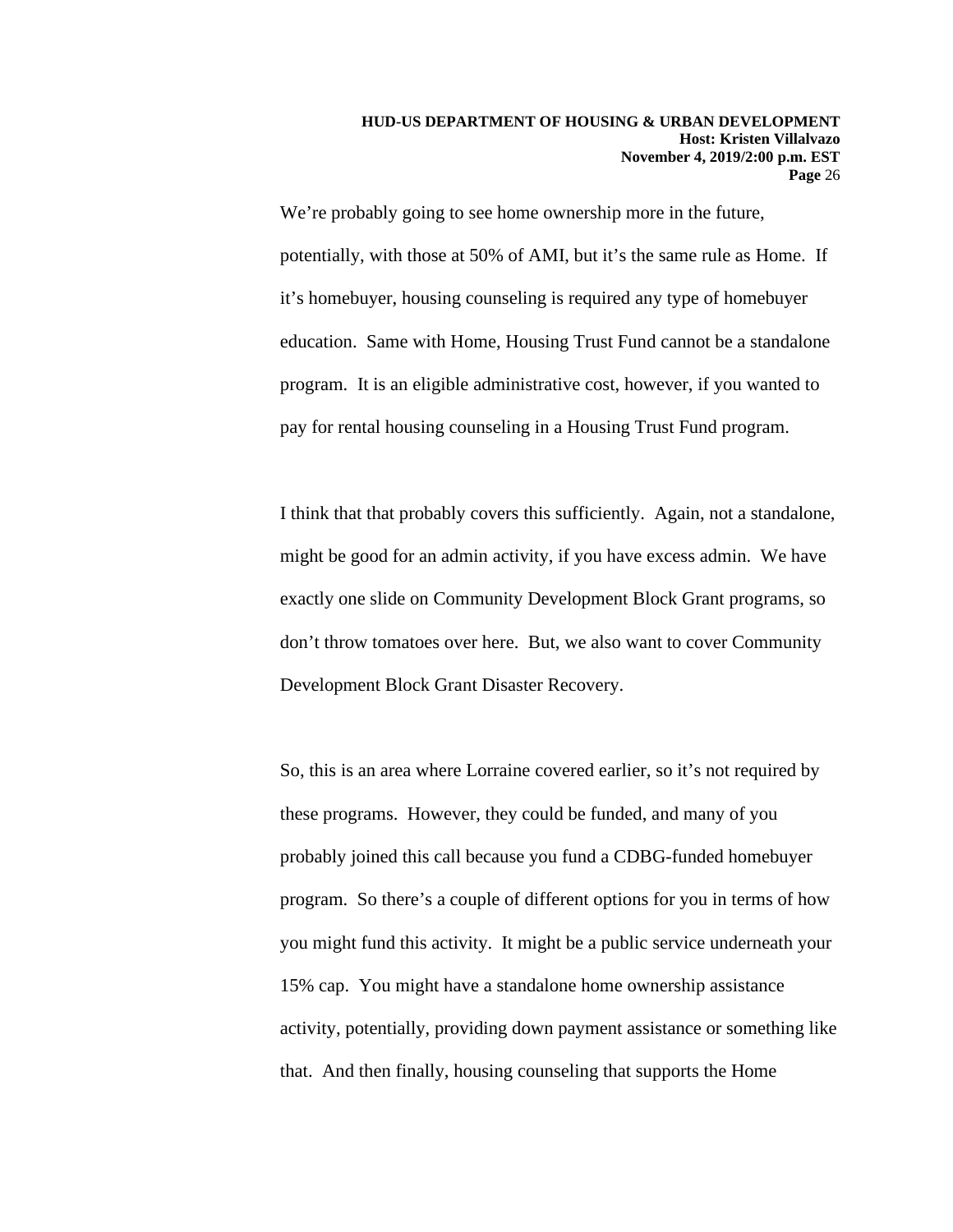program, something like that, and if it's Home, Homebuyer, obviously that's going to trigger the requirement. For you looking at your CDBG program, the funding is what makes it a requirement if you have it as a homebuyer has to do homebuyer education.

And then finally, we might have some of you working in the disaster recovery programs. We just wanted to make you aware that for federal register notices in fiscal year '17 forward, there was a section there that talks about requiring coordination. And so, again CPD is working hand in hand with housing counseling and it would be helpful to have housing counseling agencies a part of a disaster recovery effort and we know that some jurisdictions have done that. So, for example, in New Jersey for Hurricane Sandy, they actually did an RFQ to procure their housing counselors, and then also like in Louisiana, they also funded housing counseling related to some buyout programs.

For Emergency Solutions Grant, or Housing Opportunities for Persons with AIDS, or the Continuum of Care program, they fund or they might require housing counseling. So, Lorraine covered this well earlier. If we're talking about case management, often known as holistic case management, that is not housing counseling. Only if it's a separate funded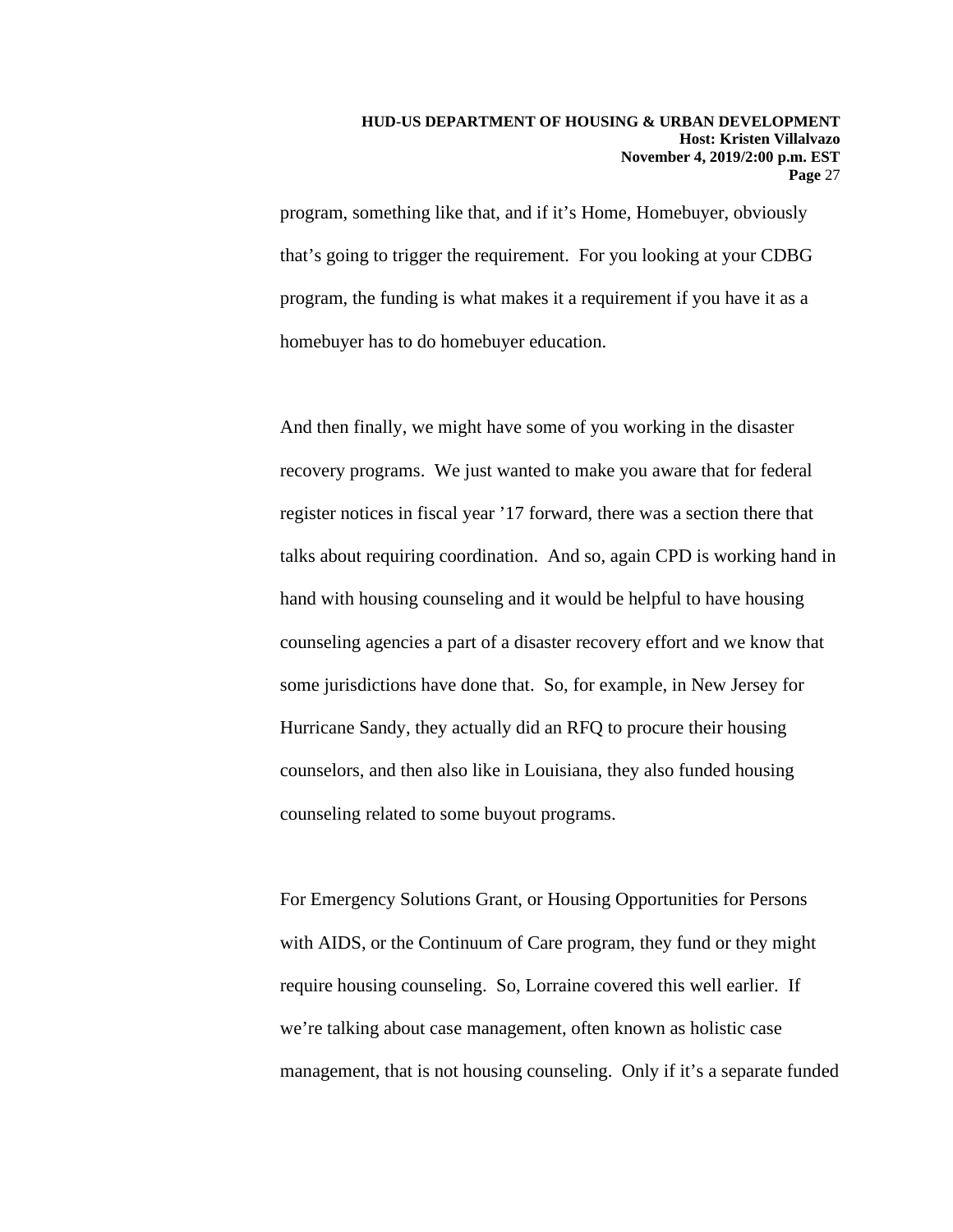activity that's housing counseling would you actually trigger the role and have to have counselors and go through HUD approval. It needs to be a separate specialized surface outside of holistic case management to trigger the role.

Those are the programs in a nutshell that we wanted to cover. And then we have this slide here that I think is pretty important to mention because a lot of people talk about HUD's Housing Counselor Certification Rule. It is called Certification Rule, but there are a couple other things that occurred with the Certification Rule that are included. Such as, if there's any type of housing counseling that's done with pre-purchase, postpurchase, default, they have to cover basically the soup to nuts, everything related to home ownership from the decision to purchase a home, to the selection, purchase, during the ownership of the home, any type of refinancing that might be done or if they might be facing some type of default, any other financial decisions that might need to be made, and then finally, all the way to the end where there's the sale or disposition of the home. All of these have to be covered.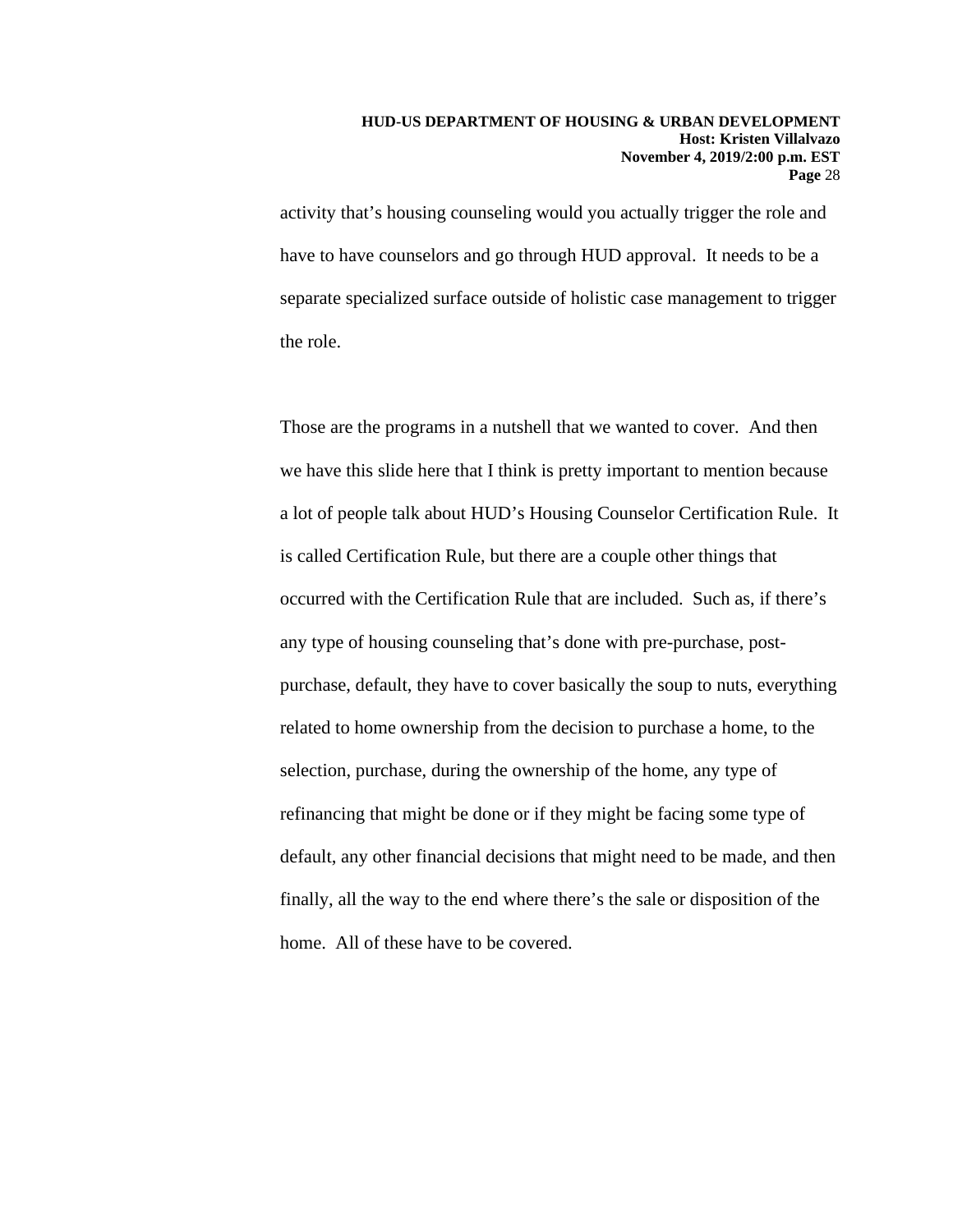If you're working in other programs and not Home, you can borrow from 18-09 that actually covers a lot of these topics as well. It might be a good head start on some procedures.

And then finally, there are two home inspection materials that is required underneath the Certification Rule. They're available in English and Spanish. One is called, *For Your Protection Get a Home Inspection*, and then, *Ten Important Questions to Ask a Home Inspector*. Those two are required to be distributed. I know many of you have been working in homebuyer and home ownership for a number of years, you may be providing these; you may not. But, it comes with the rule change as well, underneath 24CFR5.100. So, you have to do that.

Some of you might be sitting there thinking, and the question that came up that Rebecca asked about who needs to be certified. So, some of you may be overseeing a program, you might be a state agency, you might be another type of organization where you simply oversee a housing counseling program or you fund it, but you're not doing the direct housing counseling, so you're not required to become HUD certified. It might be somebody who leads your department. For example, it's only those that are directly providing housing counseling need to be certified.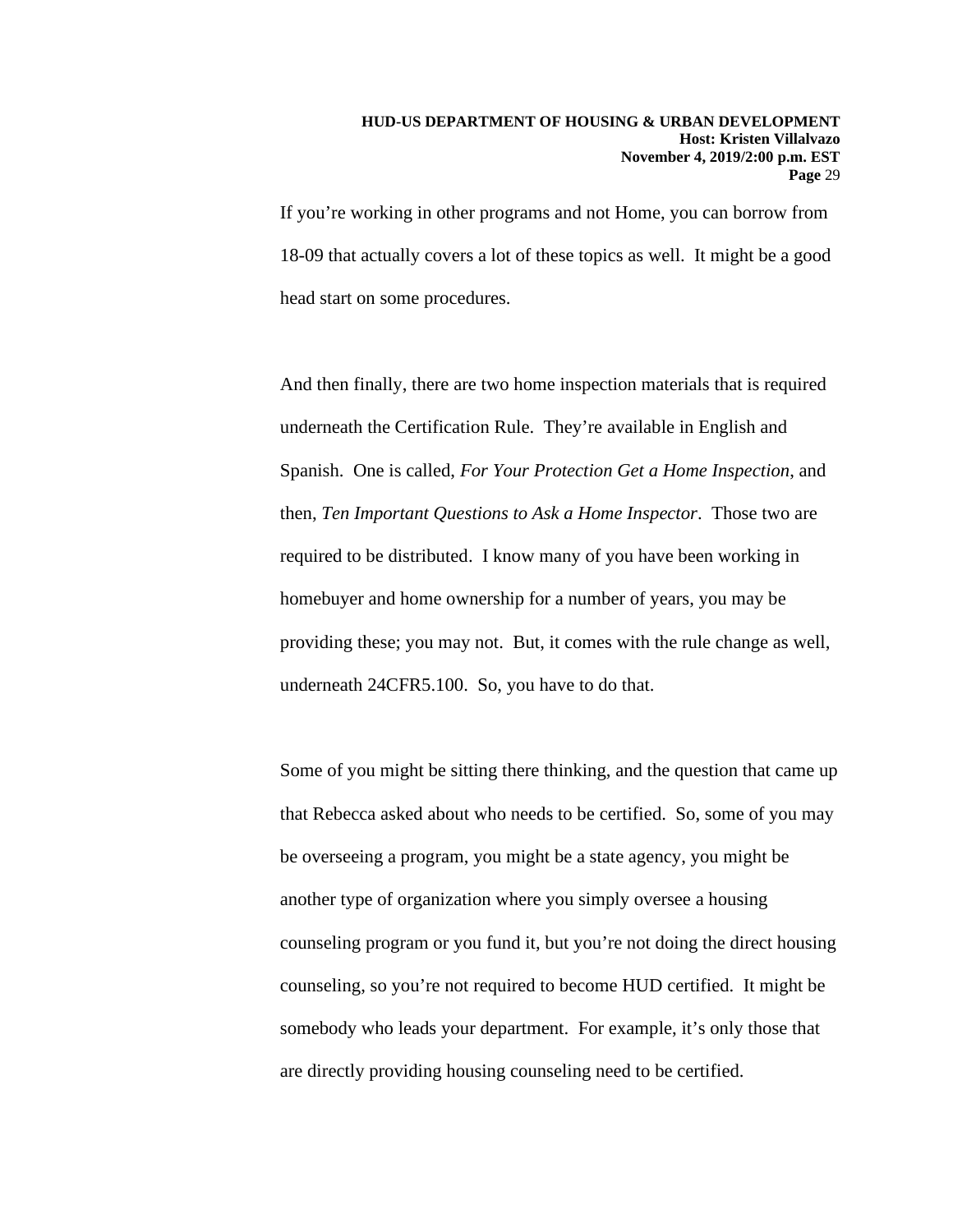Only those, as Lorraine mentioned, that have the HUD-certified housing counselor is somebody who has passed the exam and they work for an agency that is HUD approved. This slide mentions FHA Connection that may be new to many of you working in the CPD programs. It's just a separate online webpage that is used by single family related to FHA mortgages and things like that that housing counseling is leveraging to track and maintain this connection between the certified counselor and the HUD-approved housing counseling agency.

I just want to pause here for a couple minutes. Are there any HUD staff that want to clarify anything that I just went through and then also what kind of questions do we have in the queue?

Lorraine, anything to add first?

Lorraine No, I think you did a great job covering that. I am seeing some questions in the queue about the difference between case management and housing counseling. If they're working on example Continuum of Care or ESG, they asked if their case managers have to become HUD-certified housing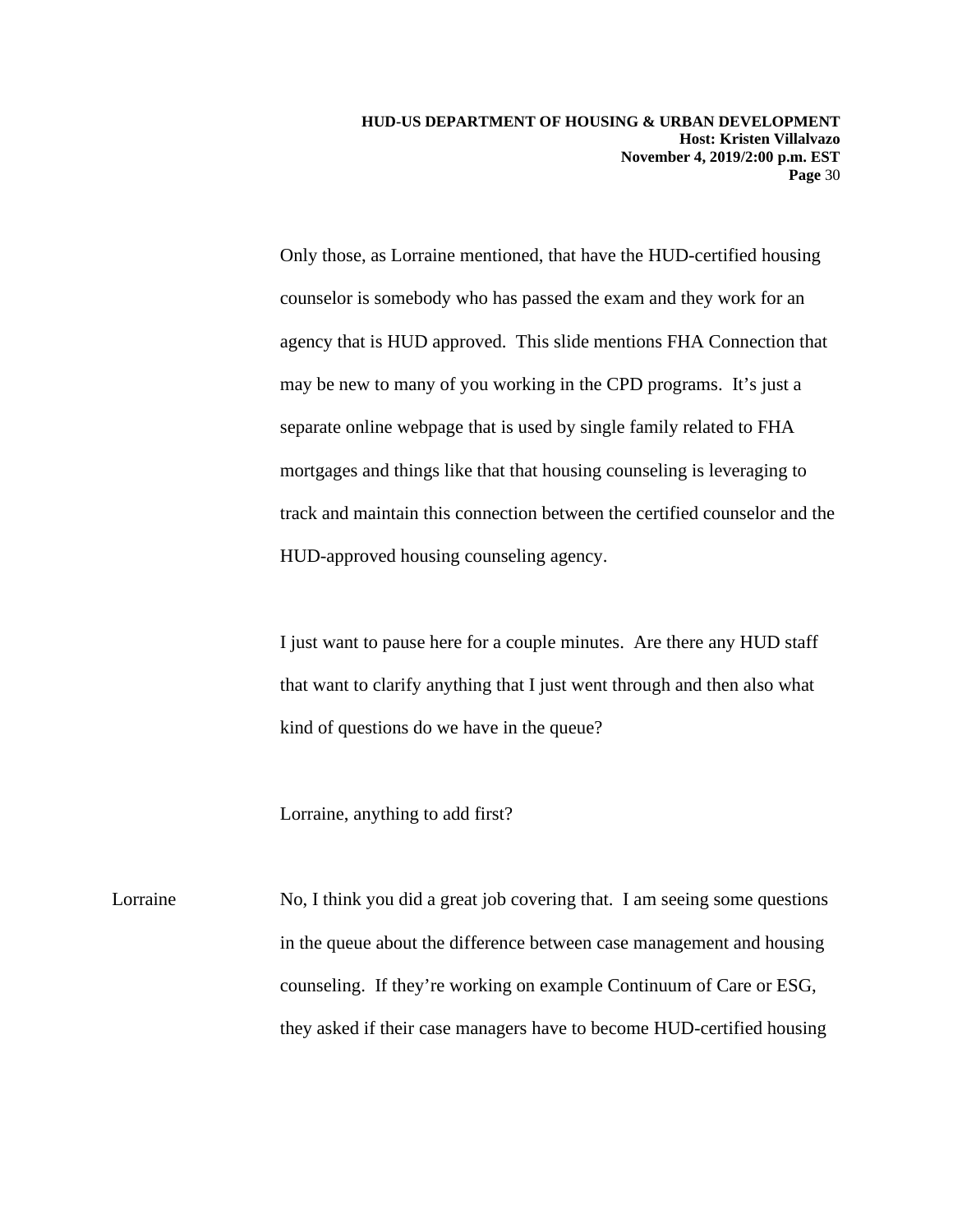counselors.

Shawna I'm just going to go back to the slide. So, if they are doing case management, as a part of their program, then that is not considered housing counseling. Case managers are not doing that. It's only if it's funded as a separate service that it triggers the role. But, case management on its own does not trigger.

Other clarifying questions about any of the programs?

Rebecca Shawna, we have some questions about when housing counseling would apply. For instance, this one asks, "Is pre-purchase or home ownership counseling the only required type of counseling under CPD programs?" So, I guess depending on the situation, what is required and what other housing counseling types should be offered as well?

Shawna If I'm understanding correctly, they didn't give us a specific program. So, if I could boil it down to Home and Housing Trust Fund have the requirement for homebuyer, must have housing counseling must meet the rule. It's required in the program for both of those. What's different is when you get to CDBG and also the Continuum of Care, ESG, HOPWA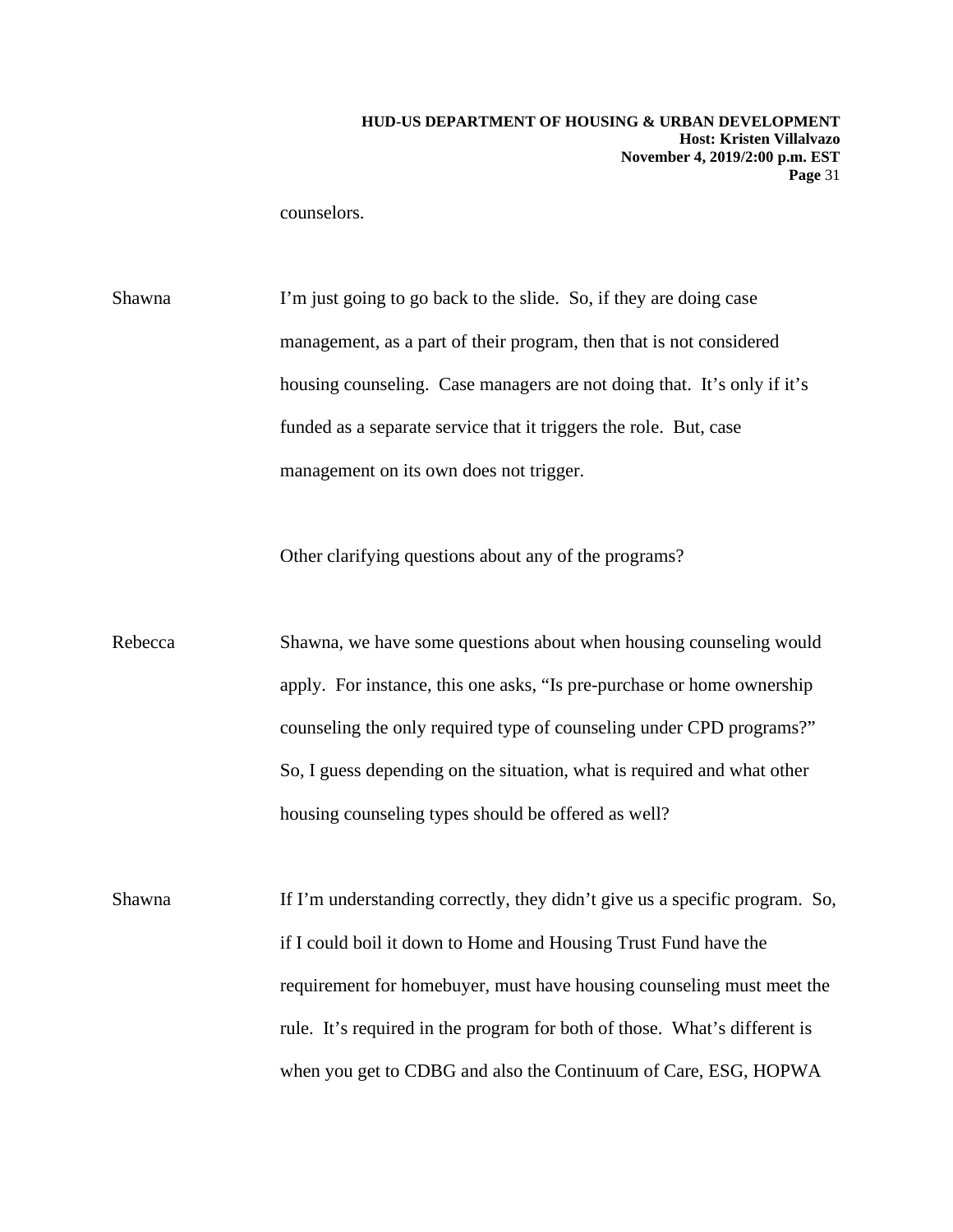programs, that's where it's a little bit different because what are they funding? Are they funding housing counseling? Is that a part of their program? Is it a requirement of their program like the City of Minneapolis? Are they requiring housing counseling as a part of that CDBG program or something like that? So, requiring it or funding for the rest, if that helps separate the two.

- Rebecca Yes, absolutely. Thank you.
- Shawna Sure. Other questions?

Lorraine I have quite of bit of them. I have an interesting question that, "Under CDBG program, we provide case management and mediation for landlordtenant disputes as a neutral third-party. Will our mediators need to certify?"

Shawna That's a great question. I think what would be helpful to remember, particularly for CDBG that can cover so many different activities, is what's actually going on. It sounds like you're doing one task. You're doing mediation, and if you're doing mediation only, then I would say that that doesn't trigger the rule. But, if this is a part, if mediation is a part of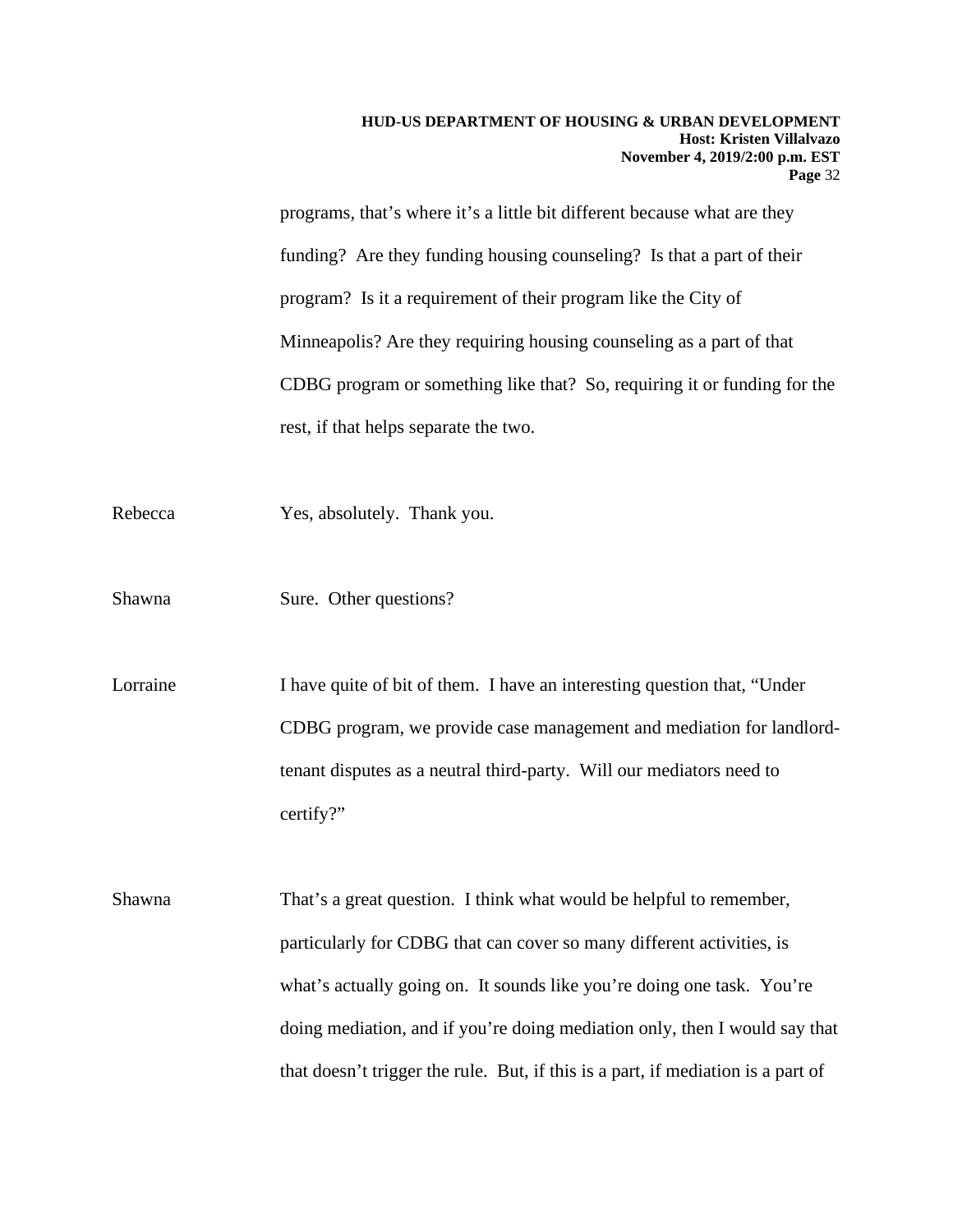your housing counseling program and it's just one of the services that you offer, then I would say you trigger the rule because it's housing counseling that you're funding, as public service or some type of activity that way.

Does that help?

Lorraine And I would also like to add to that. Remember at the very beginning I described how we define housing counseling. It has to have a budget component. It has to have an action plan. And I don't think mediation is an example of housing counseling if all you're doing is trying to work out an agreement or negotiate between the landlord and the tenant. So, please keep that in mind when you think about, okay, is my program covered or not.

Shawna That's a great point, Lorraine, and I also forgot to ask Les if he wanted to clarify. But, we've gotten a lot of questions for CDBG around—you guys do a lot of fair housing. Like education, that's just education. That is not—you're not doing individualized assistance in CDBG so that wouldn't be considered housing counseling either.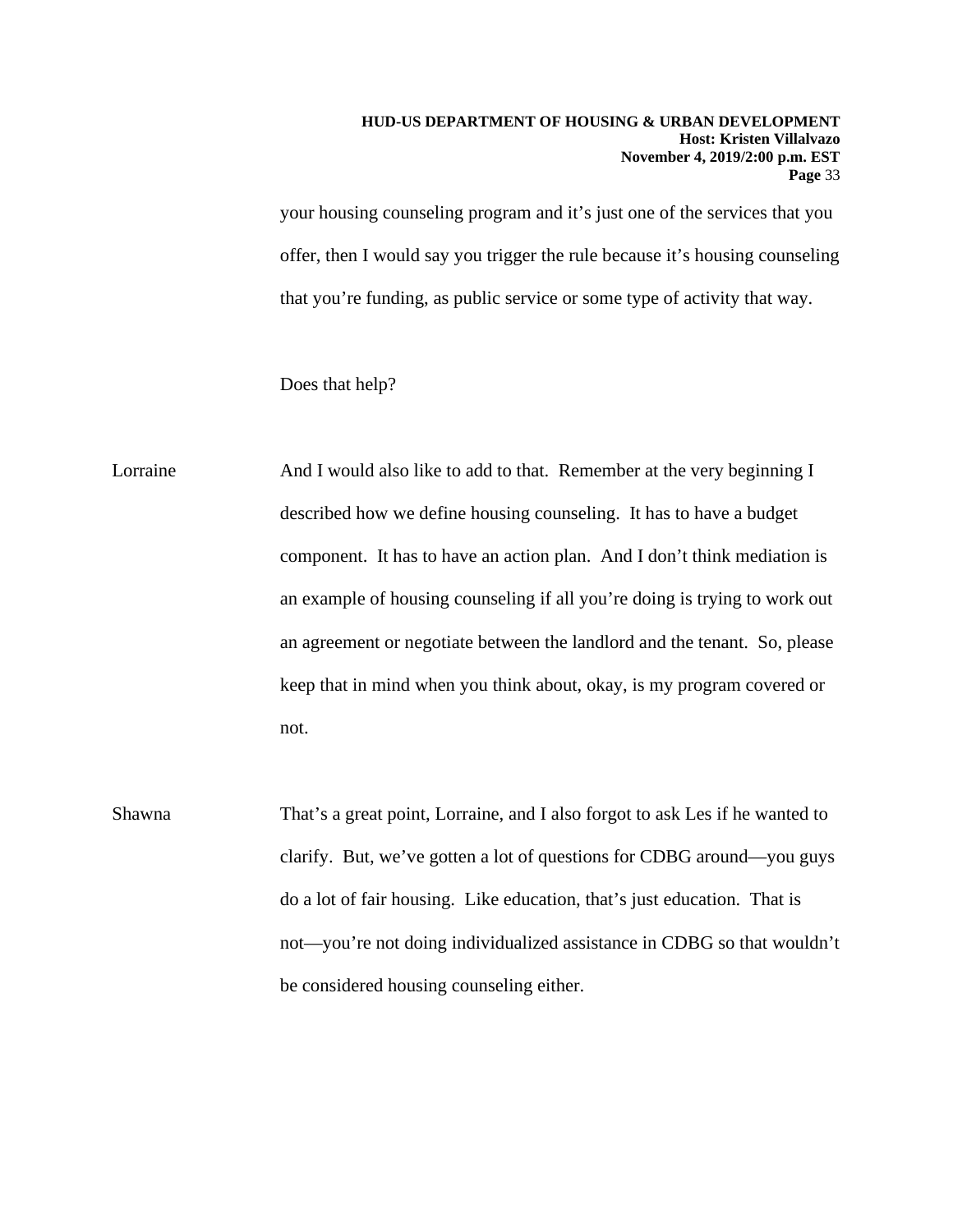Les, or anyone else from CPD, want to clarify anything or any other questions that are coming in?

Les There have been questions about, "I have agencies in my community that are able to provide this. Do I need to essentially create this in-house?"

Shawna Right. So the next step.

Les Yes, you're really looking at how you're going to meet this program requirement and we're talking about the rules that would apply to whomever is doing this, whether you, yourself, as a CPD provider are going to do that in-house or you're going to use another agency to be able to do that. But, you're certainly not required to do it yourself directly.

Shawna Yes, thanks, Les. That's helpful. And, we have a whole section on what do I do now. Let's go ahead, while you are looking at other questions in the queue, and make sure that we move on to our next Menti question. We have two here together.

> We want to know from the audience, have you heard of the Certification Rule? This is going to be helpful to us to make sure that we figure out if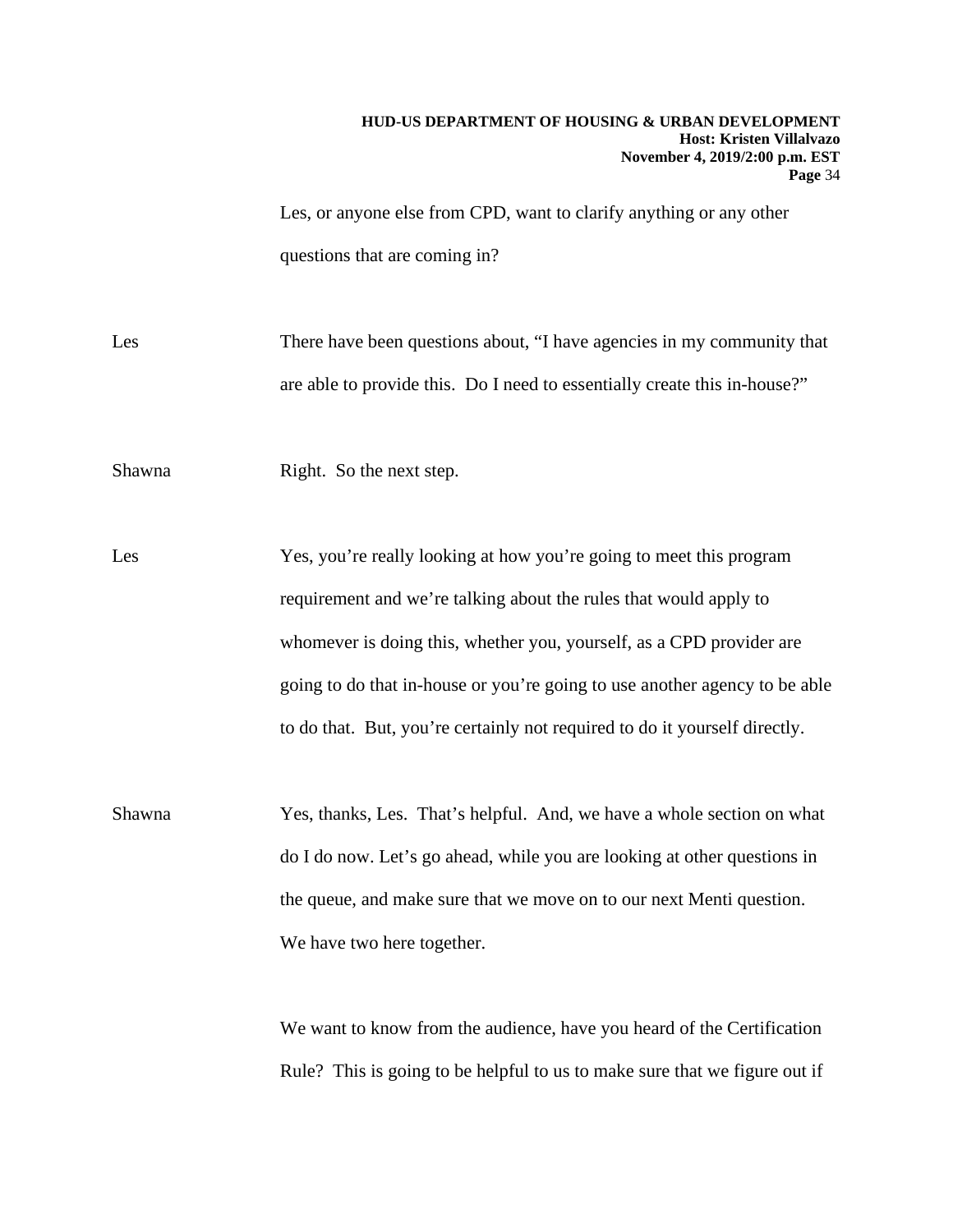the messaging that's already gone out from CPD, from housing counseling, etc., whether or not we're meeting if you've ever heard of the rule, if we have gotten the word out there. Many of you are saying yes so far. We have a third of you reporting in. Some of you are saying no, and again, we always have the unsure because you may be unsure about whether or not you've heard of the Certification Rule.

We'll just let this populate a little bit. Other questions that might have come into the queue that you would like to ask us, maybe specific to the programs that we covered?

Rebecca Shawna, I have one asking about COCs. And this is, "Can a COC lead agency fill the role of the agency which is HUD-approved for the intention of allowing certification of COC projects throughout their geographic area?"

Shawna So, it sounds like a Continuum of Care lead would like to look at potentially providing housing counseling, I would assume, and that they would like to know if they could do it for their entire Continuum.

Rebecca That's what it looks like, yes.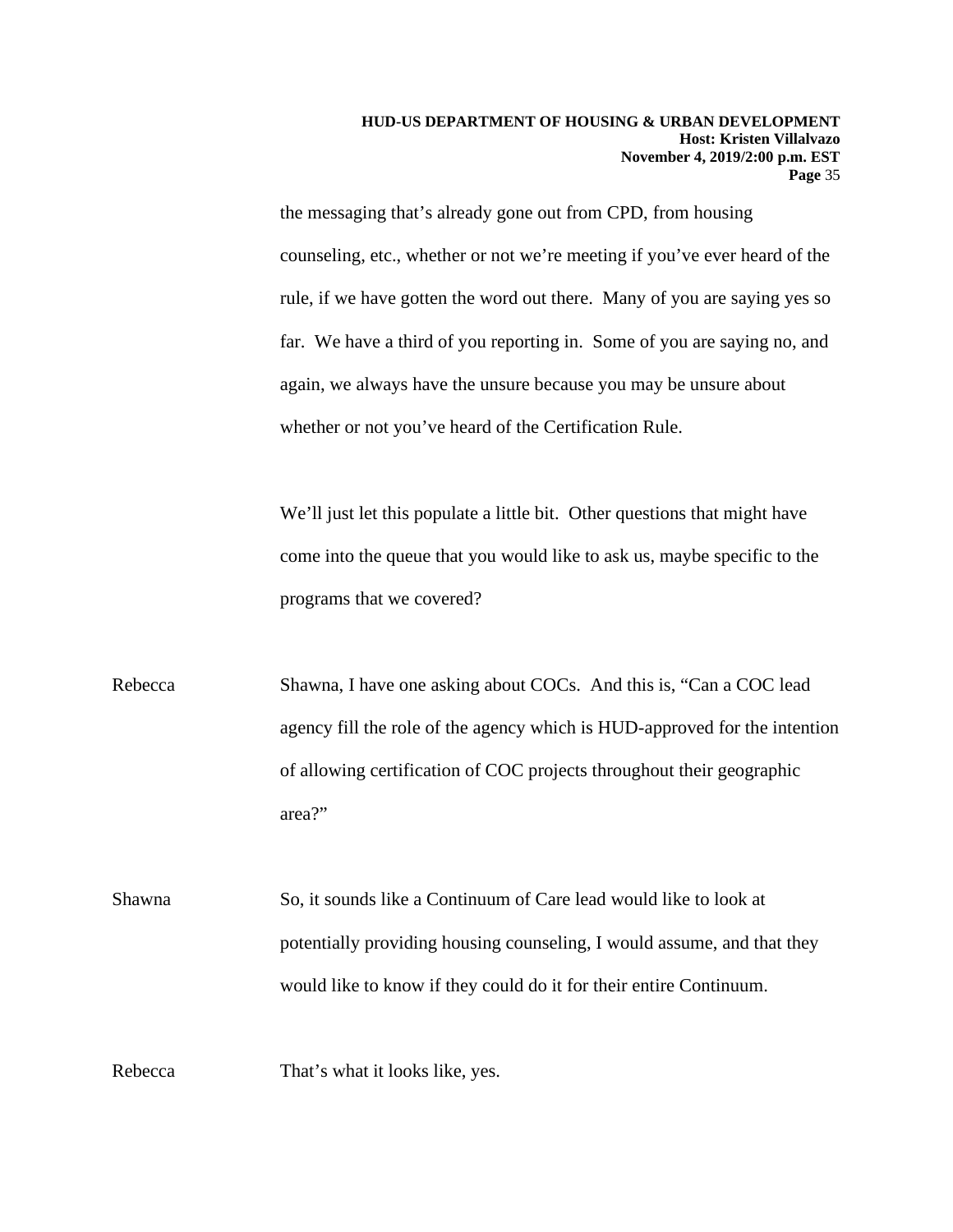Shawna Okay. So, yes, that is possible so long as the Continuum of Care leads are typically non-profits or public agencies, and as Lorraine covered earlier, it has to be one of the two types. I'm going to show a tool at the end. We created a survey tool that might be helpful for that Continuum of Care to take that tool to see how close they are with the requirements and may help them with the application.

Other questions in the queue?

Rebecca Here's a good one. "Which comes first, getting an agency certified as a housing counseling agency or having a staff member become certified as a housing counselor?"

Shawna That's a great question. Do you want to handle that, Lorraine?

Lorraine Absolutely. The agency has to participate in our program first, and then members of their staff can become certified. It's interesting because if you are considering joining our program on August 1<sup>st</sup> or thereafter, you will have to provide evidence to us that staff that will be housing counselors have already passed the exam. Now, if you don't wait and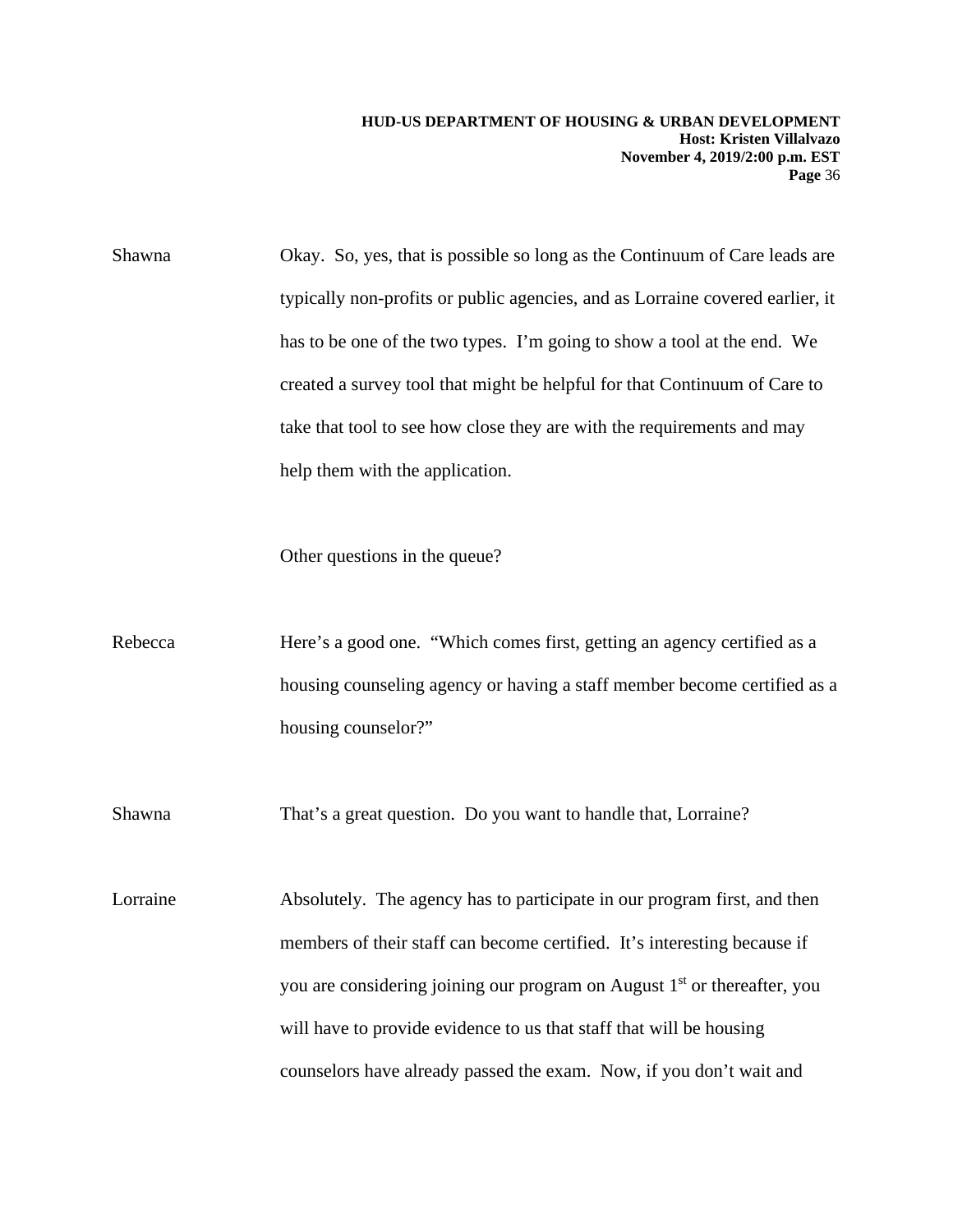apply before that date, then that won't be a requirement of application and you'll have enough time to get your counselors certified by August 1, 2020. But the first step is to get approved to participate in our program.

Shawna Thanks, Lorraine. Other questions?

Rebecca Shawna, we have gotten several questions about other HUD programs outside of CPD, like FSS Section 8. Can one of you talk briefly about how this impacts other HUD program areas?

Shawna We are going to be doing a separate webinar probably in the next month, don't you think, Lorraine, where we're going to cover the public and Indian housing programs.

Lorraine Yes.

Shawna However, I am going to show HUD Covered Programs page toward the end where we [indiscernible] for each of the programs. So, in general, if it's FSS or Section 8 to home ownership type programs, where home ownership is a requirement of the program, then anybody who is working in that program would have to become certified. The agency would have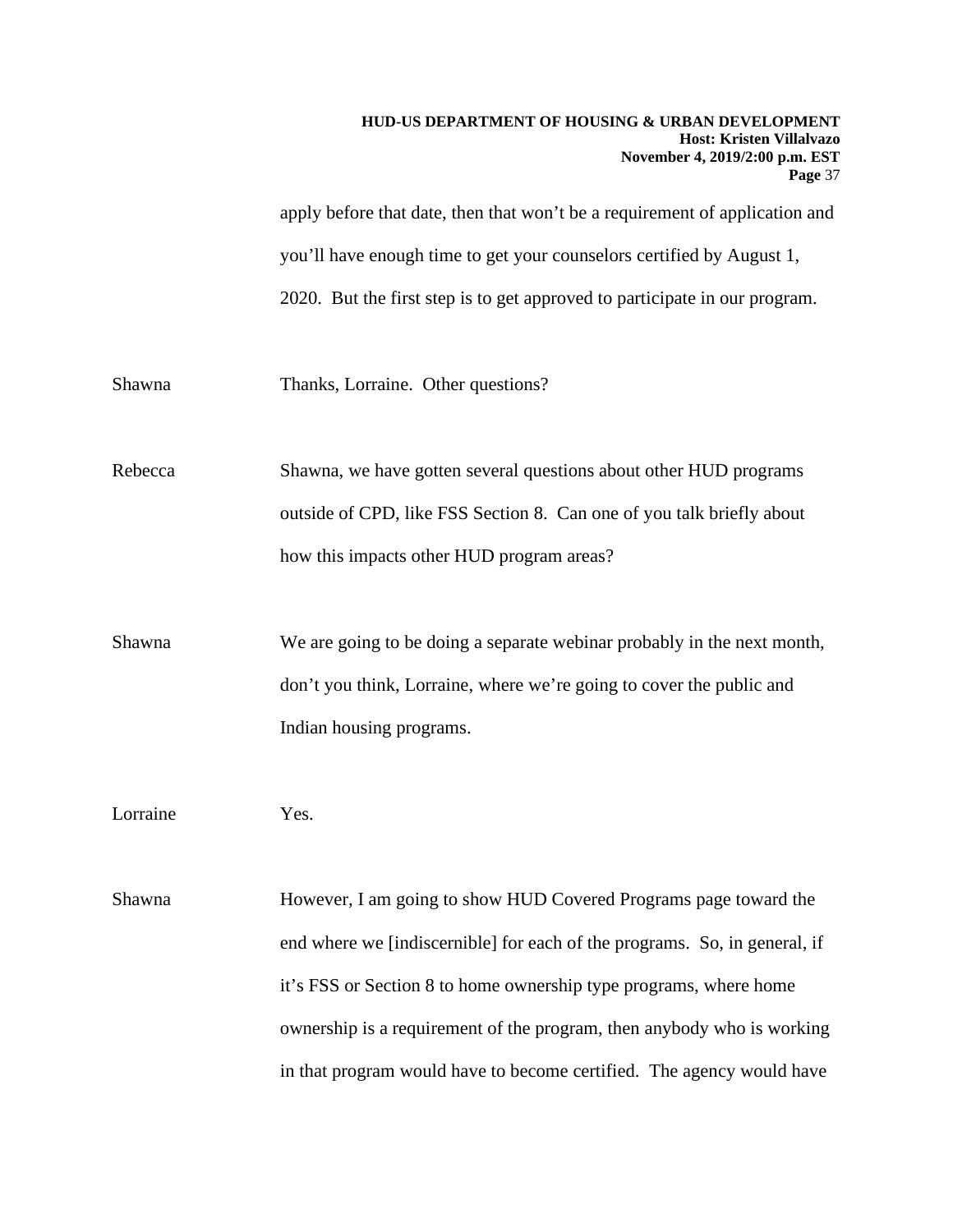to become HUD-approved or find a partner, which is what we're going to talk about next. Because, as Les said, you don't have to do it yourself, it could be somebody else. But, in general, any time it's home ownership that's going to be the trigger even in the PA [ph] programs as well.

Lorraine Shawna, we had a question that said in the Continuum of Care program they also provide budgeting. So does that mean they have to become certified, are they providing housing counseling?

Shawna I think it goes back to is that budgeting a part of holistic case management, and if it is, then no. It's whether or not you're funding housing counseling as a separate service when we're talking the Continuum of Care. And even though we're talking about what triggers and what doesn't, obviously if you want to do it, then yes, it might be beneficial to your community. We talked about all the benefits of having a certified housing counselor working with your clients. They're going to get expert advice that's individualized to them.

> So some of you may choose to participate because you want to provide that level of service to your clients. But knowing, whether or not you have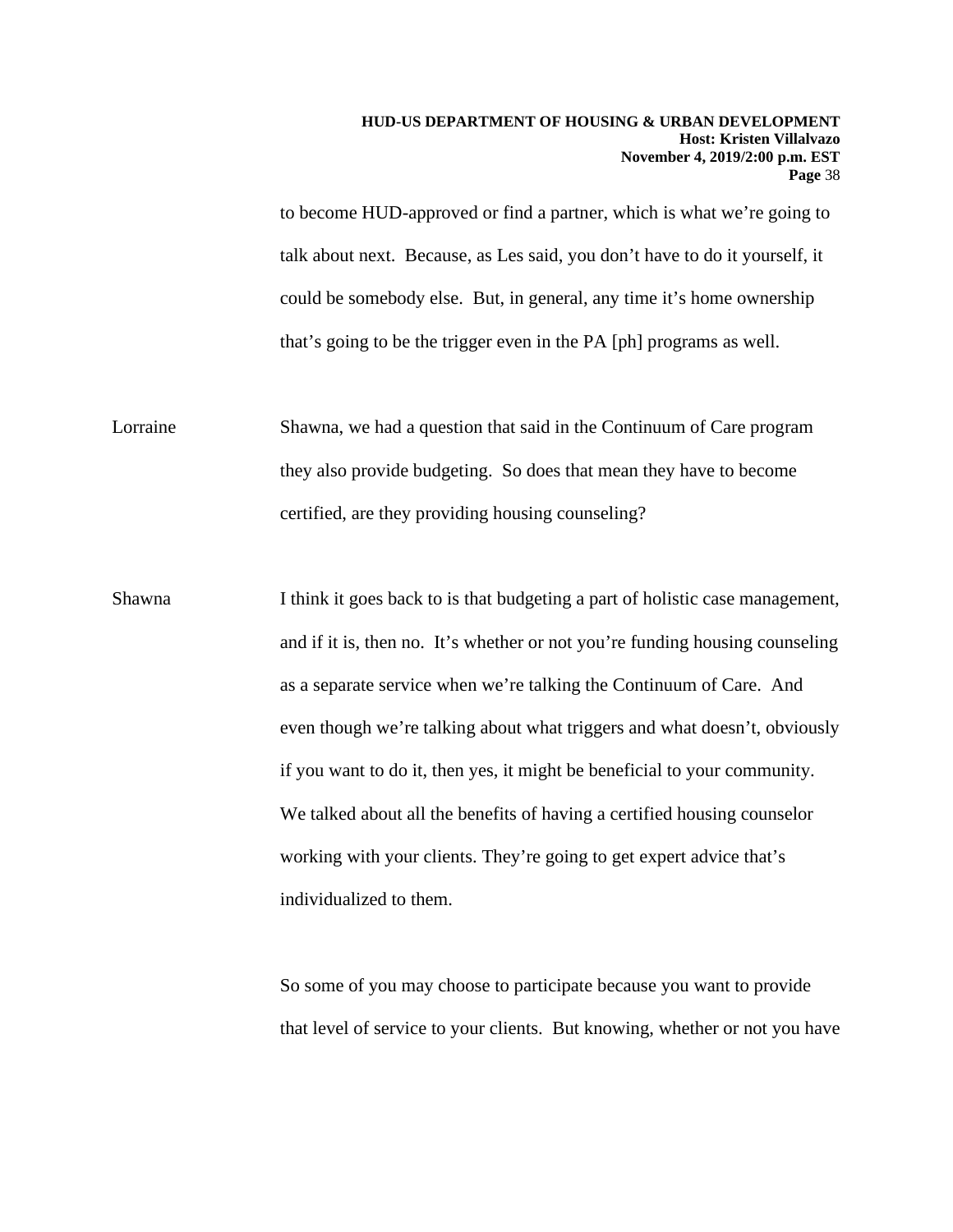to and you do the cost benefit analysis in terms of should your agency participate or shouldn't it, or maybe find a partner, all that goes into play.

Great. Let's ask another question. So, if your CPD program triggers the rule, we want to know approximately how many housing counseling clients will need to be served. And this is going to be helpful for us as we go into the next section where we talk about what options you have for participating. It would be helpful to know those that are less than 30, the number of programs that are somewhere between 30 and 50, whether or not you're in the 50+ category, or if you're largely unsure. And, it's okay to be unsure. I know some of you may be coming to this webinar where you're working in so many different programs and for you to even know the sheer number of clients served may be impossible for you. But, we still thought it would be helpful because Lorraine has some good ideas in terms of those of you that are at a certain threshold in terms of whether or not it makes sense for you to participate directly or whether or not you may need to find a housing counseling agency that's currently participating, a partner, just do it directly or partner.

I'm seeing a lot of you are unsure, which is totally fine. There's a third of you reporting in. I am seeing equal buckets here of less than 30, 30-50,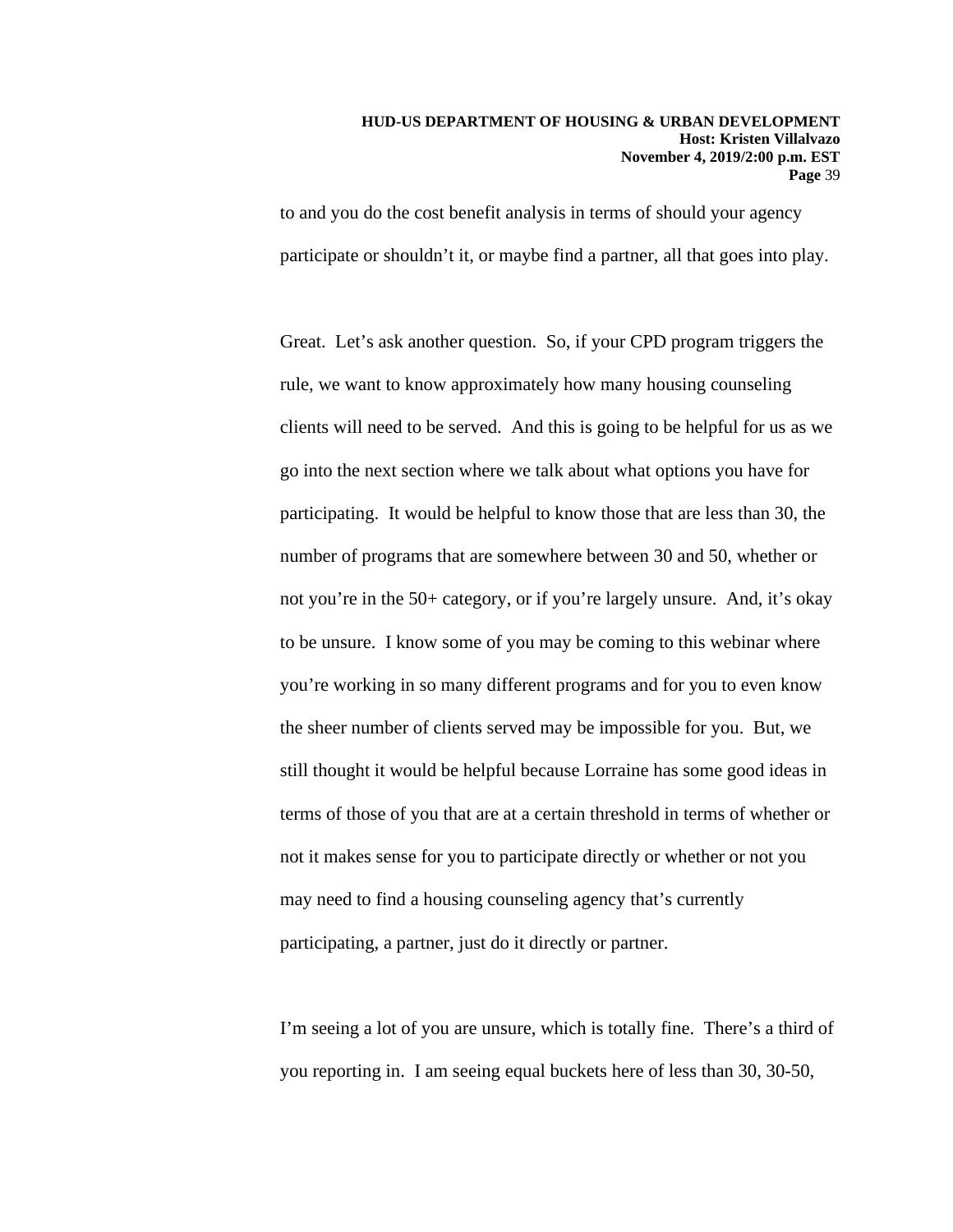50+. I'm hoping this number grows and we can certainly check back at the end of the webinar with the feedback. I'm hoping that one of the thirds comes out as the winner, Lorraine, so we can—

Lorraine Absolutely. I might just add, we didn't arbitrarily pick the number 30. In order to actively participate in our program, you need to counsel a minimum of 30 clients a year. The only exception to that requirement is if you only provide HECM counseling. HECM counseling deals specifically with seniors that want to tap into the equity of their property through a reverse mortgage, or under FHA that's called a HECM or a home equity conversion mortgage. Otherwise, primarily for pre-purchase counseling for example, if you wanted to join our program you need to serve at least 30 clients a year.

> The range 30 to 50 is somewhat on the low side for the administrative efforts that you need to take and so primarily for that amount or under 30 we would recommend other options than approval. If you have 50 or more clients a year, you might want to consider joining our program. We're going to talk about that next, I believe, Shawna, as some of the options.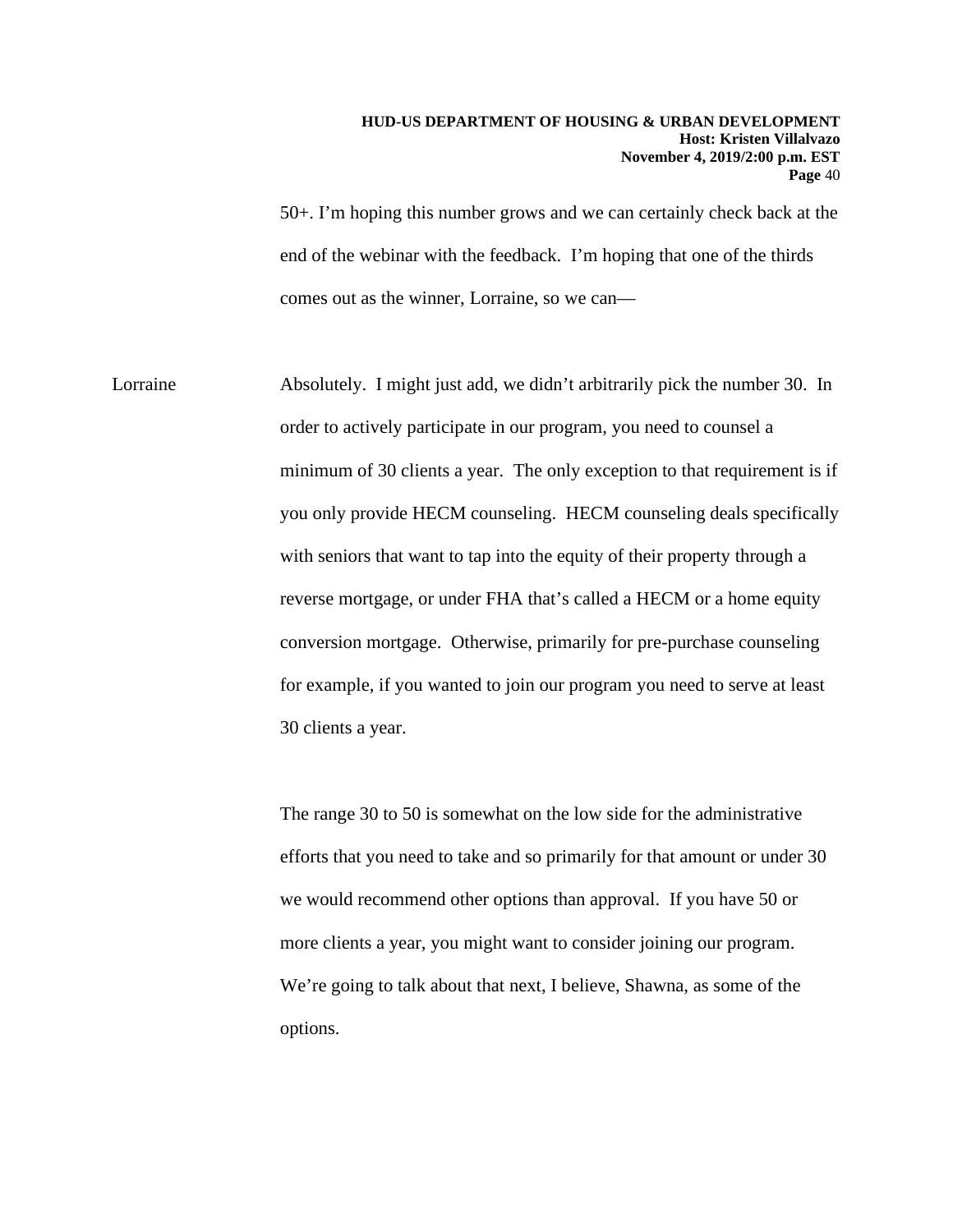Shawna Yes, and continue to go ahead and provide your responses. Like I said, we'll go back in there later. There's so many of you on this webinar and we want to make sure we're using our time wisely. So, thanks.

> This is the next step section. It's really important that you identify your options, some of you have already done that in the questions box. You're trying to figure this out. So, some of you may choose to directly become a HUD-approved housing counseling agency. As we mentioned before, public agencies and non-profits are eligible. You cannot be a for-profit. You cannot just be a realtor, which is one of the more common questions that we get.

But, many of you are probably going to look to partner. And there is, as Lorraine covered earlier, 1,750 agencies across the country that currently participate. That also includes approximately 19, 20 state housing finance agencies as well, and a lot of those national and regional intermediary agencies.

As I mentioned before, New Jersey for their DR program, they had housing counseling as a requirement. For their program, they did an RFQ to figure out how many housing counseling agencies can I have serve my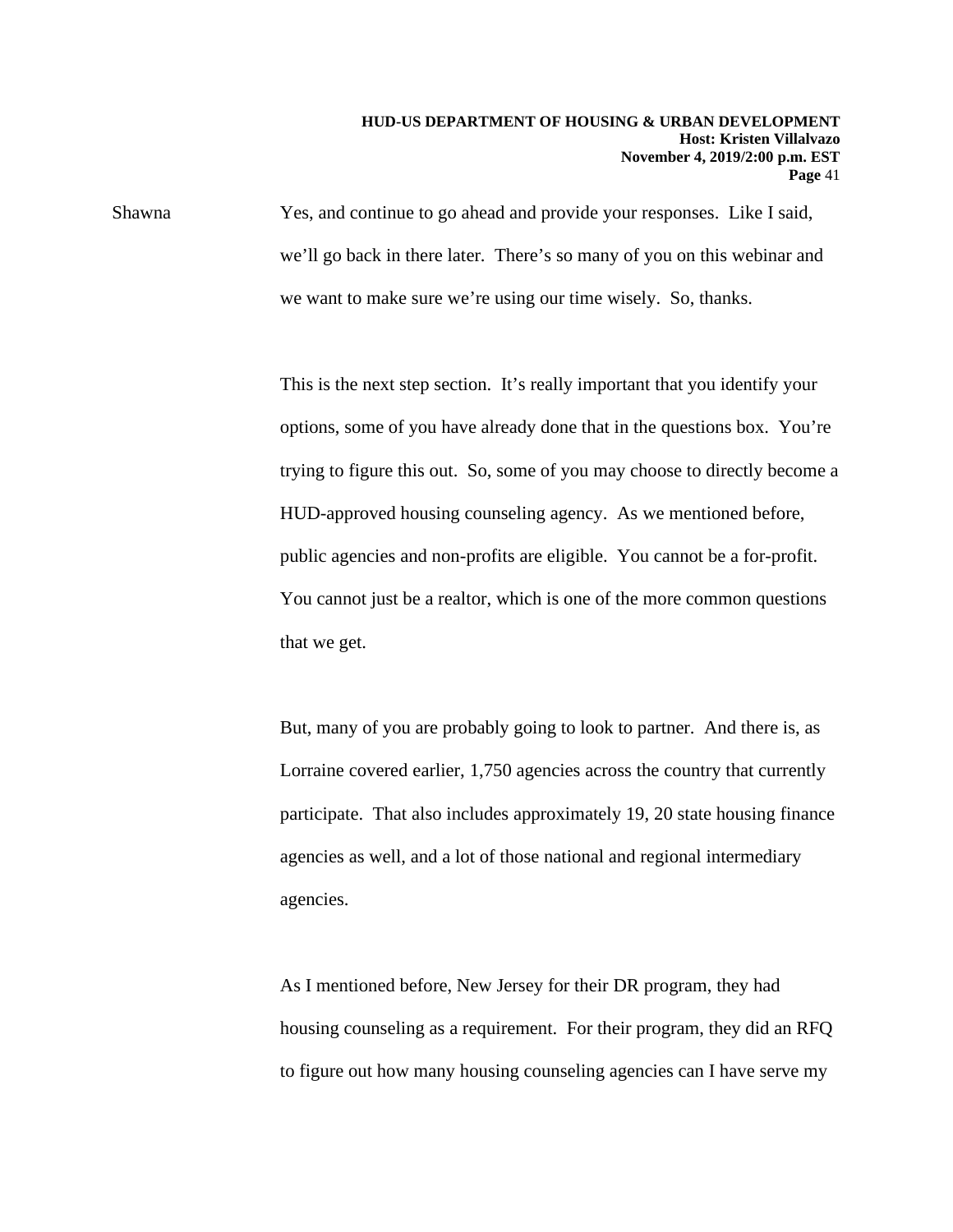entire state of New Jersey for these funds and they're already currently participating, so doing an RFQ to find those already participating would be helpful. You could also issue another type of procurement or do a subrecipient agreement. I'm going to show you where to look on the HUD Exchange to find your partner.

And then finally, what we don't want you to do is to stop delivering housing counseling on August 1, 2020. But those that do not meet the requirements at that time will need to cease operations.

We've spent the last—ever since December of 2016, we have spent an inordinate amount of time building pages on the HUD Exchange. They have now been all linked up to all the CPD programs, as of the date of this webinar. So, I just want to show you a couple of things here just as you contemplate what am I going to do next.

So, we have an entire page on HUD approval. We link to the part of the handbook; we link to the form that must be used. We also link to, and I have a slide on this, the housing counseling agency eligibility tool, where you can go ahead and, if you're that Continuum of Care that wrote it in or others, you just simply want to go and answer a bunch of questions that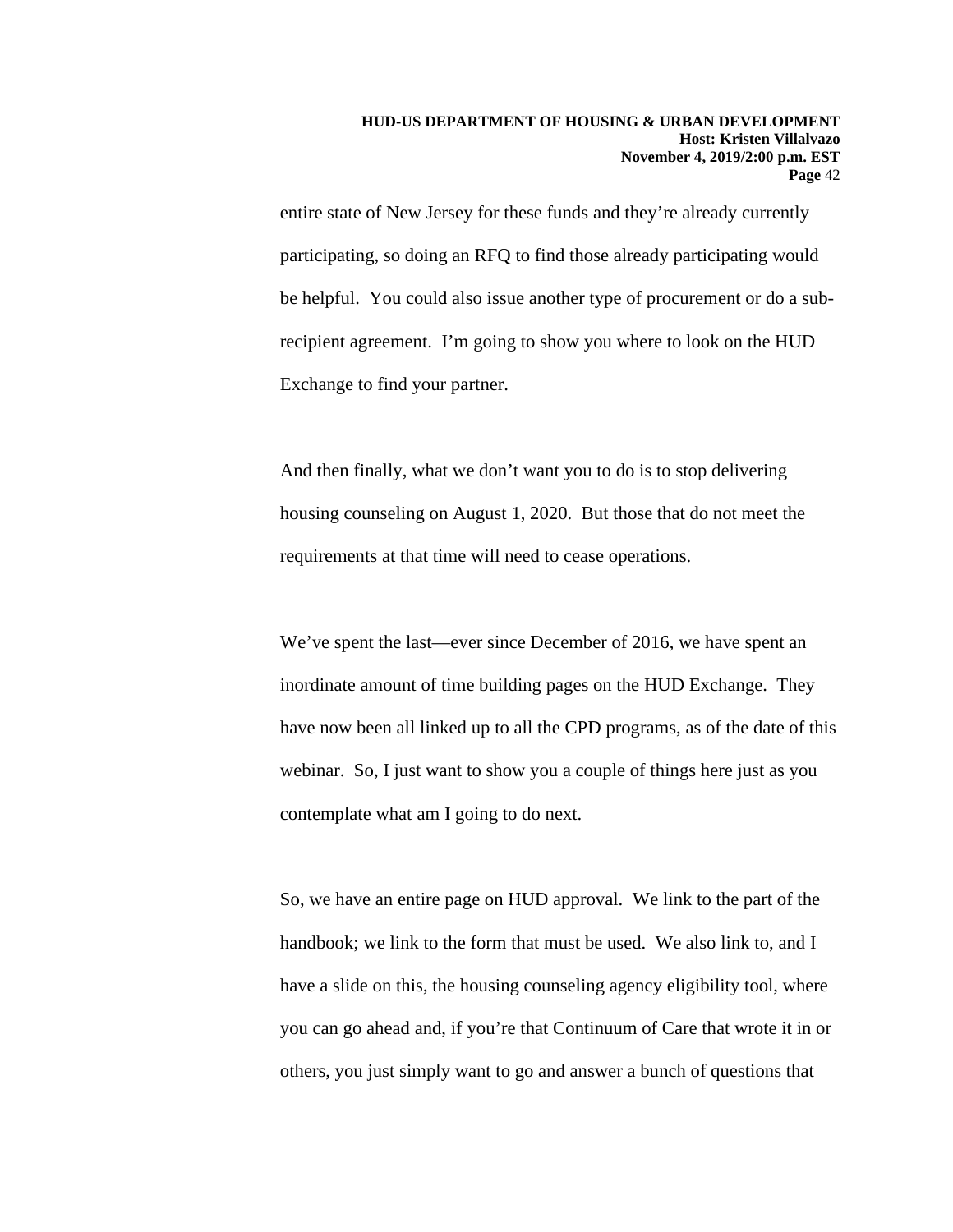we have available. You can download all the questions as a PDF or you can access the tool. But this page really helps get you started in terms of HUD approval.

We lovingly call this HCAT, so this tool is a survey-based tool where you answer simple yes or no questions. And then there's also a section that includes a Learn More so that you—it's a teaching tool. You can get up to speed on HUD's requirements for HUD's Housing Counseling Program, just by simply taking the tool.

And, this is a way in which you—you have to have a HUD Exchange account in order to access the tool. But you can go back to it. You can stop the tool and go back to it if you need to in order to gather data. It does not take the place of a formal application or you don't have to upload any documents. It's just there as a learning tool.

It does provide HUD housing counseling, though, their office with good data about who's taking the tool and what kind of organizations are out there looking for assistance. It also gives them information as to what's the most common out of the 20 or so questions that folks are struggling with in terms of the requirement.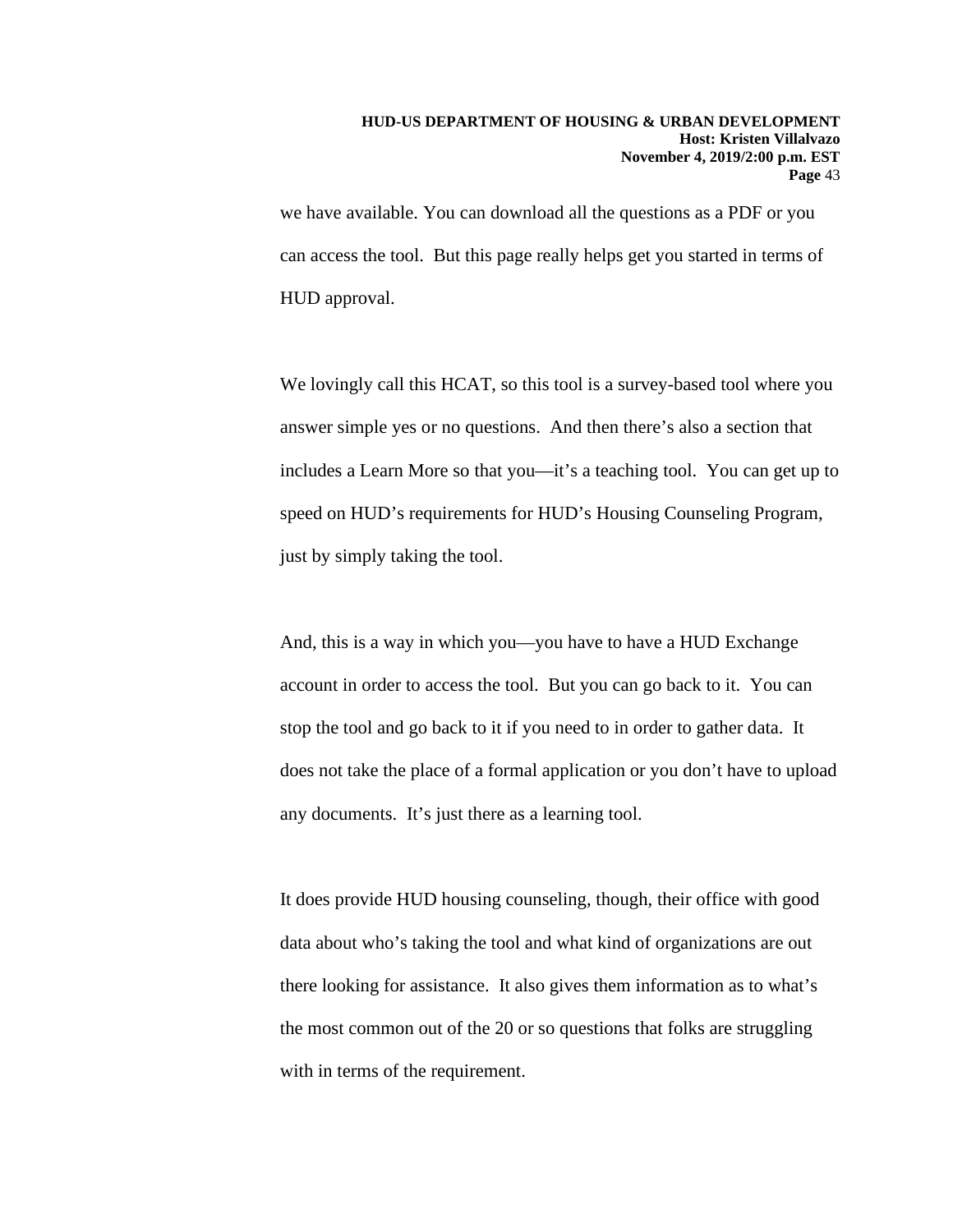This is what the HCAT screen looks like, for example for one of the questions. Again, yes, no, check mark is yes; x is obviously no. And then, the Learn More is down here. So, we provide the direct link here in the PowerPoints that you will get after this training. We can make sure that the slides are emailed out to you before being posted on the HUD Exchange.

Some of you may already know that this exists. This is the HUD.gov page. We do link to it on the HUD Exchange if you search for find a housing counselor. But you're able to use this page on HUD.gov to find organizations that are providing housing counseling and the first page of this is like a map. You would just click on and then it will drill down to the area. You can also search by zip code, as well, which is managed using the same data on the Consumer Protection Financial Bureau's website.

That is how to find an agency. Separately, there is how to find an agency with a certified counselor. The connection between the two is separate right now, but this is great because if you're working in Michigan, all you need to do is put in the state and then for the type, there's a toggle here.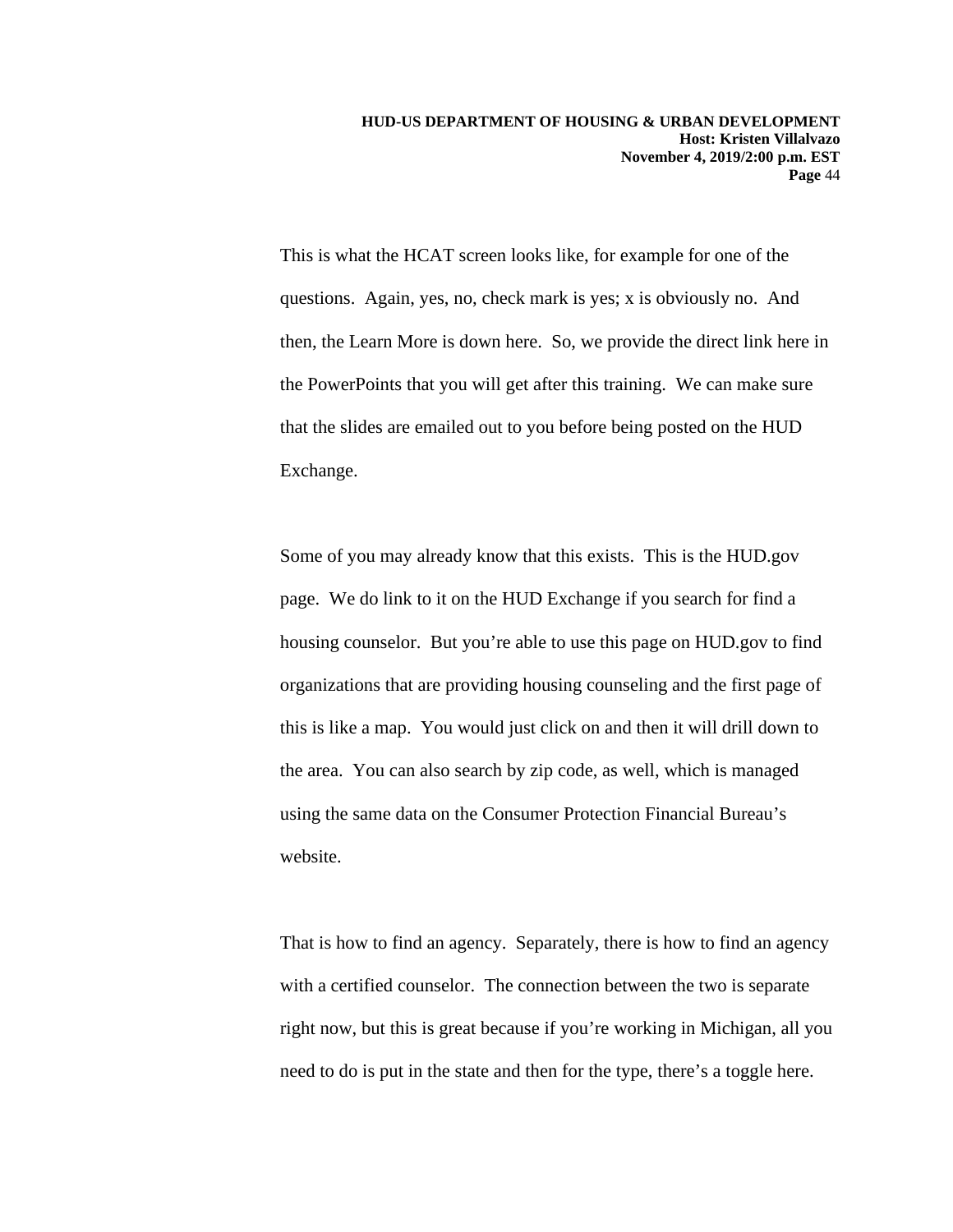It'll say HECM or it'll say certified. Make sure you get yourself over to certified. But, that will give a list of everyone that's currently participating with HUD and has at least one housing counselor, which would be very helpful. So, if you're looking at partnering, I might go here first.

There's some other implementation tasks in terms of those that do trigger the rule. You probably need to update, you will need to update your written agreements to include the rule, to make sure that again, if you're in Home, Homebuyer, that you're covering the requirements for the certification of the counselor and the HUD approval of the agency.

You're also going to need to revise policies and procedures, possibly your application process. And then you're going to need to revisit participating versus using a partner periodically, obviously up until the deadline. Some of you may say, you know what, our long-term goal is to participate but right now, we're going to find a partner. I'm going to go ahead and look online and I'm going to find the housing counselor locally that I can use and use them until I can participate.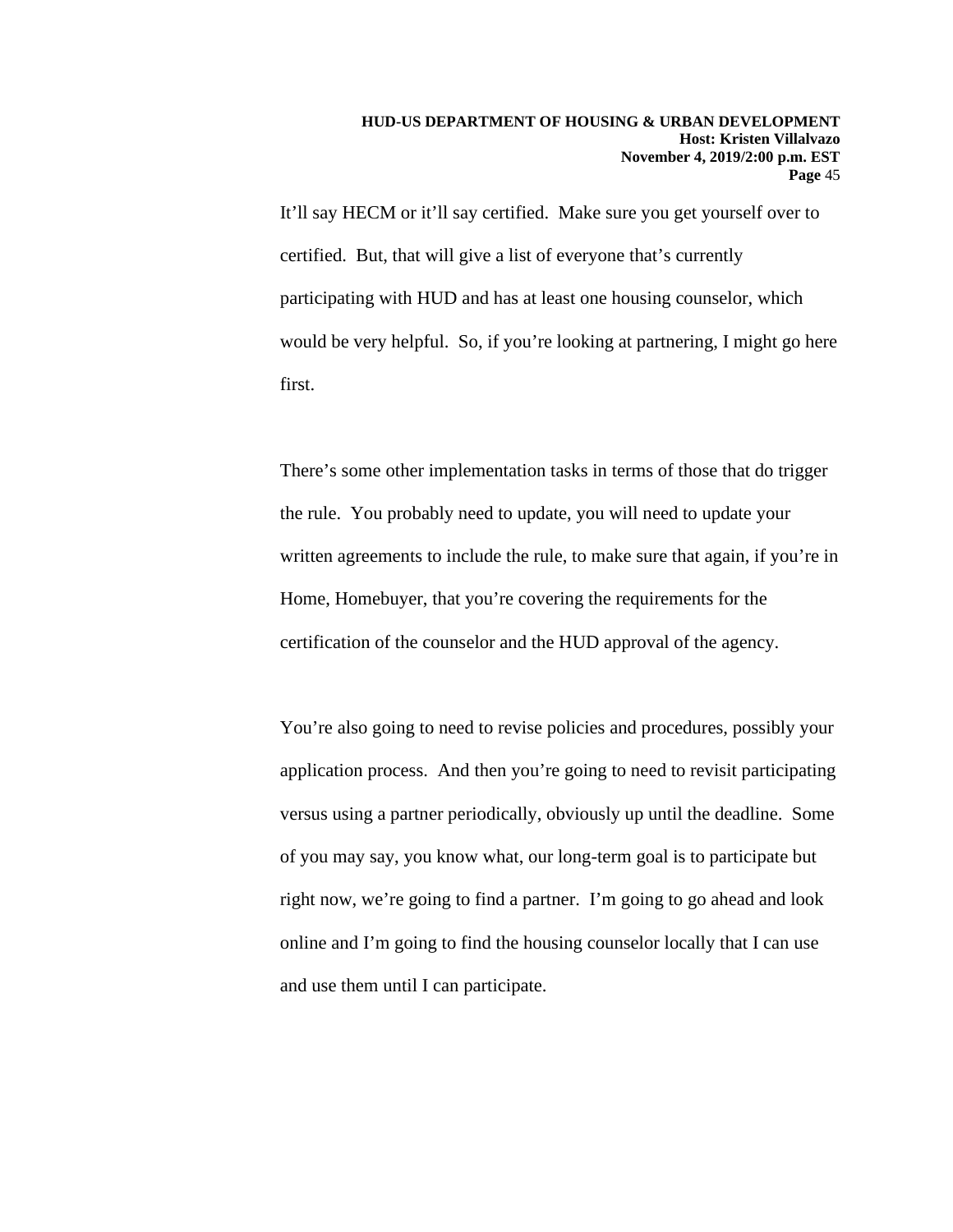And there is—I looked at the HUD checklist the other day, it does list the housing counseling being a requirement in the Home checklist. So, HUD will be looking at this in a couple of different areas. Both CPD and housing counseling will be looking to see who is going to comply.

I would like to go to Mentimeter first and then we'll see what kinds of questions we have in the queue. We want to know from you how are you planning today to comply. Are you going to participate directly? Are you going to find a partner? Or, again, it's totally fine to be unsure. Those that answered unsure, we have a follow-up question for you.

Lots of folks planning to participate directly. About a third are reporting in. A couple of you said that you're going to find a partner.

Lorraine That's a high number. That's very good to see. Also, I would like to challenge those of you that are thinking about joining our program and participating directly to start the application process now because it does take us several months to work with you. You start out by contacting us and we have an individual on the Office of Housing Counseling staff that will work with you, review your application so it's complete before you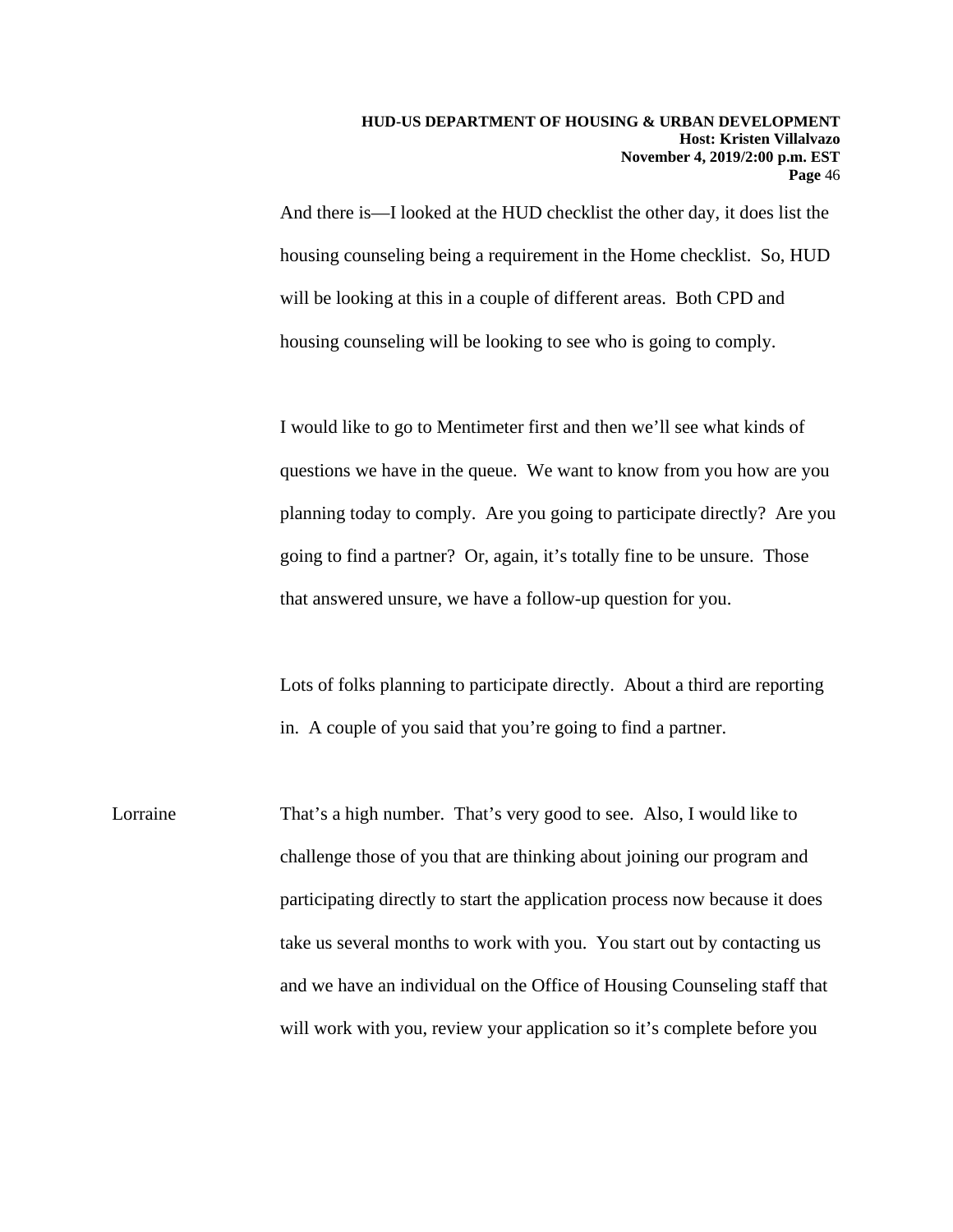submit it. And then we have to go through the approval process which takes some time.

So, please, consider starting now or early January if that's what you want to do.

Shawna That's a good point, Lorraine, and we'll check and see what kind of questions we have in the queue as well. I would also make sure that if you are just working in CPD programs and the Office of Housing Counseling is new to you to get on the mailing list so that you are getting the Listserv messages. They are done separately from the HUD Exchange currently and we have a link for you to be able to get on the Listserv message because then you're going to find out about like we mentioned the Training Digest early on Ginger mentioned. That is specifically of housing counseling, so you want to make sure that you're getting the support that you need as you join HUD's Housing Counseling Program.

> We'll let the responses still—we'll give it another minute. Questions in the queue. I do want to get back to the unsures but I want to make sure that folks are able to answer this question because this is one of the most important ones. Questions in the queue related to participation, maybe.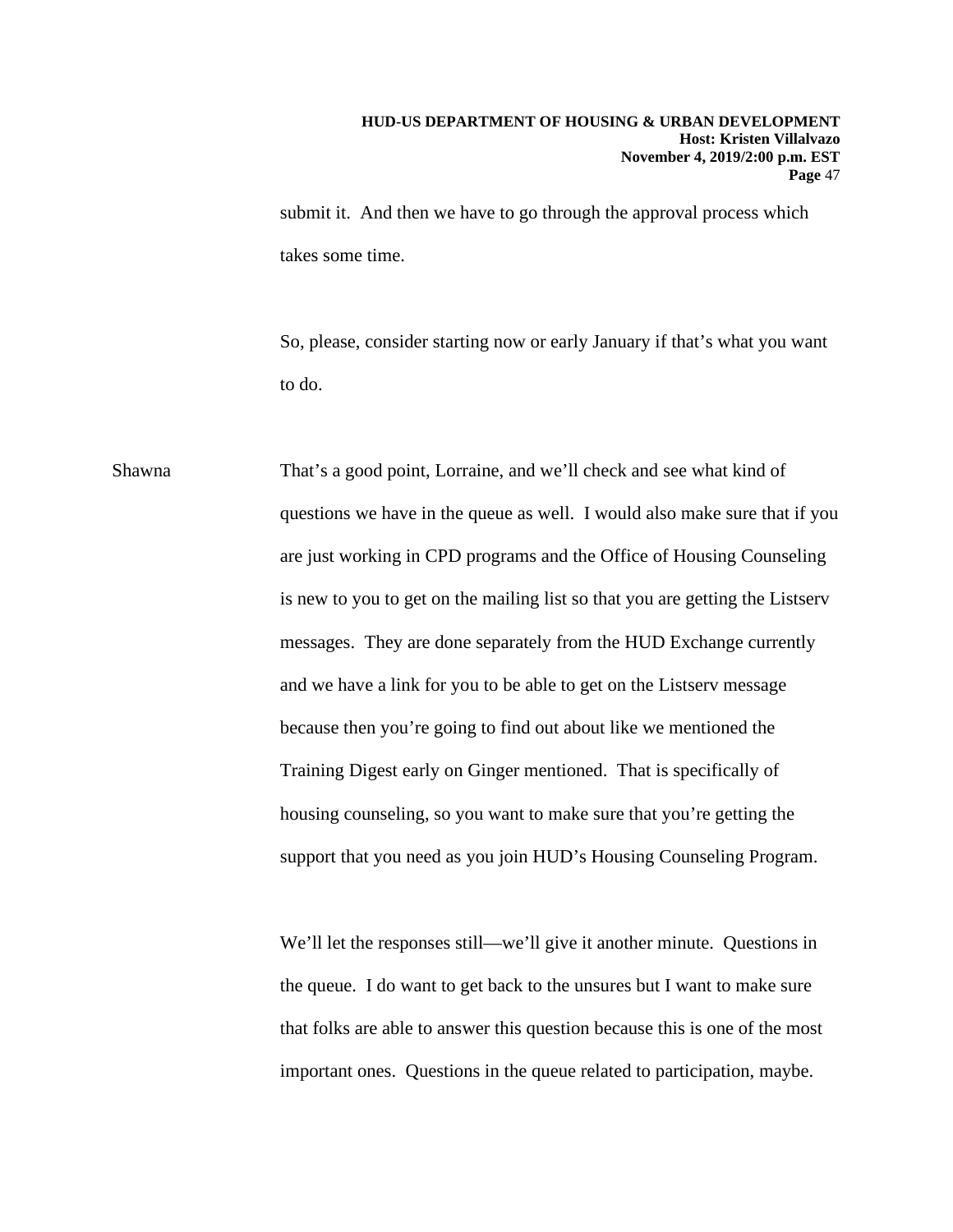Rebecca Shawna, we've had several people ask about what happens if we become a housing counseling agency and have certified counselors and then staff leave or there's turnover. What happens in the interim?

Shawna Lorraine, would you like to take that one?

Lorraine I sure would. Obviously you need, after actually starting August 1, 2020, to have certified housing counselors on staff. In the event, let's say, you only had one certified counselor and that certified counselor either temporarily went on leave for an illness or decided to leave your agency, we would put you in what's called an inactive status. And, your information would not be shown on our website, and Shawna showed that just earlier what that looks like, so you wouldn't have to worry about new clients contacting you.

> That gives you time. Typical inactive status can run anywhere from 90 days to 6 months. That gives you the opportunity to either hire a counselor that's already passed the exam who then can become immediately certified or you can take other staff and work on developing them. We didn't talk a lot about the certification process during this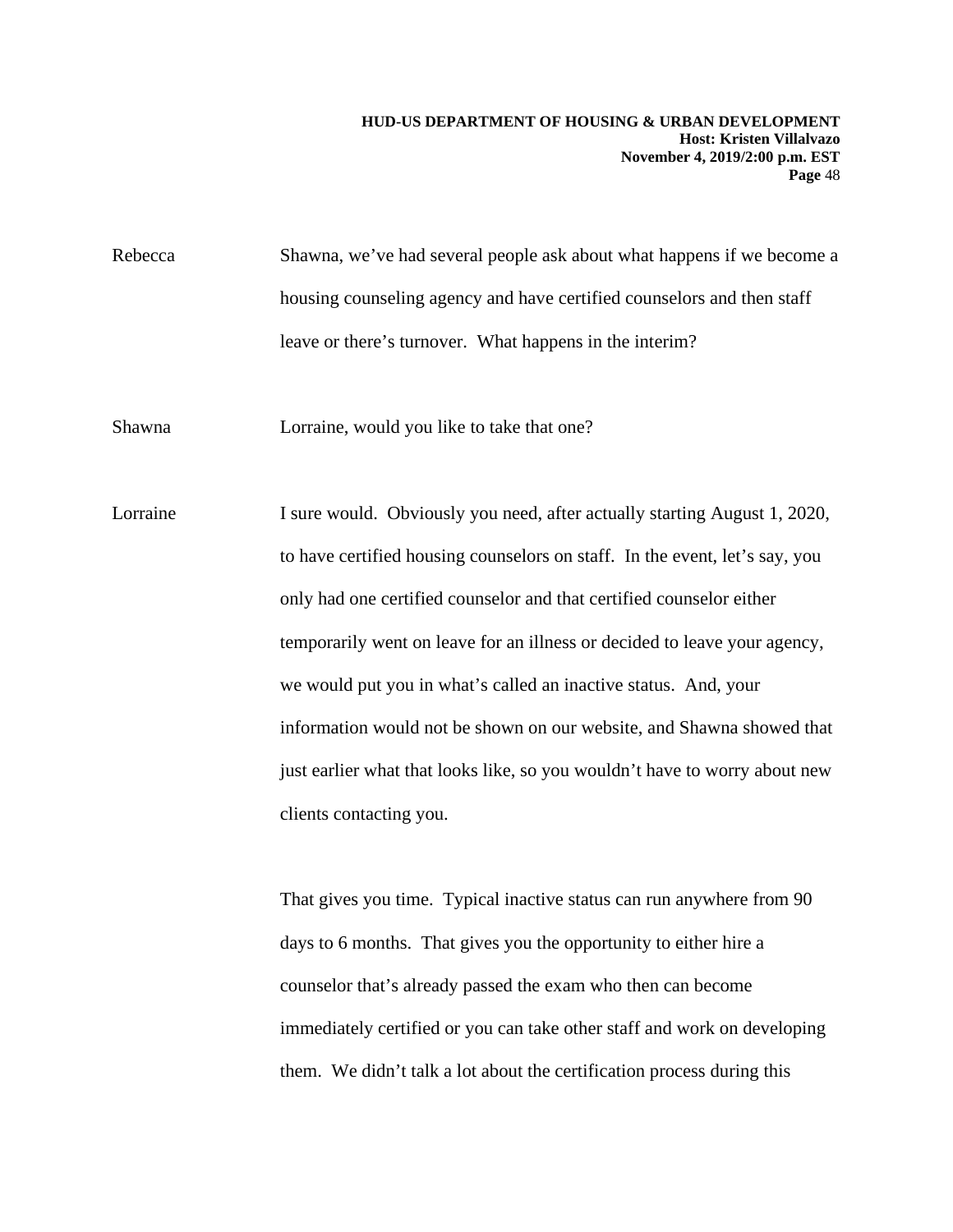webinar because we wanted to educate you more in terms of the CPD programs that are impacted by it. But we have a website which Virginia will talk about later in resources. That is free. That provides training options, provides online training to prepare for the cert exam and a host of other tools to help staff become ready to take the exam.

Shawna That's super helpful, Lorraine. Thanks. Other questions?

Rebecca There's a ton. I'm just looking for some more common themes. We did have some confusion about back to what we have been talking before how Home and HFT have for homebuyers' requirement in the reg versus funding as eligible activities in CDBG or CDBGDR. So it sounds like they might need to revisit that a little bit.

Shawna Possibly. And it might be—I don't know exactly who the attendees are made up of but it may be that we have a bunch of non-profits or those that receive funding from a CDBG agency, and they're unsure where the requirement lies, if that makes sense, for housing counseling. We're just trying to be clear about when it's Home, Homebuyer and Housing Trust Fund, Homebuyer, which will be rare, those are the ones that actually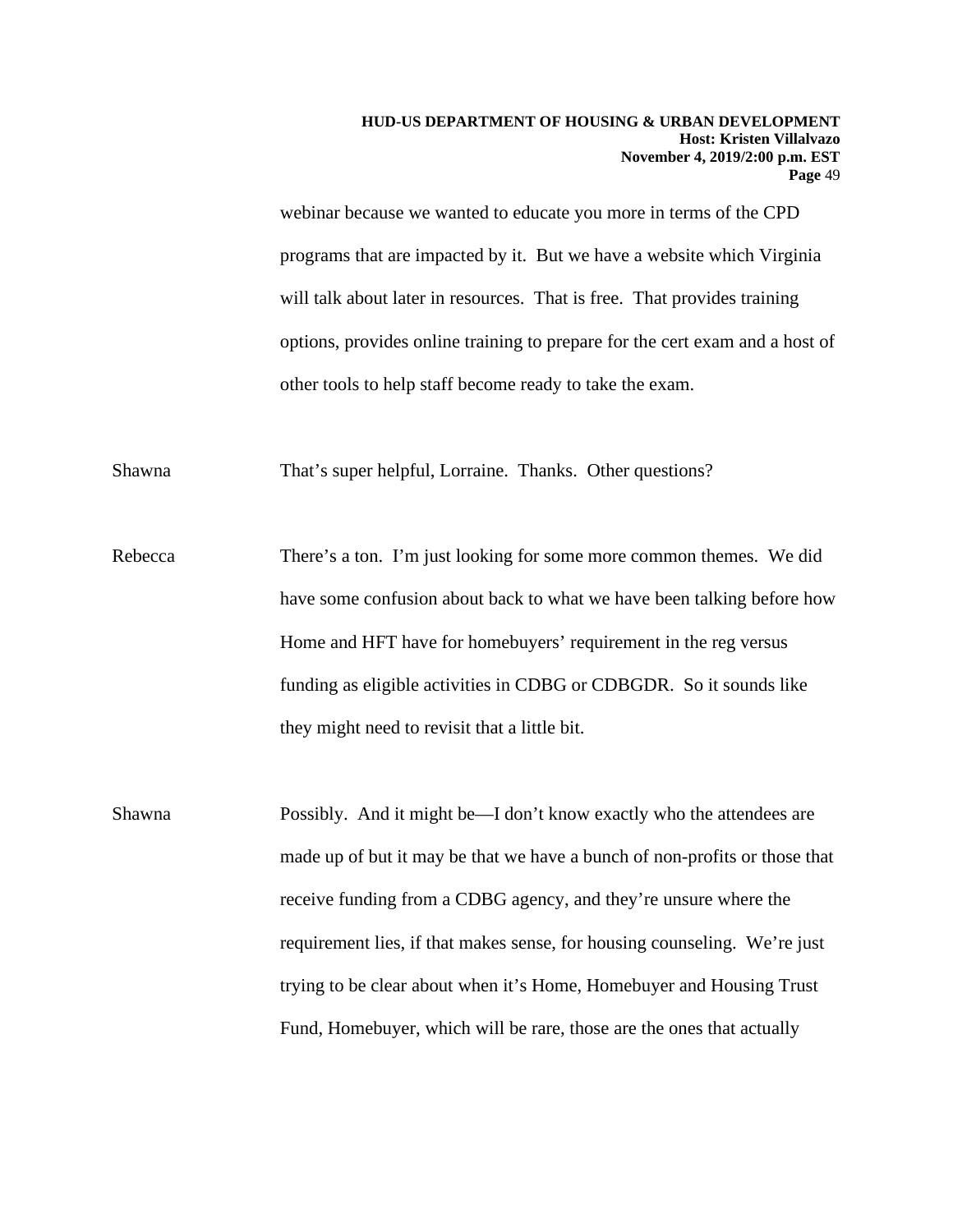trigger the rule. CDBG and Continuum of Care have a lot more flexibility in terms of are they funding it or are they requiring it on their own.

Like is the City of Minneapolis literally requiring housing counseling? That's really what you need to drill down to, if that makes sense. I'm sorry that there continues to be confusion there but you just have more options than CDBG.

Rebecca Thank you.

Shawna Sure. So, we're going to go ahead. We'll move on to the next question. It looks like we have a few folks that are going to participate; some people are going to find a partner. If you're unsure, we want to know what else we can do for you, frankly. So, what would help you decide if you're on the fence in terms of partnering versus participating directly? So, just let us know. This is an open scroll. You can let us know.

> Is that NA maybe possibly TA? Oh, have to check the COC regulations. Okay, partner. So, in the COC regulations, it talks about case management. Again, case management is not the same thing as housing counseling, and we actually provided a Listserv message that went out a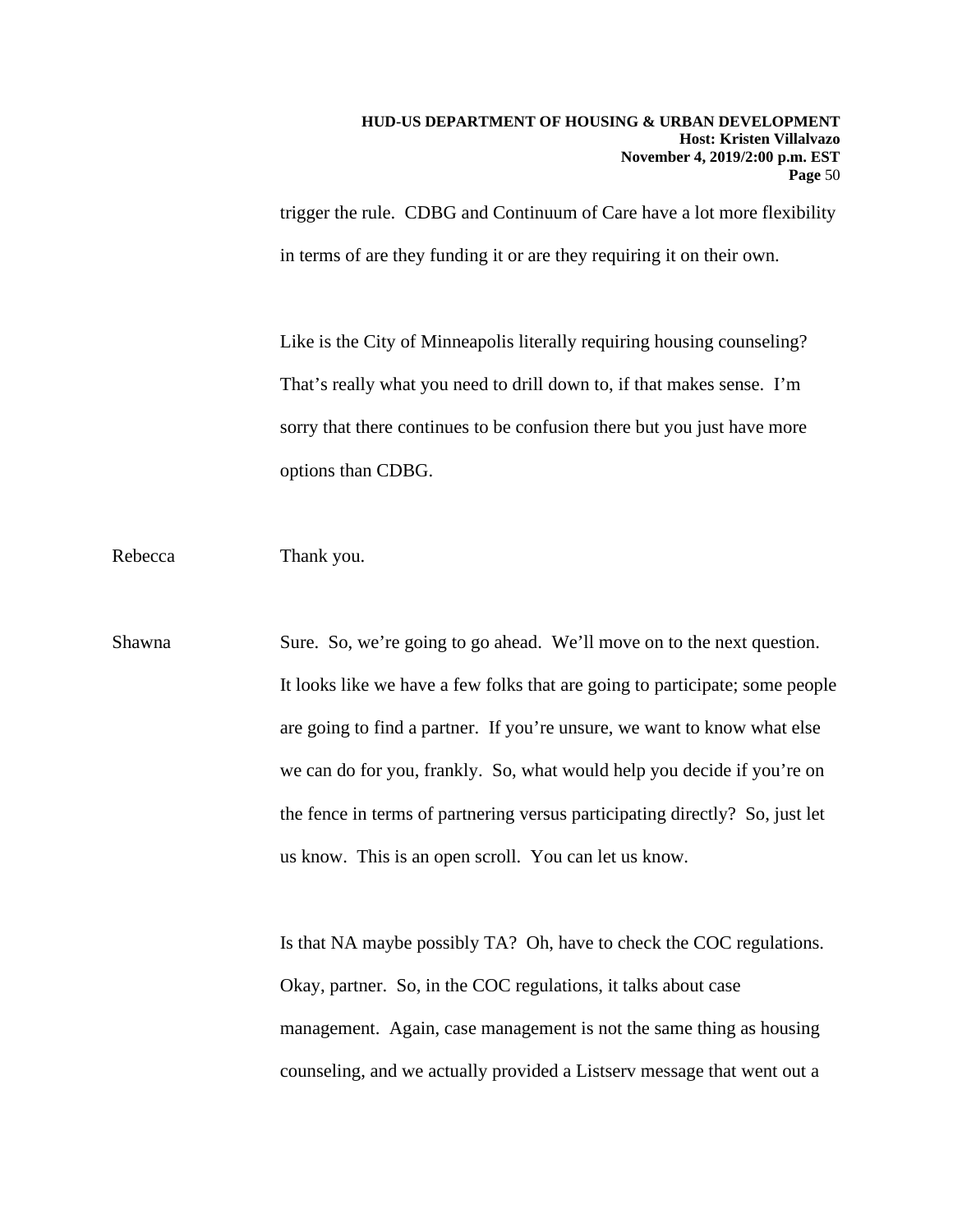couple weeks ago and we tried to be very clear about what triggers for Continuum of Care programs on the HUD Covered Programs page, which I still need to do that.

Possibly some TA, a couple of folks say not applicable, so maybe you're saying not applicable because you don't need assistance from us. More clarification, resources. A couple of you realize that it doesn't apply to your program. Well, that's good news. I'm glad that you're sharing that with us. That means that hopefully we've explained the requirements.

Somebody else said not in a position to make that call. That makes sense. You may not be able to make the decision for your agency.

And it might be a cost benefit. Somebody wrote in ease of applying to be a certified counselor versus time expended, cost basic requirement.

It sounds like we have at least one housing authority who is on.

Great. Well, I'm going to let those continue to roll in. I do want to make sure that we touch on a couple of things here. This is another resource that we put together that includes all things housing counseling and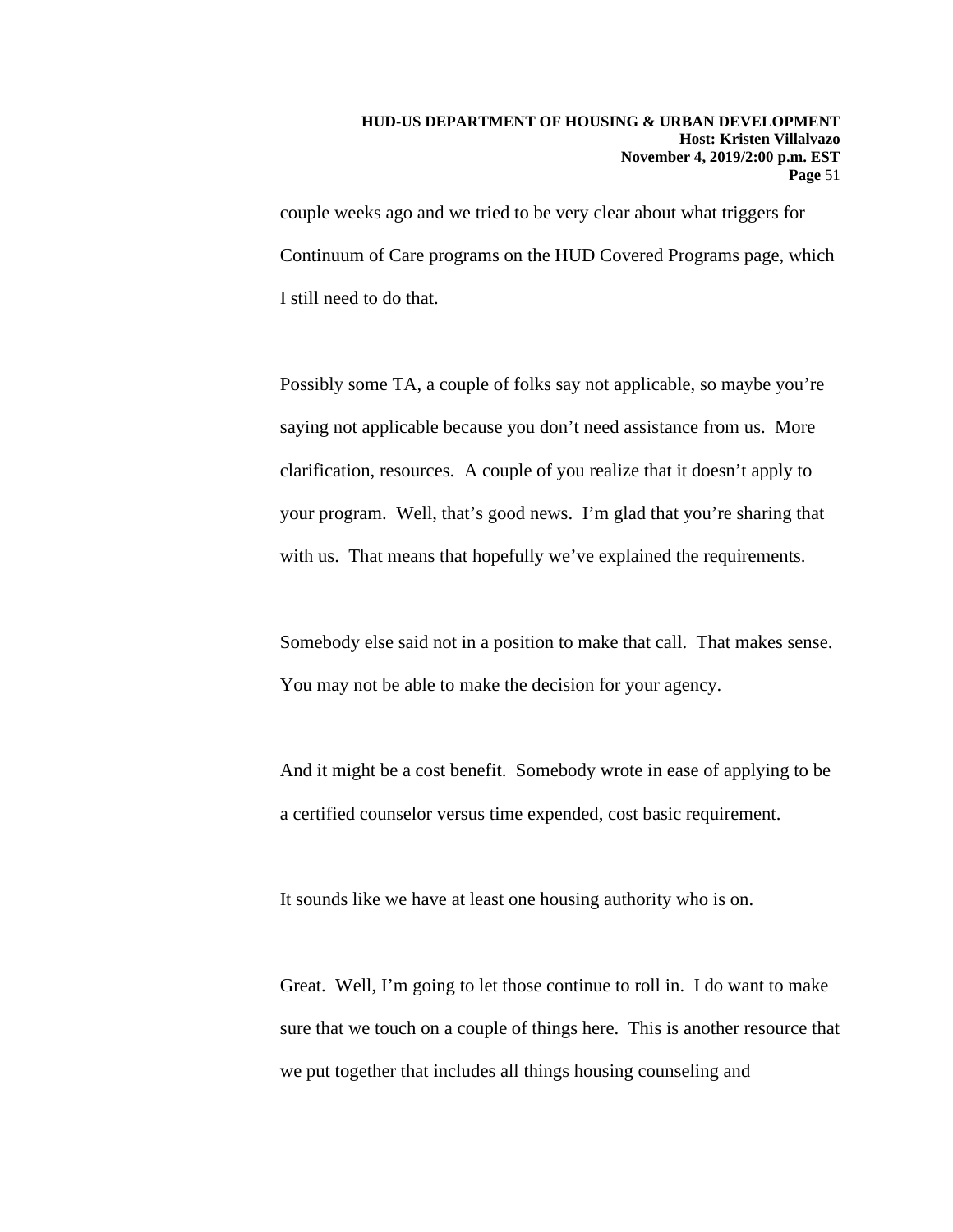certification where we have a Final Rule page, how to apply for certification, the HUD programs page which I mentioned before that I'll take a deeper dive on, tracking progress, we're really trying to track among the 1,750 agencies currently participating those that have certified counselors. We're now up to 35% now. That just changed yesterday. Success stories, and then frequently asked questions. So, I wanted to make sure we highlighted that.

Those of you that are on the fence or would like to take a deeper dive, we provided case scenarios on this page that we lovingly call the HUD Covered Programs page, where you can click on the green buttons that are on the page, and you can just scroll down to some sample scenarios. Hopefully that will be helpful to you so take a look at that. We have it separated from CPD, from PIH, from FHA.

We do want to make sure—I'll just cover a couple of these and we'll see if we have time in terms of other questions. But, some of you do ask for a certificate of training. GoToWebinar will provide that within 48 hours. Those of you that are working in housing counseling programs, a lot of you like to track your education. This allows you to get credit. Anybody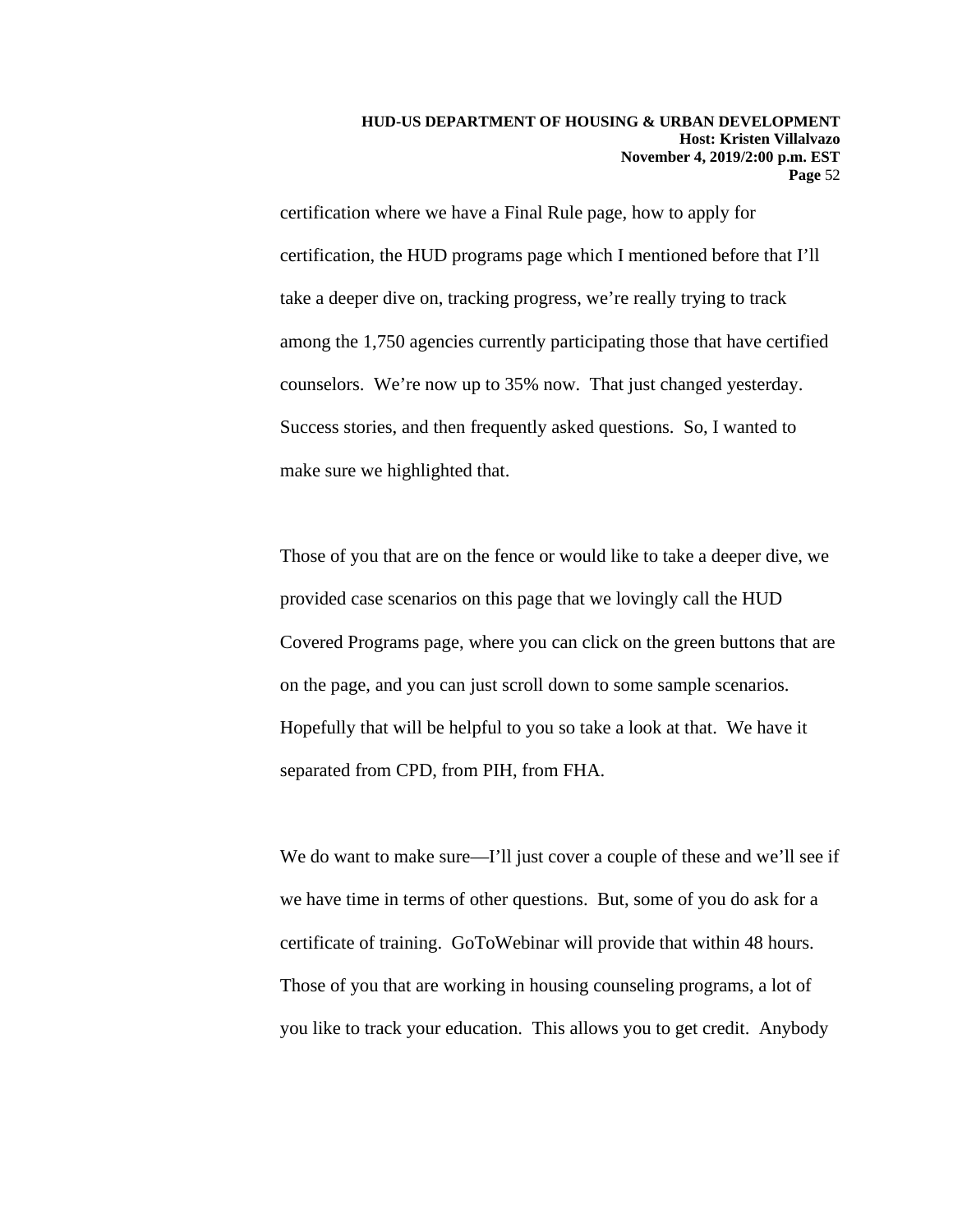that has a HUD Exchange account can get credit for this webinar. It's done separately outside of this webinar system.

Before I launch the last Mentimeter question, let's see what kind of questions we have in the queue.

Rebecca Sorry, I was eating candy leftover from Halloween.

Shawna That's okay.

Rebecca We had a question about states. "Are all states eligible to apply to become a housing counseling agency?"

Shawna A state is a public agency, so I don't see why not. There are other states that currently participate in HUD's Housing Counseling Program.

Rebecca We are getting questions about specific things, like examples of MLUs [ph], how they would work with non-profits, those kinds of things. So, it sounds like we need to get some details about what our next steps would be where they can find resources.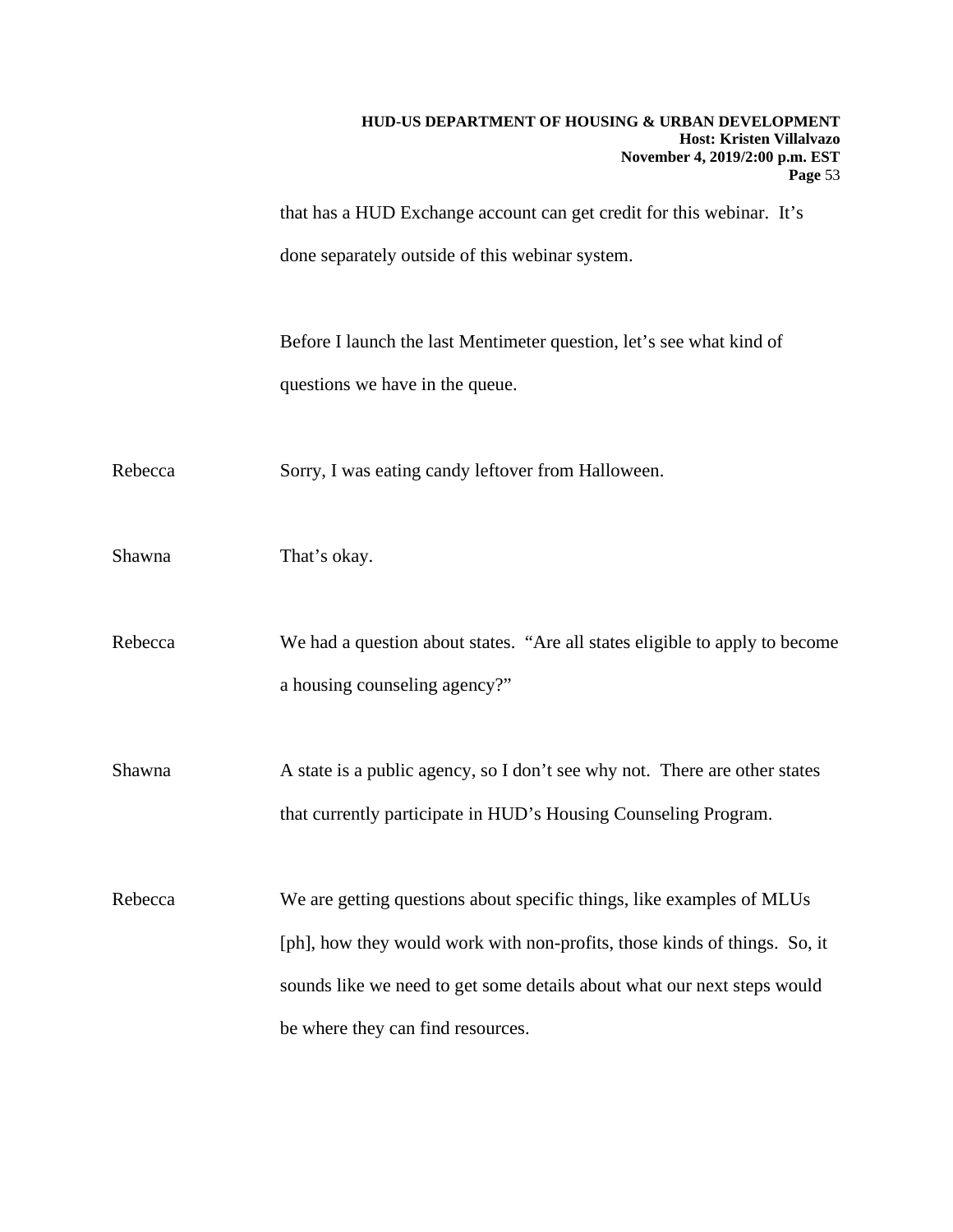Virginia Yes, I was going to mention that. We will get a report that has all your written questions that we will pass to the appropriate people. If it's an agency specific, someone will probably get back to you. If you look at that page that Shawna showed of the landing page, there's a big section on FAQs. A lot of your questions may actually be posted there.

> If not, you can send us the question at housing.counseling@HUD.gov, and we'll work to get that answered. If we find a lot of common questions, and that's what Rebecca was mentioning, that we will add to our frequently asked questions. So, you will not be without resources to get your answers.

Lorraine This is Lorraine. I also want to point out a very nice way you can learn more about the Office of Housing Counseling without having to go into quite a bit of detail like reading the handbook, what we do have is an online training that takes about 30 minutes to complete. And it's called The Intro to Housing Counseling. It gives you more information. It is right there and Shawna is right there. It gives you an overview of our program. It's a good starting point if you're considering participating in the program.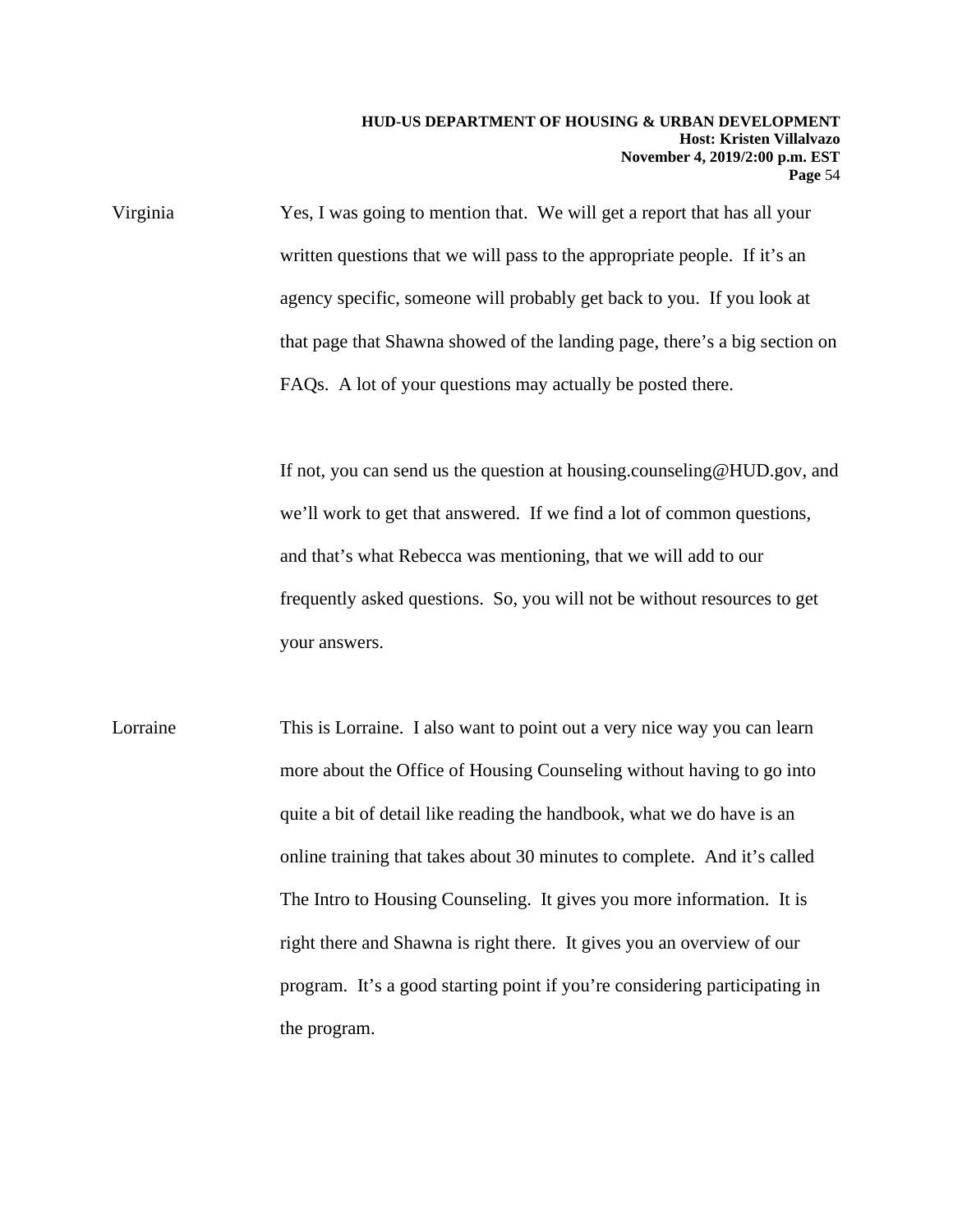I also want to add that the benefits of participating include of course access to funding through our NOFA which is a competitive process, and does of course depend on Congressional appropriations each year. We also have training partners. They're grantees that receive training funds from us and they provide scholarships to housing counselors that work for HUD-approved housing counseling agencies.

NeighborWorks has national training institutes, so does Unedo [ph] and NCRC. And then we also have Rural Community Assistance Corporation, and they primarily focus more on individual play-space [ph] class. All of them offer online training as well and webinars so there are some good sources. There are also other trainers that we list on there that aren't part of our training grants but they do provide training sometimes for free or nominal costs. You can find all that on where Shawna is showing you, the housing counseling training partners.

So, we have a lot of resources available. Before we leave, I'd like to ask Josh if he has any additional comments he'd like to share with the audience.

Josh No, I have nothing to add. I think that was great.